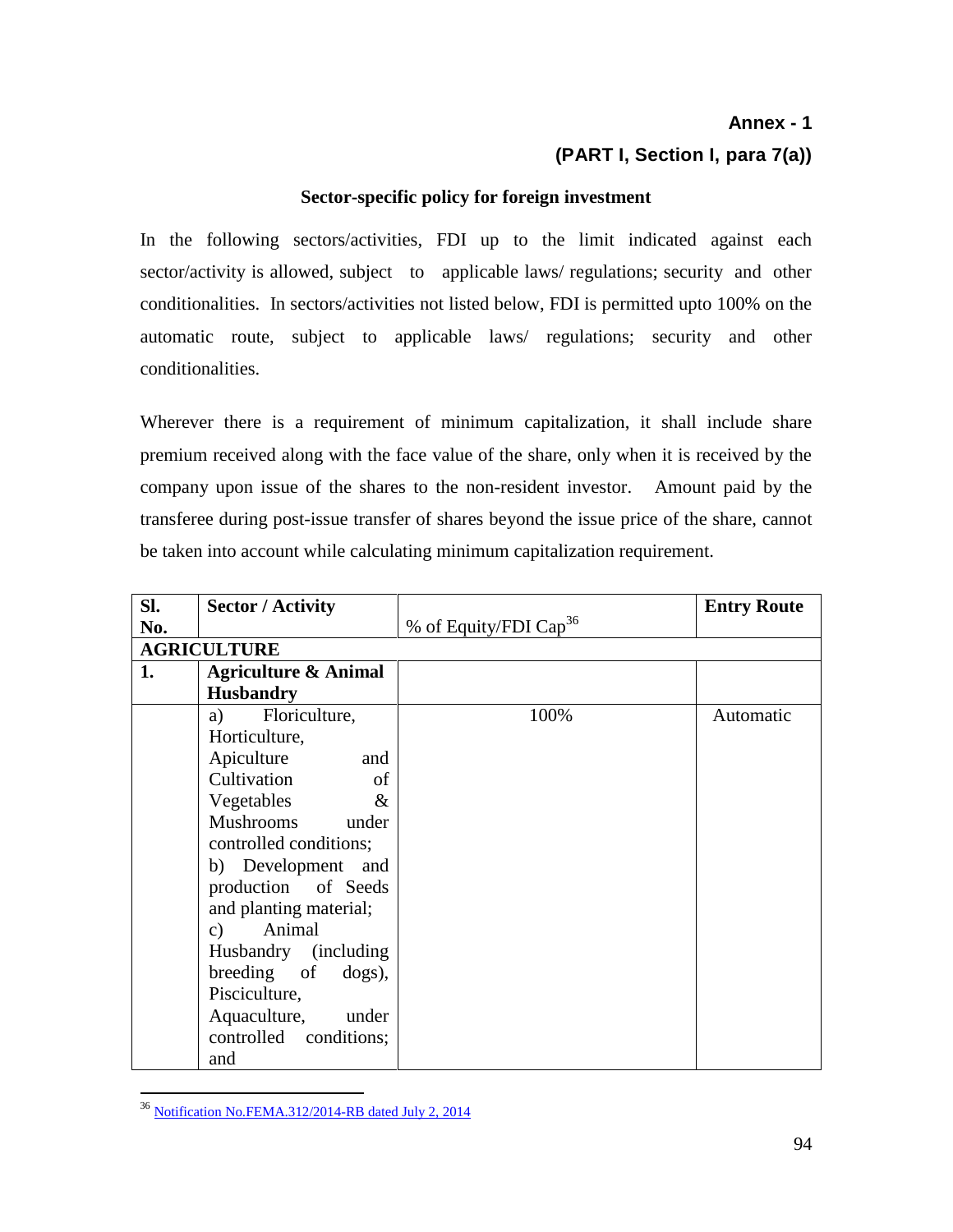| Sl. | <b>Sector / Activity</b>                                                                                                                          |                                                                                   | <b>Entry Route</b> |  |
|-----|---------------------------------------------------------------------------------------------------------------------------------------------------|-----------------------------------------------------------------------------------|--------------------|--|
| No. |                                                                                                                                                   | % of Equity/FDI Cap <sup>36</sup>                                                 |                    |  |
|     | services related to<br>d)                                                                                                                         |                                                                                   |                    |  |
|     | agro and allied sectors                                                                                                                           |                                                                                   |                    |  |
|     |                                                                                                                                                   |                                                                                   |                    |  |
|     | <b>Note:</b> Besides<br>the                                                                                                                       |                                                                                   |                    |  |
|     | above, FDI is<br>not                                                                                                                              |                                                                                   |                    |  |
|     | allowed in any other                                                                                                                              |                                                                                   |                    |  |
|     | agricultural                                                                                                                                      |                                                                                   |                    |  |
|     | sector/activity                                                                                                                                   |                                                                                   |                    |  |
| 1.1 | <b>Other Conditions:</b>                                                                                                                          |                                                                                   |                    |  |
|     | following conditions apply:                                                                                                                       | I. For companies dealing with development of transgenic seeds/vegetables, the     |                    |  |
|     |                                                                                                                                                   |                                                                                   |                    |  |
|     | (i)                                                                                                                                               | When dealing with genetically modified seeds or planting material the             |                    |  |
|     |                                                                                                                                                   | company shall comply with safety requirements in accordance with laws             |                    |  |
|     |                                                                                                                                                   | enacted under the Environment (Protection) Act on the genetically modified        |                    |  |
|     | organisms.                                                                                                                                        |                                                                                   |                    |  |
|     |                                                                                                                                                   |                                                                                   |                    |  |
|     | Any import of genetically modified materials if required shall be<br>(ii)                                                                         |                                                                                   |                    |  |
|     | subject to the conditions laid down vide Notifications issued under Foreign                                                                       |                                                                                   |                    |  |
|     | Trade (Development and Regulation) Act, 1992.                                                                                                     |                                                                                   |                    |  |
|     | The company shall comply with any other Law, Regulation or Policy<br>(iii)<br>governing genetically modified material in force from time to time. |                                                                                   |                    |  |
|     |                                                                                                                                                   |                                                                                   |                    |  |
|     |                                                                                                                                                   |                                                                                   |                    |  |
|     | (iv)                                                                                                                                              | Undertaking of business activities involving the use of genetically               |                    |  |
|     |                                                                                                                                                   | engineered cells and material shall be subject to the receipt of approvals from   |                    |  |
|     |                                                                                                                                                   | Genetic Engineering Approval Committee (GEAC) and Review Committee on             |                    |  |
|     | Genetic Manipulation (RCGM).                                                                                                                      |                                                                                   |                    |  |
|     |                                                                                                                                                   |                                                                                   |                    |  |
|     | (v)                                                                                                                                               | Import of materials shall be in accordance with National Seeds Policy.            |                    |  |
|     |                                                                                                                                                   | II. The term 'under controlled conditions' covers the following: <sup>37</sup>    |                    |  |
|     |                                                                                                                                                   | (i) 'Cultivation under controlled conditions' for the categories of Floriculture, |                    |  |
|     |                                                                                                                                                   | Horticulture, Cultivation of vegetables and Mushrooms is the practice of          |                    |  |
|     |                                                                                                                                                   | cultivation wherein rainfall, temperature, solar radiation, air humidity and      |                    |  |
|     |                                                                                                                                                   | culture medium are controlled artificially. Control in these parameters may be    |                    |  |
|     |                                                                                                                                                   | effected through protected cultivation under green houses, net houses, poly       |                    |  |
|     |                                                                                                                                                   | houses or any other improved infrastructure facilities where micro- climatic      |                    |  |
|     | conditions are regulated anthropogenically.                                                                                                       |                                                                                   |                    |  |
|     |                                                                                                                                                   |                                                                                   |                    |  |
|     |                                                                                                                                                   | (ii) In case of Animal Husbandry, scope of the term 'under controlled             |                    |  |

<sup>37</sup> [Notification No.FEMA.312/2014-RB dated July 2, 2014](http://rbi.org.in/Scripts/NotificationUser.aspx?Id=9378&Mode=0)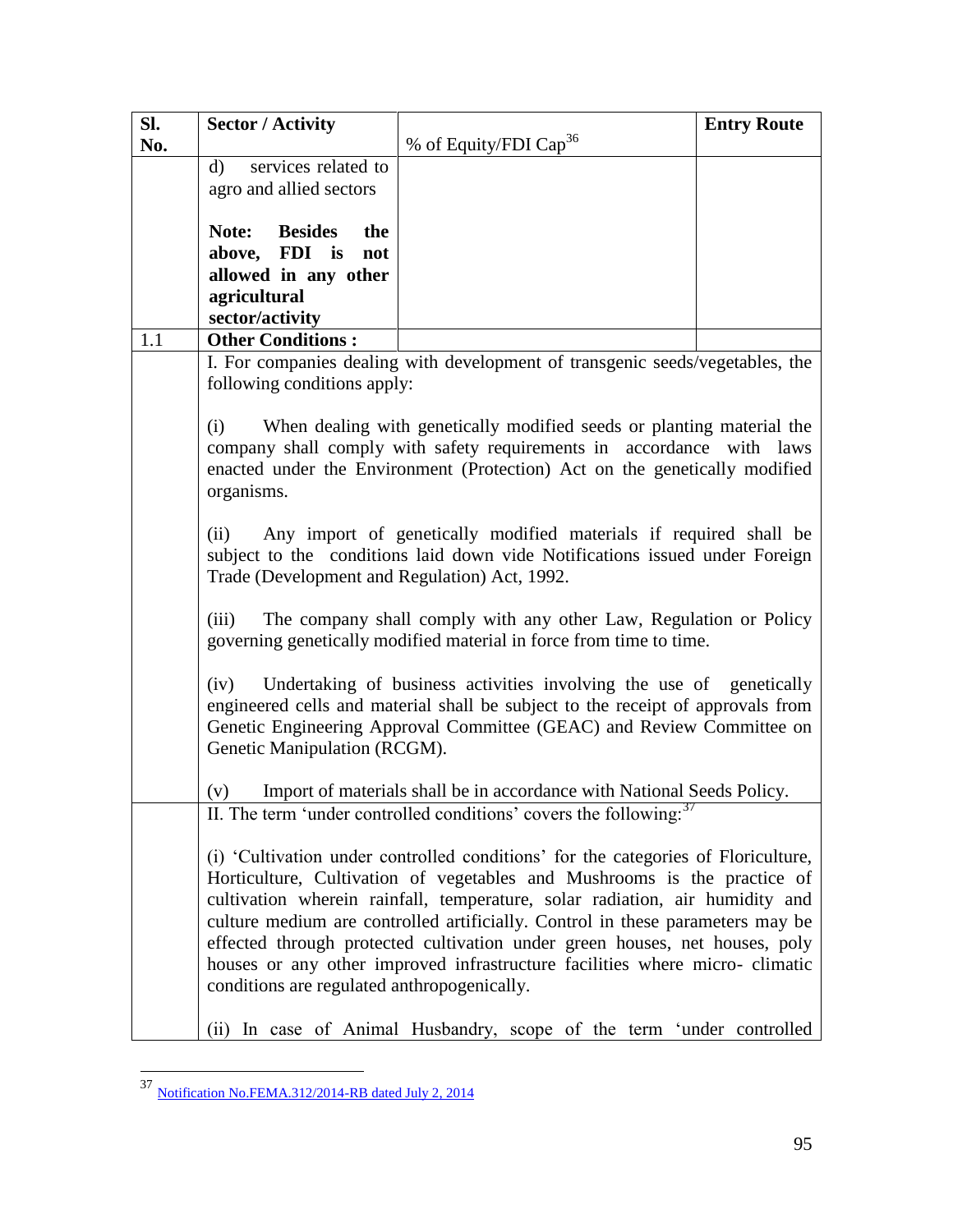| SI. | <b>Sector / Activity</b>                                                                                                                                                                                                                                                                                                                                                                                                                                                                                                                                    |                                                                             | <b>Entry Route</b> |  |  |  |
|-----|-------------------------------------------------------------------------------------------------------------------------------------------------------------------------------------------------------------------------------------------------------------------------------------------------------------------------------------------------------------------------------------------------------------------------------------------------------------------------------------------------------------------------------------------------------------|-----------------------------------------------------------------------------|--------------------|--|--|--|
| No. |                                                                                                                                                                                                                                                                                                                                                                                                                                                                                                                                                             | % of Equity/FDI Cap <sup>36</sup>                                           |                    |  |  |  |
|     | conditions' covers -                                                                                                                                                                                                                                                                                                                                                                                                                                                                                                                                        |                                                                             |                    |  |  |  |
|     | (a) Rearing of animals under intensive farming systems with stall-feeding.<br>Intensive farming system will require climate systems (ventilation,<br>temperature/humidity management), health<br>and<br>nutrition,<br>herd<br>care<br>registering/pedigree recording, use of machinery, waste management systems as<br>prescribed by the National Livestock Policy 2013 and in conformity with the<br>existing 'Standard Operating Practices and Minimum Standard Protocol."<br>(b) Poultry breeding farms and hatcheries where micro-climate is controlled |                                                                             |                    |  |  |  |
|     |                                                                                                                                                                                                                                                                                                                                                                                                                                                                                                                                                             | through advanced technologies like incubators, ventilation systems etc.     |                    |  |  |  |
|     | controlled conditions' covers –                                                                                                                                                                                                                                                                                                                                                                                                                                                                                                                             | (iii) In the case of pisciculture and aquaculture, scope of the term 'under |                    |  |  |  |
|     | (a) Aquariums                                                                                                                                                                                                                                                                                                                                                                                                                                                                                                                                               |                                                                             |                    |  |  |  |
|     | (b) Hatcheries where eggs are artificially fertilized and fry are hatched and<br>incubated in an enclosed environment with artificial climate control.                                                                                                                                                                                                                                                                                                                                                                                                      |                                                                             |                    |  |  |  |
|     | (iv) In the case of apiculture, scope of the term "under controlled conditions"<br>$covers -$                                                                                                                                                                                                                                                                                                                                                                                                                                                               |                                                                             |                    |  |  |  |
|     | Production of honey by bee-keeping, except in forest/wild, in designated spaces<br>with control of temperatures and climatic factors like humidity and artificial<br>feeding during lean seasons.                                                                                                                                                                                                                                                                                                                                                           |                                                                             |                    |  |  |  |
|     |                                                                                                                                                                                                                                                                                                                                                                                                                                                                                                                                                             |                                                                             |                    |  |  |  |
|     |                                                                                                                                                                                                                                                                                                                                                                                                                                                                                                                                                             |                                                                             |                    |  |  |  |
| 2   | <b>Tea Plantation</b>                                                                                                                                                                                                                                                                                                                                                                                                                                                                                                                                       |                                                                             |                    |  |  |  |
| 2.1 | Tea sector including<br>tea plantations                                                                                                                                                                                                                                                                                                                                                                                                                                                                                                                     | 100%                                                                        | Government         |  |  |  |
|     | <b>Besides</b><br>Note:<br>the                                                                                                                                                                                                                                                                                                                                                                                                                                                                                                                              |                                                                             |                    |  |  |  |
|     | above, FDI is<br>not                                                                                                                                                                                                                                                                                                                                                                                                                                                                                                                                        |                                                                             |                    |  |  |  |
|     | allowed in any other                                                                                                                                                                                                                                                                                                                                                                                                                                                                                                                                        |                                                                             |                    |  |  |  |
|     | plantation                                                                                                                                                                                                                                                                                                                                                                                                                                                                                                                                                  |                                                                             |                    |  |  |  |
|     | sector/activity                                                                                                                                                                                                                                                                                                                                                                                                                                                                                                                                             |                                                                             |                    |  |  |  |
| 2.2 | <b>Other Condition:</b>                                                                                                                                                                                                                                                                                                                                                                                                                                                                                                                                     |                                                                             |                    |  |  |  |
|     | land use change.<br>38                                                                                                                                                                                                                                                                                                                                                                                                                                                                                                                                      | Prior approval of the State Government concerned in case of any future      |                    |  |  |  |
| 3   | <b>MINING</b>                                                                                                                                                                                                                                                                                                                                                                                                                                                                                                                                               |                                                                             |                    |  |  |  |

 $38$  The condition of compulsory divestment of 26% in favour of Indian partner/public within period of 5 years – deleted w.e.f 22.8.2013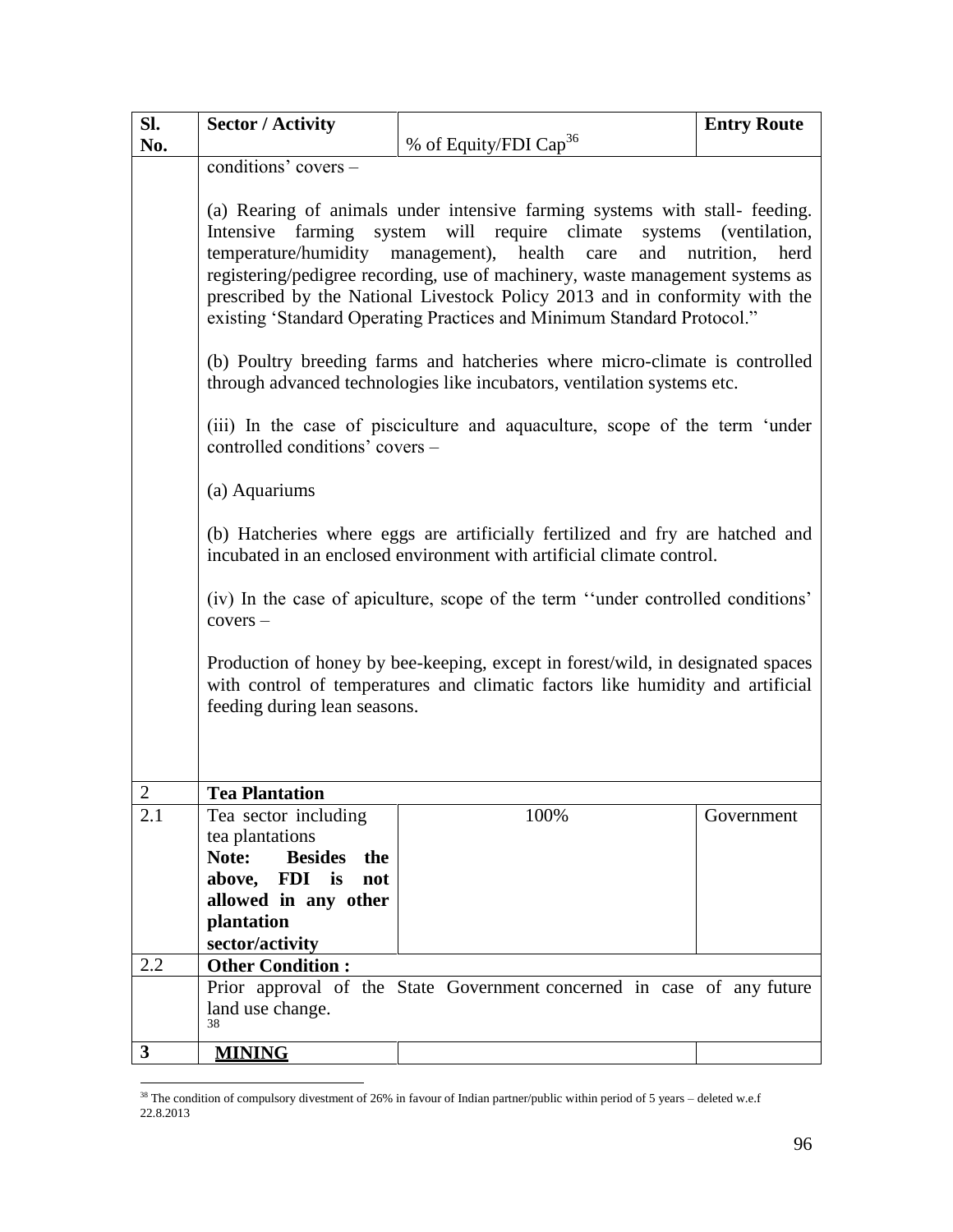| Sl. | <b>Sector / Activity</b>           |                                   | <b>Entry Route</b> |
|-----|------------------------------------|-----------------------------------|--------------------|
| No. |                                    | % of Equity/FDI Cap <sup>36</sup> |                    |
| 3.1 | <b>Mining</b><br>and               | 100%                              | Automatic          |
|     | <b>Exploration</b><br><b>of</b>    |                                   |                    |
|     | metal and<br>non                   |                                   |                    |
|     | metal<br>ores                      |                                   |                    |
|     | including                          |                                   |                    |
|     | diamond, gold,                     |                                   |                    |
|     | silver and precious                |                                   |                    |
|     | ores but<br>excluding              |                                   |                    |
|     | titanium<br>bearing                |                                   |                    |
|     | and its<br>minerals                |                                   |                    |
|     | ores; subject to the               |                                   |                    |
|     | Mines and Minerals                 |                                   |                    |
|     | (Development<br>$\&$               |                                   |                    |
|     | Regulation)<br>Act,                |                                   |                    |
|     | 1957.                              |                                   |                    |
| 3.2 | <b>Coal and Lignite</b>            |                                   |                    |
|     | $(1)$ Coal & Lignite               | 100%                              | Automatic          |
|     | mining for<br>captive              |                                   |                    |
|     | consumption<br>by                  |                                   |                    |
|     | power projects, iron               |                                   |                    |
|     | & steel and cement                 |                                   |                    |
|     | units<br>other<br>and              |                                   |                    |
|     | eligible activities                |                                   |                    |
|     | permitted under and                |                                   |                    |
|     | subject<br>the<br>to to            |                                   |                    |
|     | provisions of Coal                 |                                   |                    |
|     | <b>Mines</b>                       |                                   |                    |
|     | (Nationalization) Act,             |                                   |                    |
|     | 1973                               |                                   |                    |
|     | Setting up coal<br>(2)             | 100%                              | Automatic          |
|     | processing plants like             |                                   |                    |
|     | washeries, subject to              |                                   |                    |
|     | the condition that the             |                                   |                    |
|     | company shall not do               |                                   |                    |
|     | coal mining<br>and                 |                                   |                    |
|     | not sell washed<br>shall           |                                   |                    |
|     | sized<br>coal<br>coal<br><b>or</b> |                                   |                    |
|     | from<br>its<br>coal                |                                   |                    |
|     | processing plants in               |                                   |                    |
|     | the open market and                |                                   |                    |
|     | supply<br>shall<br>the             |                                   |                    |
|     | washed or sized coal               |                                   |                    |
|     | to those parties who               |                                   |                    |
|     | are supplying raw coal             |                                   |                    |
|     | coal processing<br>to              |                                   |                    |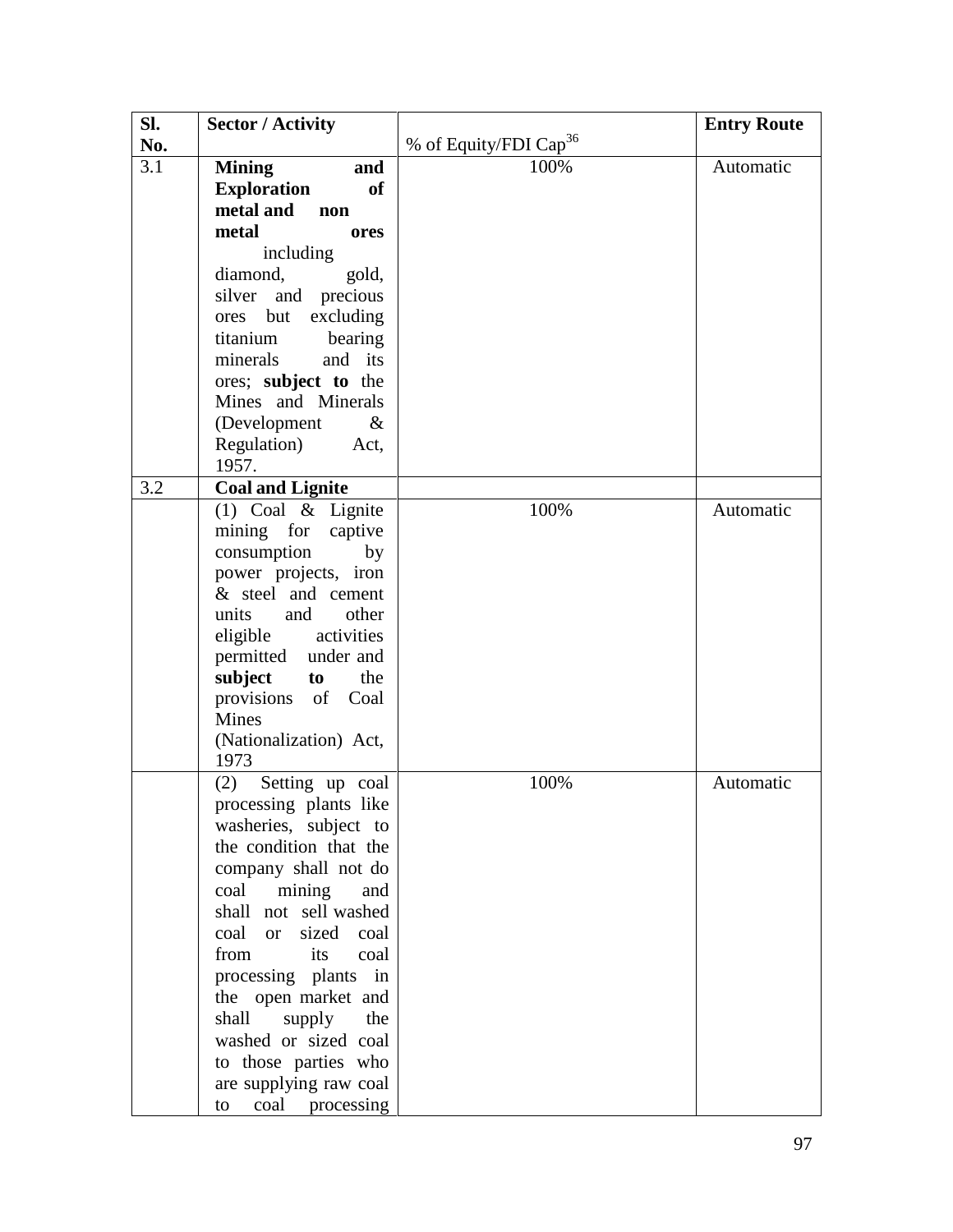| SI.   | <b>Sector / Activity</b>                                                                                                                                                                                                                                                                                                                                                                                                     |                                                                                                                                                                                                                                                                                                                                                                                                                                                                                                                                                                                                                    | <b>Entry Route</b> |  |  |  |
|-------|------------------------------------------------------------------------------------------------------------------------------------------------------------------------------------------------------------------------------------------------------------------------------------------------------------------------------------------------------------------------------------------------------------------------------|--------------------------------------------------------------------------------------------------------------------------------------------------------------------------------------------------------------------------------------------------------------------------------------------------------------------------------------------------------------------------------------------------------------------------------------------------------------------------------------------------------------------------------------------------------------------------------------------------------------------|--------------------|--|--|--|
| No.   |                                                                                                                                                                                                                                                                                                                                                                                                                              | % of Equity/FDI Cap <sup>36</sup>                                                                                                                                                                                                                                                                                                                                                                                                                                                                                                                                                                                  |                    |  |  |  |
|       | plants for washing or                                                                                                                                                                                                                                                                                                                                                                                                        |                                                                                                                                                                                                                                                                                                                                                                                                                                                                                                                                                                                                                    |                    |  |  |  |
|       | sizing.                                                                                                                                                                                                                                                                                                                                                                                                                      |                                                                                                                                                                                                                                                                                                                                                                                                                                                                                                                                                                                                                    |                    |  |  |  |
| 3.3   |                                                                                                                                                                                                                                                                                                                                                                                                                              | Mining and mineral separation of titanium bearing minerals and ores, its                                                                                                                                                                                                                                                                                                                                                                                                                                                                                                                                           |                    |  |  |  |
|       | value addition and integrated activities                                                                                                                                                                                                                                                                                                                                                                                     |                                                                                                                                                                                                                                                                                                                                                                                                                                                                                                                                                                                                                    |                    |  |  |  |
| 3.3.1 | Mining and mineral                                                                                                                                                                                                                                                                                                                                                                                                           | 100%                                                                                                                                                                                                                                                                                                                                                                                                                                                                                                                                                                                                               | Government         |  |  |  |
|       | separation<br>οf                                                                                                                                                                                                                                                                                                                                                                                                             |                                                                                                                                                                                                                                                                                                                                                                                                                                                                                                                                                                                                                    |                    |  |  |  |
|       | titanium<br>bearing                                                                                                                                                                                                                                                                                                                                                                                                          |                                                                                                                                                                                                                                                                                                                                                                                                                                                                                                                                                                                                                    |                    |  |  |  |
|       | minerals & ores, its                                                                                                                                                                                                                                                                                                                                                                                                         |                                                                                                                                                                                                                                                                                                                                                                                                                                                                                                                                                                                                                    |                    |  |  |  |
|       | value addition<br>and                                                                                                                                                                                                                                                                                                                                                                                                        |                                                                                                                                                                                                                                                                                                                                                                                                                                                                                                                                                                                                                    |                    |  |  |  |
|       | integrated activities<br>subject to sectoral                                                                                                                                                                                                                                                                                                                                                                                 |                                                                                                                                                                                                                                                                                                                                                                                                                                                                                                                                                                                                                    |                    |  |  |  |
|       | regulations and the                                                                                                                                                                                                                                                                                                                                                                                                          |                                                                                                                                                                                                                                                                                                                                                                                                                                                                                                                                                                                                                    |                    |  |  |  |
|       | Mines and Minerals                                                                                                                                                                                                                                                                                                                                                                                                           |                                                                                                                                                                                                                                                                                                                                                                                                                                                                                                                                                                                                                    |                    |  |  |  |
|       | (Development<br>and                                                                                                                                                                                                                                                                                                                                                                                                          |                                                                                                                                                                                                                                                                                                                                                                                                                                                                                                                                                                                                                    |                    |  |  |  |
|       | Regulation Act 1957)                                                                                                                                                                                                                                                                                                                                                                                                         |                                                                                                                                                                                                                                                                                                                                                                                                                                                                                                                                                                                                                    |                    |  |  |  |
| 3.3.2 | <b>Other conditions:</b>                                                                                                                                                                                                                                                                                                                                                                                                     |                                                                                                                                                                                                                                                                                                                                                                                                                                                                                                                                                                                                                    |                    |  |  |  |
|       | India has large reserves of beach sand minerals in the coastal stretches around<br>the country. Titanium bearing minerals viz. Ilmenite, rutile and leucoxene, and<br>Zirconium bearing minerals including zircon are some of the beach sand<br>minerals which have been classified as 'prescribed substances' under the<br>Atomic Energy Act, 1962.<br>Under the Industrial Policy Statement 1991, mining and production of |                                                                                                                                                                                                                                                                                                                                                                                                                                                                                                                                                                                                                    |                    |  |  |  |
|       |                                                                                                                                                                                                                                                                                                                                                                                                                              | minerals classified as 'prescribed substances' and specified in the Schedule to<br>the Atomic Energy (Control of Production and Use) Order, 1953 were<br>included in the list of industries reserved for the public sector. Vide<br>Resolution No. $8/1(1)/97$ -PSU/1422 dated $6th$ October 1998 issued by the<br>Department of Atomic Energy laying down the policy for exploitation of<br>beach sand minerals, private participation including Foreign Direct Investment<br>(FDI), was permitted in mining and production of Titanium ores (Ilmenite,<br>Rutile and Leucoxene) and Zirconium minerals (Zircon). |                    |  |  |  |
|       | prescribed substances'.                                                                                                                                                                                                                                                                                                                                                                                                      | Vide Notification No. S.O.61(E) dated 18.1.2006, the Department of<br>Atomic Energy re-notified the list of 'prescribed substances' under the<br>Atomic Energy Act 1962. Titanium bearing ores and concentrates (Ilmenite,<br>Rutile and Leucoxene) and Zirconium, its alloys and compounds and<br>minerals/concentrates including Zircon, were removed from the list of                                                                                                                                                                                                                                           |                    |  |  |  |
|       | following additional conditions viz.:<br>technology;                                                                                                                                                                                                                                                                                                                                                                         | (i) FDI for separation of titanium bearing minerals $\&$ ores will be subject to the<br>(A) value addition facilities are set up within India along with transfer of<br>(B) disposal of tailings during the mineral separation shall be carried out in<br>accordance with regulations framed by the Atomic Energy Regulatory                                                                                                                                                                                                                                                                                       |                    |  |  |  |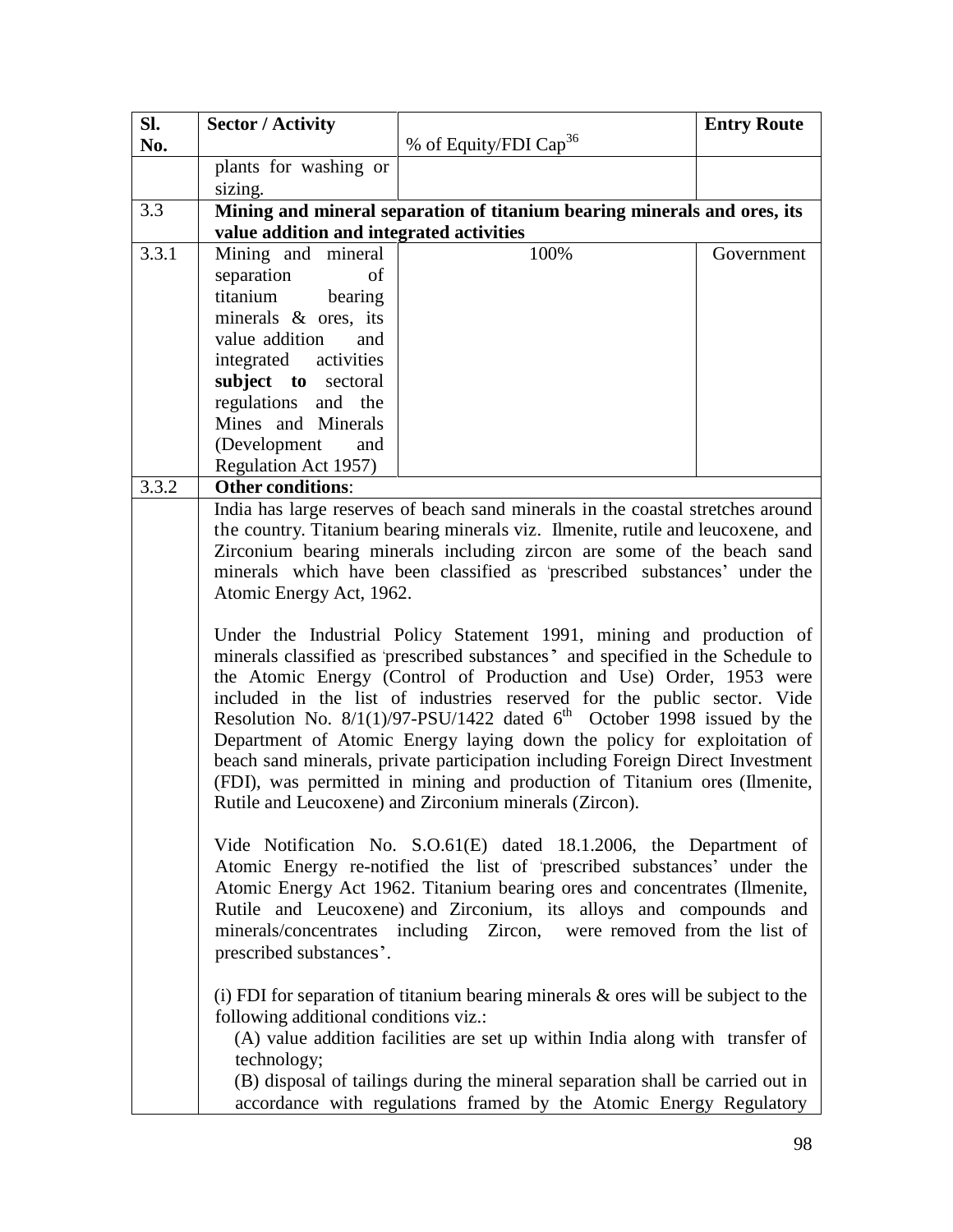| SI. | Sector / Activity                            |                                                                                                                                                                     | <b>Entry Route</b>      |
|-----|----------------------------------------------|---------------------------------------------------------------------------------------------------------------------------------------------------------------------|-------------------------|
| No. |                                              | % of Equity/FDI Cap <sup>36</sup>                                                                                                                                   |                         |
|     |                                              | Board such as Atomic Energy (Radiation Protection) Rules, 2004 and the                                                                                              |                         |
|     |                                              | Atomic Energy (Safe Disposal of Radioactive Wastes) Rules, 1987.                                                                                                    |                         |
|     |                                              |                                                                                                                                                                     |                         |
|     |                                              | (ii) FDI will not be allowed in mining of 'prescribed substances' listed in<br>the Notification No. S.O. 61(E) dated 18.1.2006 issued by the Department of          |                         |
|     | Atomic Energy.                               |                                                                                                                                                                     |                         |
|     |                                              |                                                                                                                                                                     |                         |
|     |                                              | Clarification: (1) For titanium bearing ores such as Ilmenite, Leucoxene and                                                                                        |                         |
|     | Rutile,                                      | manufacture of titanium dioxide pigment and titanium sponge<br>constitutes value addition. Ilmenite can be processed to produce 'Synthetic                          |                         |
|     |                                              | Rutile or Titanium Slag as an intermediate value added product.                                                                                                     |                         |
|     |                                              |                                                                                                                                                                     |                         |
|     |                                              | (2) The objective is to ensure that the raw material available in the country is                                                                                    |                         |
|     |                                              | utilized for setting up downstream industries and the technology available                                                                                          |                         |
|     |                                              | internationally is also made available for setting up such industries within the<br>country. Thus, if with the technology transfer, the objective of the FDI Policy |                         |
|     |                                              | can be achieved, the conditions prescribed at (i) (A) above shall be deemed to                                                                                      |                         |
|     | be fulfilled.                                |                                                                                                                                                                     |                         |
|     | <b>Petroleum &amp; Natural Gas</b>           |                                                                                                                                                                     |                         |
| 4.1 | Exploration                                  | 100%                                                                                                                                                                | Automatic               |
|     | activitie                                    |                                                                                                                                                                     |                         |
|     |                                              |                                                                                                                                                                     |                         |
|     | private sector, subject                      |                                                                                                                                                                     |                         |
|     | existing<br>the                              |                                                                                                                                                                     |                         |
|     | policy and<br>sectoral                       |                                                                                                                                                                     |                         |
|     | regulatory framework                         |                                                                                                                                                                     |                         |
|     | in the oil marketing                         |                                                                                                                                                                     |                         |
|     | the<br>and<br>sector                         |                                                                                                                                                                     |                         |
|     | the<br>of<br>policy                          |                                                                                                                                                                     |                         |
|     | Government on                                |                                                                                                                                                                     |                         |
|     | private participation                        |                                                                                                                                                                     |                         |
|     | in exploration of oil                        |                                                                                                                                                                     |                         |
|     | and the discovered<br>fields of national oil |                                                                                                                                                                     |                         |
|     | companies                                    |                                                                                                                                                                     |                         |
|     |                                              |                                                                                                                                                                     |                         |
| 4.2 | Petroleum refining by                        | 49%                                                                                                                                                                 | Automatic <sup>35</sup> |
|     | the Public Sector                            |                                                                                                                                                                     |                         |
|     | Undertakings (PSU),                          |                                                                                                                                                                     |                         |
|     | any<br>without                               |                                                                                                                                                                     |                         |
|     | disinvestment                                | <b>or</b>                                                                                                                                                           |                         |
|     | dilution of domestic                         |                                                                                                                                                                     |                         |
|     | equity in the existing                       |                                                                                                                                                                     |                         |
|     | PSUs.                                        |                                                                                                                                                                     |                         |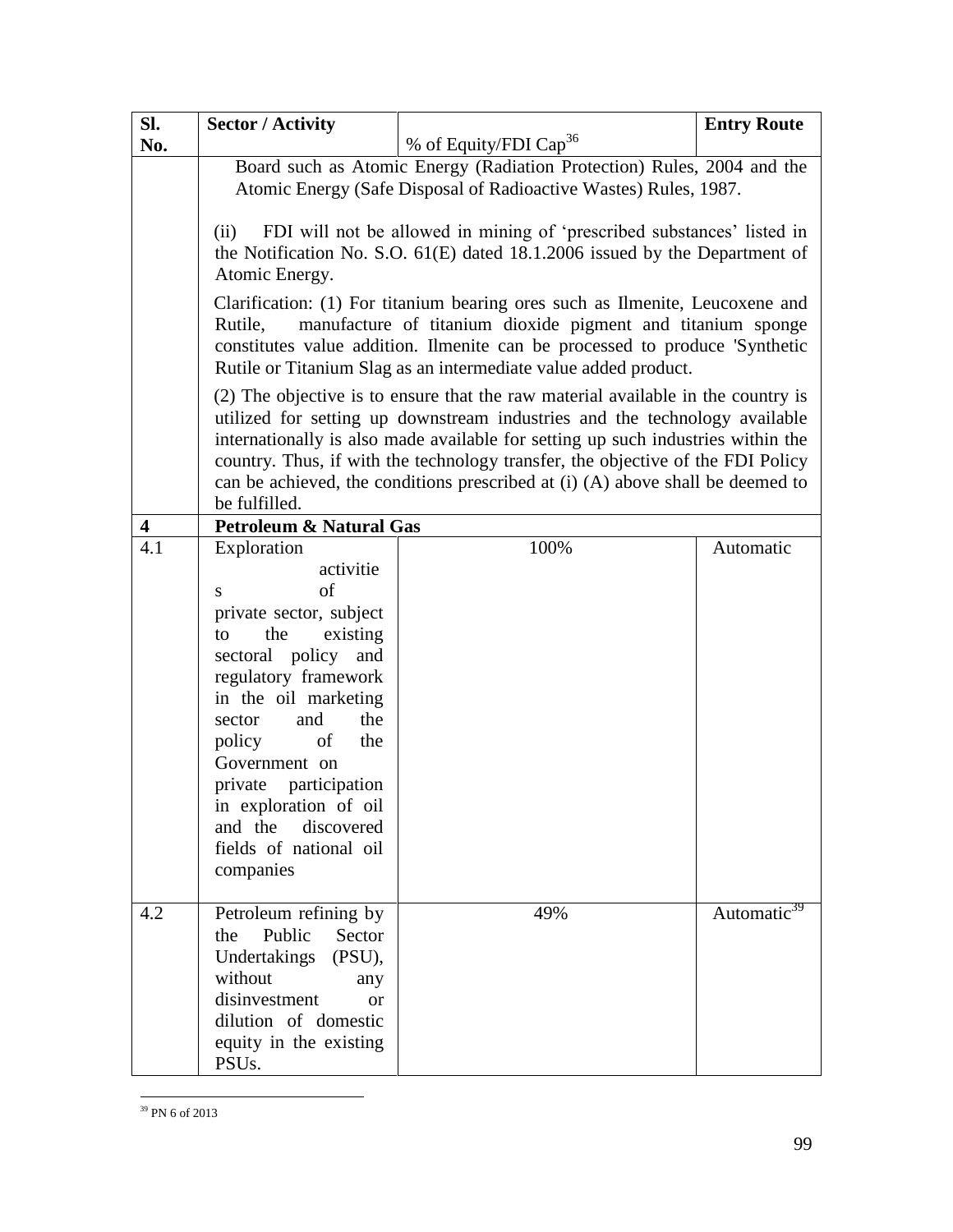| Sl.   | <b>Sector / Activity</b>                                                                                                                                                                                                                                                                                                                                                                                                                                                                                                                                                                                                                                                                                                                                                                                                                                                                                                                                                                                                                                                                                                                  |                                                                       | <b>Entry Route</b>                                                                                                                                                                                                                                                                 |
|-------|-------------------------------------------------------------------------------------------------------------------------------------------------------------------------------------------------------------------------------------------------------------------------------------------------------------------------------------------------------------------------------------------------------------------------------------------------------------------------------------------------------------------------------------------------------------------------------------------------------------------------------------------------------------------------------------------------------------------------------------------------------------------------------------------------------------------------------------------------------------------------------------------------------------------------------------------------------------------------------------------------------------------------------------------------------------------------------------------------------------------------------------------|-----------------------------------------------------------------------|------------------------------------------------------------------------------------------------------------------------------------------------------------------------------------------------------------------------------------------------------------------------------------|
| No.   |                                                                                                                                                                                                                                                                                                                                                                                                                                                                                                                                                                                                                                                                                                                                                                                                                                                                                                                                                                                                                                                                                                                                           | % of Equity/FDI Cap <sup>36</sup>                                     |                                                                                                                                                                                                                                                                                    |
|       |                                                                                                                                                                                                                                                                                                                                                                                                                                                                                                                                                                                                                                                                                                                                                                                                                                                                                                                                                                                                                                                                                                                                           |                                                                       |                                                                                                                                                                                                                                                                                    |
|       | <b>MANUFACTURING</b>                                                                                                                                                                                                                                                                                                                                                                                                                                                                                                                                                                                                                                                                                                                                                                                                                                                                                                                                                                                                                                                                                                                      |                                                                       |                                                                                                                                                                                                                                                                                    |
| 5     |                                                                                                                                                                                                                                                                                                                                                                                                                                                                                                                                                                                                                                                                                                                                                                                                                                                                                                                                                                                                                                                                                                                                           | Manufacture of items reserved for production in Micro and Small       |                                                                                                                                                                                                                                                                                    |
|       | <b>Enterprises (MSEs)</b>                                                                                                                                                                                                                                                                                                                                                                                                                                                                                                                                                                                                                                                                                                                                                                                                                                                                                                                                                                                                                                                                                                                 |                                                                       |                                                                                                                                                                                                                                                                                    |
| 5.1   | FDI in MSEs [as defined under Micro, Small And Medium Enterprises<br>Development Act, 2006 (MSMED, Act 2006)] will be subject to the sectoral<br>caps, entry routes and other relevant sectoral regulations. Any industrial<br>undertaking which is not a Micro or Small Scale Enterprise, but manufactures<br>items reserved for the MSE sector would require Government route where<br>foreign investment is more than 24% in the capital. Such an undertaking<br>would also require an Industrial License under the Industries (Development &<br>Regulation) Act 1951, for such manufacture. The issue of Industrial License is<br>subject to a few general conditions and the specific condition that the<br>Industrial Undertaking shall undertake to export a minimum of 50% of the<br>new or additional annual production of the MSE reserved items to be achieved<br>within a maximum period of three years. The export obligation would be<br>applicable from the date of commencement of commercial production and in<br>accordance with the provisions of section 11 of the Industries (Development<br>& Regulation) Act 1951. |                                                                       |                                                                                                                                                                                                                                                                                    |
| 6     | <b>DEFENCE</b>                                                                                                                                                                                                                                                                                                                                                                                                                                                                                                                                                                                                                                                                                                                                                                                                                                                                                                                                                                                                                                                                                                                            |                                                                       |                                                                                                                                                                                                                                                                                    |
| 6.1   | Defence Industry<br>subject to Industrial<br>license under the<br>Industries<br>(Development $&$<br>Regulation) Act, 1951                                                                                                                                                                                                                                                                                                                                                                                                                                                                                                                                                                                                                                                                                                                                                                                                                                                                                                                                                                                                                 | 49% 40                                                                | Government<br>route<br>up<br>to<br>49%<br>Above<br>49%<br>Cabinet<br>to<br>Committee on<br>Security<br>(CCS)<br>on<br>case to case<br>basis,<br>wherever it is<br>likely<br>to<br>result<br>in<br>access<br>to<br>modern<br>and<br>'state-of-art'<br>technology in<br>the country. |
| Note: | (i)                                                                                                                                                                                                                                                                                                                                                                                                                                                                                                                                                                                                                                                                                                                                                                                                                                                                                                                                                                                                                                                                                                                                       | The above limit of 49% is composite and includes all kinds of foreign |                                                                                                                                                                                                                                                                                    |

 $\overline{a}$ <sup>40</sup> [Notification No.FEMA. 319 /2014-RB dtd Sep 5, 2014](http://rbi.org.in/Scripts/NotificationUser.aspx?Id=9381&Mode=0)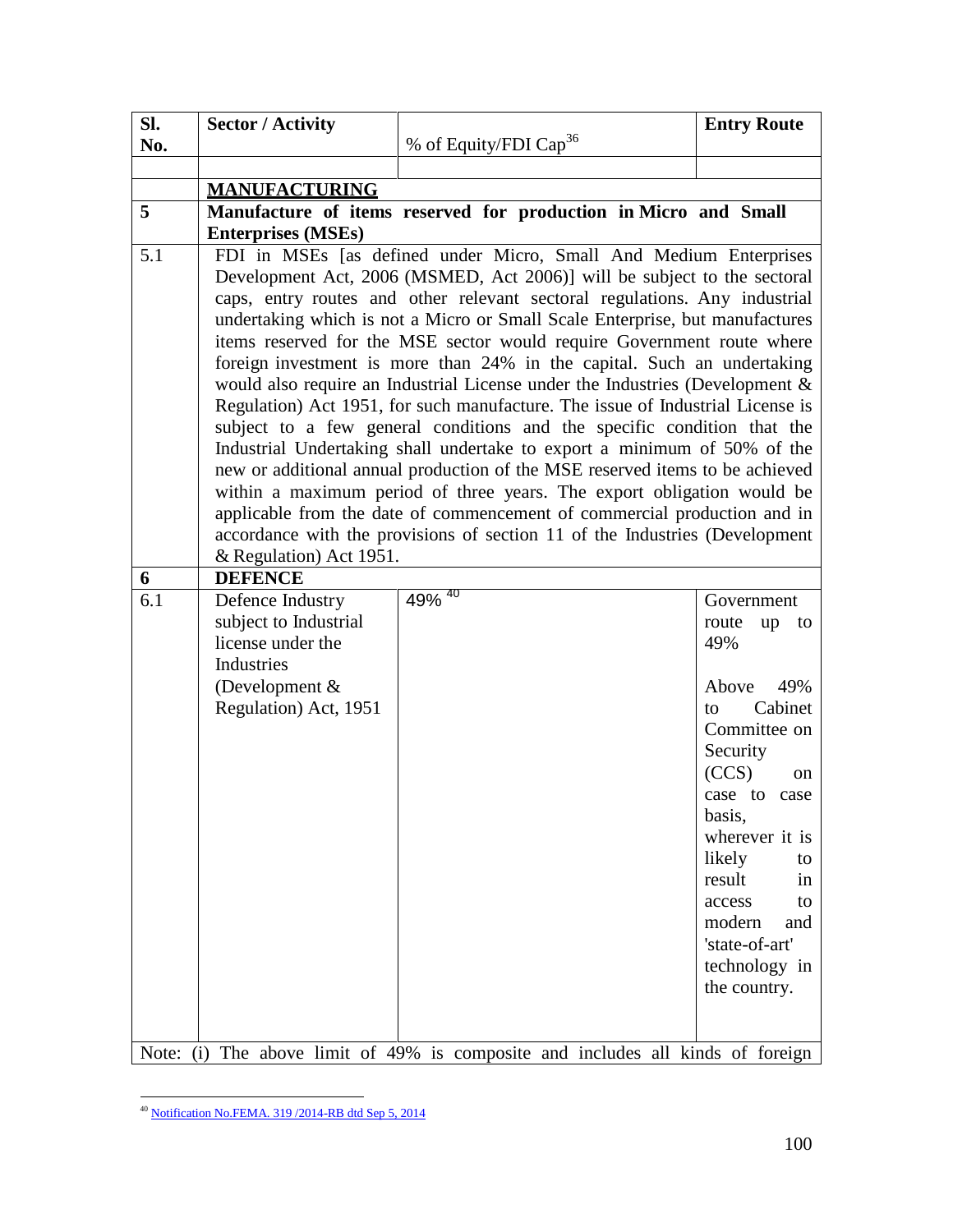|     | <b>Sector / Activity</b> |                                   | <b>Entry Route</b> |
|-----|--------------------------|-----------------------------------|--------------------|
| No. |                          | % of Equity/FDI Cap <sup>36</sup> |                    |

investments i.e. Foreign Direct Investment (FDI), Foreign Institutional Investors (Flls), Foreign Portfolio Investors (FPIs), Non Resident Indians (NRIs), Foreign Venture Capital Investors (FVCI) and Qualified Foreign Investors (QFIs) regardless of whether the said investments have been made under Schedule 1 (FDI), 2 (FII), 2A (FPI), 3 (NRI), 6 (FVCI) and 8 (QFI) of FEMA (Transfer or Issue of Security by Persons Resident Outside India) Regulations.

(ii) Portfolio investment by FPIs/FIls/NRIs/QFIs and investments by FVCIs together will not exceed 24% of the total equity of the investee/joint venture company. Portfolio investments will be under automatic route.

| 6.2 |       | <b>Other conditions:</b>                                                                                                                                                                                                                                                                                                                                                                                                                              |
|-----|-------|-------------------------------------------------------------------------------------------------------------------------------------------------------------------------------------------------------------------------------------------------------------------------------------------------------------------------------------------------------------------------------------------------------------------------------------------------------|
|     | i.    | Licence applications will be considered and licences given by the                                                                                                                                                                                                                                                                                                                                                                                     |
|     |       | Department of Industrial Policy & Promotion, Ministry of Commerce &                                                                                                                                                                                                                                                                                                                                                                                   |
|     |       | Industry, in consultation with Ministry of Defence and Ministry of                                                                                                                                                                                                                                                                                                                                                                                    |
|     |       | <b>External Affairs.</b>                                                                                                                                                                                                                                                                                                                                                                                                                              |
|     | ii.   | The applicant company seeking permission of the Government for FDI<br>up to 49% should be an Indian company owned and controlled by<br>resident Indian citizens.                                                                                                                                                                                                                                                                                      |
|     | iii.  | The management of the applicant company should be in Indian hands                                                                                                                                                                                                                                                                                                                                                                                     |
|     |       | with majority representation on the Board as well as the Chief<br>Executives of the company/partnership firm being resident Indians.                                                                                                                                                                                                                                                                                                                  |
|     | iv.   | Chief Security Officer (CSO) of the investee/ joint venture company<br>should be resident Indian citizen.                                                                                                                                                                                                                                                                                                                                             |
|     | v.    | Full particulars of the Directors and the Chief Executives should be<br>furnished along with the applications.                                                                                                                                                                                                                                                                                                                                        |
|     | vi.   | The Government reserves the right to verify the antecedents of the<br>foreign collaborators and domestic promoters including their financial<br>standing and credentials in the world market. Preference would be given<br>to original equipment manufacturers or design establishments and<br>companies having a good track record of past supplies to Armed Forces,<br>Space and Atomic energy sections and having an established $R \& D$<br>base. |
|     | vii.  | There would be no minimum capitalization for the FDI. A proper<br>assessment, however, needs to be done by the management of the<br>applicant company depending upon the product and the technology. The<br>licensing authority would satisfy itself about the adequacy of the net<br>worth of the non-resident investor taking into account the category of<br>weapons and equipment that are proposed to be manufactured.                           |
|     | viii. | The Ministry of Defence is not in a position to give purchase guarantee<br>for products to be manufactured. However, the planned acquisition<br>programme for such equipment and overall requirements would be made<br>available to the extent possible.                                                                                                                                                                                              |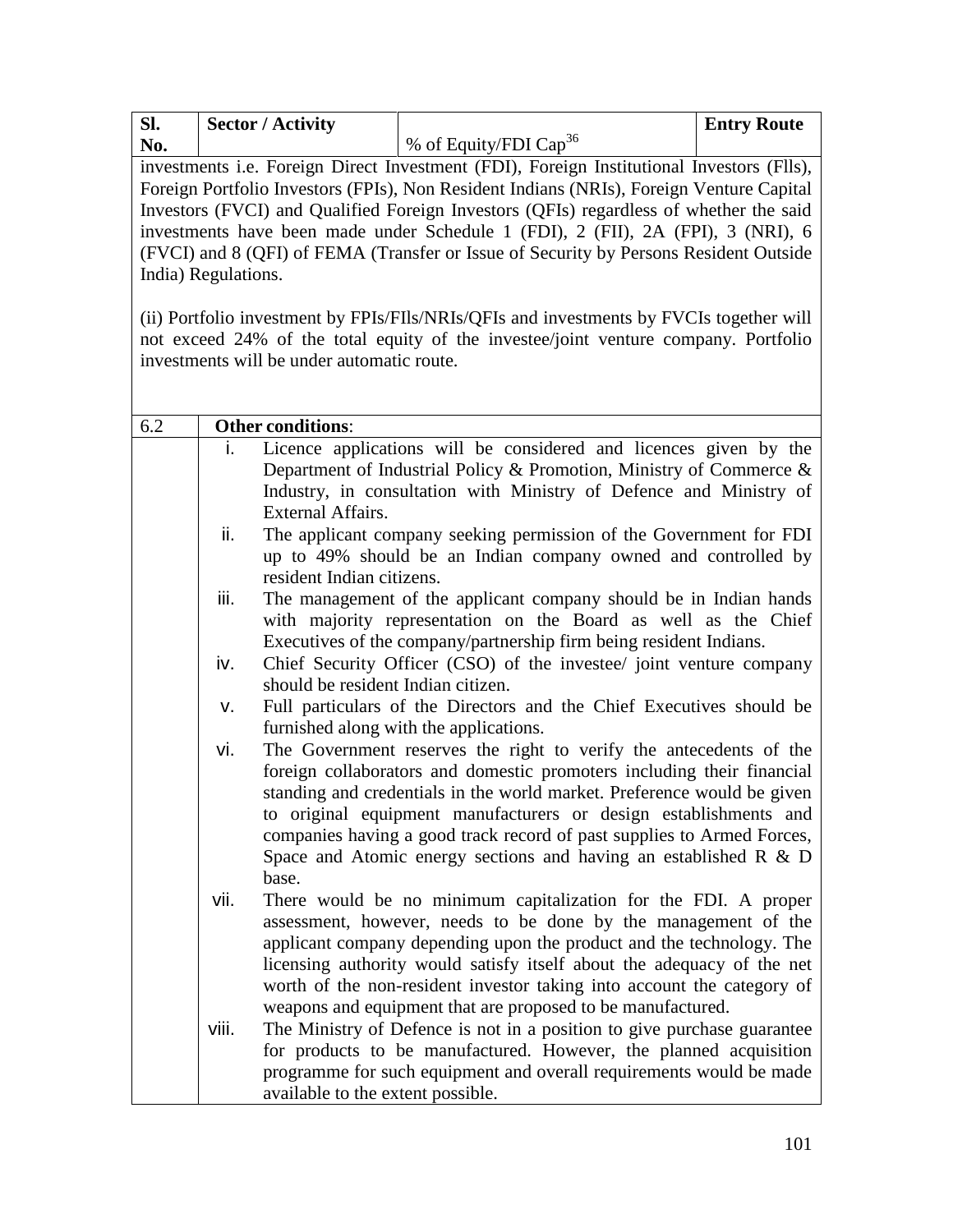|      |                              |                                                                | <b>Entry Route</b>                                                                                                                                                                                                                                                                                                                                                                                                                                                                                                                                                                                                                                                                                                                                                                                                                                                                                                                                                                                                                                                                                                                                                                                                                                                                                                                                                                                                                                                                                                                                                                                                                                                                                                                                                                                                                                                                                                                                                                                                                                                                                                                                                                                                                                                                                                                                                                                                                                                                                                                                                                                                                                                                                                                                                                                                                                                                                                |
|------|------------------------------|----------------------------------------------------------------|-------------------------------------------------------------------------------------------------------------------------------------------------------------------------------------------------------------------------------------------------------------------------------------------------------------------------------------------------------------------------------------------------------------------------------------------------------------------------------------------------------------------------------------------------------------------------------------------------------------------------------------------------------------------------------------------------------------------------------------------------------------------------------------------------------------------------------------------------------------------------------------------------------------------------------------------------------------------------------------------------------------------------------------------------------------------------------------------------------------------------------------------------------------------------------------------------------------------------------------------------------------------------------------------------------------------------------------------------------------------------------------------------------------------------------------------------------------------------------------------------------------------------------------------------------------------------------------------------------------------------------------------------------------------------------------------------------------------------------------------------------------------------------------------------------------------------------------------------------------------------------------------------------------------------------------------------------------------------------------------------------------------------------------------------------------------------------------------------------------------------------------------------------------------------------------------------------------------------------------------------------------------------------------------------------------------------------------------------------------------------------------------------------------------------------------------------------------------------------------------------------------------------------------------------------------------------------------------------------------------------------------------------------------------------------------------------------------------------------------------------------------------------------------------------------------------------------------------------------------------------------------------------------------------|
|      |                              | % of Equity/FDI Cap <sup>36</sup>                              |                                                                                                                                                                                                                                                                                                                                                                                                                                                                                                                                                                                                                                                                                                                                                                                                                                                                                                                                                                                                                                                                                                                                                                                                                                                                                                                                                                                                                                                                                                                                                                                                                                                                                                                                                                                                                                                                                                                                                                                                                                                                                                                                                                                                                                                                                                                                                                                                                                                                                                                                                                                                                                                                                                                                                                                                                                                                                                                   |
| ix.  |                              |                                                                |                                                                                                                                                                                                                                                                                                                                                                                                                                                                                                                                                                                                                                                                                                                                                                                                                                                                                                                                                                                                                                                                                                                                                                                                                                                                                                                                                                                                                                                                                                                                                                                                                                                                                                                                                                                                                                                                                                                                                                                                                                                                                                                                                                                                                                                                                                                                                                                                                                                                                                                                                                                                                                                                                                                                                                                                                                                                                                                   |
|      |                              |                                                                |                                                                                                                                                                                                                                                                                                                                                                                                                                                                                                                                                                                                                                                                                                                                                                                                                                                                                                                                                                                                                                                                                                                                                                                                                                                                                                                                                                                                                                                                                                                                                                                                                                                                                                                                                                                                                                                                                                                                                                                                                                                                                                                                                                                                                                                                                                                                                                                                                                                                                                                                                                                                                                                                                                                                                                                                                                                                                                                   |
|      |                              |                                                                |                                                                                                                                                                                                                                                                                                                                                                                                                                                                                                                                                                                                                                                                                                                                                                                                                                                                                                                                                                                                                                                                                                                                                                                                                                                                                                                                                                                                                                                                                                                                                                                                                                                                                                                                                                                                                                                                                                                                                                                                                                                                                                                                                                                                                                                                                                                                                                                                                                                                                                                                                                                                                                                                                                                                                                                                                                                                                                                   |
|      | products.                    |                                                                |                                                                                                                                                                                                                                                                                                                                                                                                                                                                                                                                                                                                                                                                                                                                                                                                                                                                                                                                                                                                                                                                                                                                                                                                                                                                                                                                                                                                                                                                                                                                                                                                                                                                                                                                                                                                                                                                                                                                                                                                                                                                                                                                                                                                                                                                                                                                                                                                                                                                                                                                                                                                                                                                                                                                                                                                                                                                                                                   |
| Х.   |                              |                                                                |                                                                                                                                                                                                                                                                                                                                                                                                                                                                                                                                                                                                                                                                                                                                                                                                                                                                                                                                                                                                                                                                                                                                                                                                                                                                                                                                                                                                                                                                                                                                                                                                                                                                                                                                                                                                                                                                                                                                                                                                                                                                                                                                                                                                                                                                                                                                                                                                                                                                                                                                                                                                                                                                                                                                                                                                                                                                                                                   |
|      |                              |                                                                |                                                                                                                                                                                                                                                                                                                                                                                                                                                                                                                                                                                                                                                                                                                                                                                                                                                                                                                                                                                                                                                                                                                                                                                                                                                                                                                                                                                                                                                                                                                                                                                                                                                                                                                                                                                                                                                                                                                                                                                                                                                                                                                                                                                                                                                                                                                                                                                                                                                                                                                                                                                                                                                                                                                                                                                                                                                                                                                   |
|      |                              |                                                                |                                                                                                                                                                                                                                                                                                                                                                                                                                                                                                                                                                                                                                                                                                                                                                                                                                                                                                                                                                                                                                                                                                                                                                                                                                                                                                                                                                                                                                                                                                                                                                                                                                                                                                                                                                                                                                                                                                                                                                                                                                                                                                                                                                                                                                                                                                                                                                                                                                                                                                                                                                                                                                                                                                                                                                                                                                                                                                                   |
|      |                              |                                                                |                                                                                                                                                                                                                                                                                                                                                                                                                                                                                                                                                                                                                                                                                                                                                                                                                                                                                                                                                                                                                                                                                                                                                                                                                                                                                                                                                                                                                                                                                                                                                                                                                                                                                                                                                                                                                                                                                                                                                                                                                                                                                                                                                                                                                                                                                                                                                                                                                                                                                                                                                                                                                                                                                                                                                                                                                                                                                                                   |
|      |                              |                                                                |                                                                                                                                                                                                                                                                                                                                                                                                                                                                                                                                                                                                                                                                                                                                                                                                                                                                                                                                                                                                                                                                                                                                                                                                                                                                                                                                                                                                                                                                                                                                                                                                                                                                                                                                                                                                                                                                                                                                                                                                                                                                                                                                                                                                                                                                                                                                                                                                                                                                                                                                                                                                                                                                                                                                                                                                                                                                                                                   |
|      |                              |                                                                |                                                                                                                                                                                                                                                                                                                                                                                                                                                                                                                                                                                                                                                                                                                                                                                                                                                                                                                                                                                                                                                                                                                                                                                                                                                                                                                                                                                                                                                                                                                                                                                                                                                                                                                                                                                                                                                                                                                                                                                                                                                                                                                                                                                                                                                                                                                                                                                                                                                                                                                                                                                                                                                                                                                                                                                                                                                                                                                   |
|      |                              |                                                                |                                                                                                                                                                                                                                                                                                                                                                                                                                                                                                                                                                                                                                                                                                                                                                                                                                                                                                                                                                                                                                                                                                                                                                                                                                                                                                                                                                                                                                                                                                                                                                                                                                                                                                                                                                                                                                                                                                                                                                                                                                                                                                                                                                                                                                                                                                                                                                                                                                                                                                                                                                                                                                                                                                                                                                                                                                                                                                                   |
|      |                              |                                                                |                                                                                                                                                                                                                                                                                                                                                                                                                                                                                                                                                                                                                                                                                                                                                                                                                                                                                                                                                                                                                                                                                                                                                                                                                                                                                                                                                                                                                                                                                                                                                                                                                                                                                                                                                                                                                                                                                                                                                                                                                                                                                                                                                                                                                                                                                                                                                                                                                                                                                                                                                                                                                                                                                                                                                                                                                                                                                                                   |
|      |                              |                                                                |                                                                                                                                                                                                                                                                                                                                                                                                                                                                                                                                                                                                                                                                                                                                                                                                                                                                                                                                                                                                                                                                                                                                                                                                                                                                                                                                                                                                                                                                                                                                                                                                                                                                                                                                                                                                                                                                                                                                                                                                                                                                                                                                                                                                                                                                                                                                                                                                                                                                                                                                                                                                                                                                                                                                                                                                                                                                                                                   |
|      |                              |                                                                |                                                                                                                                                                                                                                                                                                                                                                                                                                                                                                                                                                                                                                                                                                                                                                                                                                                                                                                                                                                                                                                                                                                                                                                                                                                                                                                                                                                                                                                                                                                                                                                                                                                                                                                                                                                                                                                                                                                                                                                                                                                                                                                                                                                                                                                                                                                                                                                                                                                                                                                                                                                                                                                                                                                                                                                                                                                                                                                   |
|      |                              |                                                                |                                                                                                                                                                                                                                                                                                                                                                                                                                                                                                                                                                                                                                                                                                                                                                                                                                                                                                                                                                                                                                                                                                                                                                                                                                                                                                                                                                                                                                                                                                                                                                                                                                                                                                                                                                                                                                                                                                                                                                                                                                                                                                                                                                                                                                                                                                                                                                                                                                                                                                                                                                                                                                                                                                                                                                                                                                                                                                                   |
|      |                              |                                                                |                                                                                                                                                                                                                                                                                                                                                                                                                                                                                                                                                                                                                                                                                                                                                                                                                                                                                                                                                                                                                                                                                                                                                                                                                                                                                                                                                                                                                                                                                                                                                                                                                                                                                                                                                                                                                                                                                                                                                                                                                                                                                                                                                                                                                                                                                                                                                                                                                                                                                                                                                                                                                                                                                                                                                                                                                                                                                                                   |
|      |                              |                                                                |                                                                                                                                                                                                                                                                                                                                                                                                                                                                                                                                                                                                                                                                                                                                                                                                                                                                                                                                                                                                                                                                                                                                                                                                                                                                                                                                                                                                                                                                                                                                                                                                                                                                                                                                                                                                                                                                                                                                                                                                                                                                                                                                                                                                                                                                                                                                                                                                                                                                                                                                                                                                                                                                                                                                                                                                                                                                                                                   |
|      |                              |                                                                | The                                                                                                                                                                                                                                                                                                                                                                                                                                                                                                                                                                                                                                                                                                                                                                                                                                                                                                                                                                                                                                                                                                                                                                                                                                                                                                                                                                                                                                                                                                                                                                                                                                                                                                                                                                                                                                                                                                                                                                                                                                                                                                                                                                                                                                                                                                                                                                                                                                                                                                                                                                                                                                                                                                                                                                                                                                                                                                               |
|      |                              |                                                                |                                                                                                                                                                                                                                                                                                                                                                                                                                                                                                                                                                                                                                                                                                                                                                                                                                                                                                                                                                                                                                                                                                                                                                                                                                                                                                                                                                                                                                                                                                                                                                                                                                                                                                                                                                                                                                                                                                                                                                                                                                                                                                                                                                                                                                                                                                                                                                                                                                                                                                                                                                                                                                                                                                                                                                                                                                                                                                                   |
|      |                              |                                                                |                                                                                                                                                                                                                                                                                                                                                                                                                                                                                                                                                                                                                                                                                                                                                                                                                                                                                                                                                                                                                                                                                                                                                                                                                                                                                                                                                                                                                                                                                                                                                                                                                                                                                                                                                                                                                                                                                                                                                                                                                                                                                                                                                                                                                                                                                                                                                                                                                                                                                                                                                                                                                                                                                                                                                                                                                                                                                                                   |
|      |                              |                                                                |                                                                                                                                                                                                                                                                                                                                                                                                                                                                                                                                                                                                                                                                                                                                                                                                                                                                                                                                                                                                                                                                                                                                                                                                                                                                                                                                                                                                                                                                                                                                                                                                                                                                                                                                                                                                                                                                                                                                                                                                                                                                                                                                                                                                                                                                                                                                                                                                                                                                                                                                                                                                                                                                                                                                                                                                                                                                                                                   |
|      |                              |                                                                |                                                                                                                                                                                                                                                                                                                                                                                                                                                                                                                                                                                                                                                                                                                                                                                                                                                                                                                                                                                                                                                                                                                                                                                                                                                                                                                                                                                                                                                                                                                                                                                                                                                                                                                                                                                                                                                                                                                                                                                                                                                                                                                                                                                                                                                                                                                                                                                                                                                                                                                                                                                                                                                                                                                                                                                                                                                                                                                   |
|      |                              |                                                                |                                                                                                                                                                                                                                                                                                                                                                                                                                                                                                                                                                                                                                                                                                                                                                                                                                                                                                                                                                                                                                                                                                                                                                                                                                                                                                                                                                                                                                                                                                                                                                                                                                                                                                                                                                                                                                                                                                                                                                                                                                                                                                                                                                                                                                                                                                                                                                                                                                                                                                                                                                                                                                                                                                                                                                                                                                                                                                                   |
|      |                              |                                                                |                                                                                                                                                                                                                                                                                                                                                                                                                                                                                                                                                                                                                                                                                                                                                                                                                                                                                                                                                                                                                                                                                                                                                                                                                                                                                                                                                                                                                                                                                                                                                                                                                                                                                                                                                                                                                                                                                                                                                                                                                                                                                                                                                                                                                                                                                                                                                                                                                                                                                                                                                                                                                                                                                                                                                                                                                                                                                                                   |
| xiv. |                              |                                                                |                                                                                                                                                                                                                                                                                                                                                                                                                                                                                                                                                                                                                                                                                                                                                                                                                                                                                                                                                                                                                                                                                                                                                                                                                                                                                                                                                                                                                                                                                                                                                                                                                                                                                                                                                                                                                                                                                                                                                                                                                                                                                                                                                                                                                                                                                                                                                                                                                                                                                                                                                                                                                                                                                                                                                                                                                                                                                                                   |
|      |                              |                                                                |                                                                                                                                                                                                                                                                                                                                                                                                                                                                                                                                                                                                                                                                                                                                                                                                                                                                                                                                                                                                                                                                                                                                                                                                                                                                                                                                                                                                                                                                                                                                                                                                                                                                                                                                                                                                                                                                                                                                                                                                                                                                                                                                                                                                                                                                                                                                                                                                                                                                                                                                                                                                                                                                                                                                                                                                                                                                                                                   |
|      | Enterprises.                 |                                                                |                                                                                                                                                                                                                                                                                                                                                                                                                                                                                                                                                                                                                                                                                                                                                                                                                                                                                                                                                                                                                                                                                                                                                                                                                                                                                                                                                                                                                                                                                                                                                                                                                                                                                                                                                                                                                                                                                                                                                                                                                                                                                                                                                                                                                                                                                                                                                                                                                                                                                                                                                                                                                                                                                                                                                                                                                                                                                                                   |
| XV.  |                              |                                                                |                                                                                                                                                                                                                                                                                                                                                                                                                                                                                                                                                                                                                                                                                                                                                                                                                                                                                                                                                                                                                                                                                                                                                                                                                                                                                                                                                                                                                                                                                                                                                                                                                                                                                                                                                                                                                                                                                                                                                                                                                                                                                                                                                                                                                                                                                                                                                                                                                                                                                                                                                                                                                                                                                                                                                                                                                                                                                                                   |
|      |                              |                                                                |                                                                                                                                                                                                                                                                                                                                                                                                                                                                                                                                                                                                                                                                                                                                                                                                                                                                                                                                                                                                                                                                                                                                                                                                                                                                                                                                                                                                                                                                                                                                                                                                                                                                                                                                                                                                                                                                                                                                                                                                                                                                                                                                                                                                                                                                                                                                                                                                                                                                                                                                                                                                                                                                                                                                                                                                                                                                                                                   |
|      |                              |                                                                |                                                                                                                                                                                                                                                                                                                                                                                                                                                                                                                                                                                                                                                                                                                                                                                                                                                                                                                                                                                                                                                                                                                                                                                                                                                                                                                                                                                                                                                                                                                                                                                                                                                                                                                                                                                                                                                                                                                                                                                                                                                                                                                                                                                                                                                                                                                                                                                                                                                                                                                                                                                                                                                                                                                                                                                                                                                                                                                   |
|      |                              |                                                                |                                                                                                                                                                                                                                                                                                                                                                                                                                                                                                                                                                                                                                                                                                                                                                                                                                                                                                                                                                                                                                                                                                                                                                                                                                                                                                                                                                                                                                                                                                                                                                                                                                                                                                                                                                                                                                                                                                                                                                                                                                                                                                                                                                                                                                                                                                                                                                                                                                                                                                                                                                                                                                                                                                                                                                                                                                                                                                                   |
|      |                              |                                                                |                                                                                                                                                                                                                                                                                                                                                                                                                                                                                                                                                                                                                                                                                                                                                                                                                                                                                                                                                                                                                                                                                                                                                                                                                                                                                                                                                                                                                                                                                                                                                                                                                                                                                                                                                                                                                                                                                                                                                                                                                                                                                                                                                                                                                                                                                                                                                                                                                                                                                                                                                                                                                                                                                                                                                                                                                                                                                                                   |
|      |                              |                                                                |                                                                                                                                                                                                                                                                                                                                                                                                                                                                                                                                                                                                                                                                                                                                                                                                                                                                                                                                                                                                                                                                                                                                                                                                                                                                                                                                                                                                                                                                                                                                                                                                                                                                                                                                                                                                                                                                                                                                                                                                                                                                                                                                                                                                                                                                                                                                                                                                                                                                                                                                                                                                                                                                                                                                                                                                                                                                                                                   |
|      |                              |                                                                |                                                                                                                                                                                                                                                                                                                                                                                                                                                                                                                                                                                                                                                                                                                                                                                                                                                                                                                                                                                                                                                                                                                                                                                                                                                                                                                                                                                                                                                                                                                                                                                                                                                                                                                                                                                                                                                                                                                                                                                                                                                                                                                                                                                                                                                                                                                                                                                                                                                                                                                                                                                                                                                                                                                                                                                                                                                                                                                   |
|      |                              |                                                                |                                                                                                                                                                                                                                                                                                                                                                                                                                                                                                                                                                                                                                                                                                                                                                                                                                                                                                                                                                                                                                                                                                                                                                                                                                                                                                                                                                                                                                                                                                                                                                                                                                                                                                                                                                                                                                                                                                                                                                                                                                                                                                                                                                                                                                                                                                                                                                                                                                                                                                                                                                                                                                                                                                                                                                                                                                                                                                                   |
|      |                              |                                                                |                                                                                                                                                                                                                                                                                                                                                                                                                                                                                                                                                                                                                                                                                                                                                                                                                                                                                                                                                                                                                                                                                                                                                                                                                                                                                                                                                                                                                                                                                                                                                                                                                                                                                                                                                                                                                                                                                                                                                                                                                                                                                                                                                                                                                                                                                                                                                                                                                                                                                                                                                                                                                                                                                                                                                                                                                                                                                                                   |
|      |                              |                                                                |                                                                                                                                                                                                                                                                                                                                                                                                                                                                                                                                                                                                                                                                                                                                                                                                                                                                                                                                                                                                                                                                                                                                                                                                                                                                                                                                                                                                                                                                                                                                                                                                                                                                                                                                                                                                                                                                                                                                                                                                                                                                                                                                                                                                                                                                                                                                                                                                                                                                                                                                                                                                                                                                                                                                                                                                                                                                                                                   |
|      |                              |                                                                |                                                                                                                                                                                                                                                                                                                                                                                                                                                                                                                                                                                                                                                                                                                                                                                                                                                                                                                                                                                                                                                                                                                                                                                                                                                                                                                                                                                                                                                                                                                                                                                                                                                                                                                                                                                                                                                                                                                                                                                                                                                                                                                                                                                                                                                                                                                                                                                                                                                                                                                                                                                                                                                                                                                                                                                                                                                                                                                   |
|      |                              |                                                                |                                                                                                                                                                                                                                                                                                                                                                                                                                                                                                                                                                                                                                                                                                                                                                                                                                                                                                                                                                                                                                                                                                                                                                                                                                                                                                                                                                                                                                                                                                                                                                                                                                                                                                                                                                                                                                                                                                                                                                                                                                                                                                                                                                                                                                                                                                                                                                                                                                                                                                                                                                                                                                                                                                                                                                                                                                                                                                                   |
|      |                              |                                                                |                                                                                                                                                                                                                                                                                                                                                                                                                                                                                                                                                                                                                                                                                                                                                                                                                                                                                                                                                                                                                                                                                                                                                                                                                                                                                                                                                                                                                                                                                                                                                                                                                                                                                                                                                                                                                                                                                                                                                                                                                                                                                                                                                                                                                                                                                                                                                                                                                                                                                                                                                                                                                                                                                                                                                                                                                                                                                                                   |
|      |                              |                                                                |                                                                                                                                                                                                                                                                                                                                                                                                                                                                                                                                                                                                                                                                                                                                                                                                                                                                                                                                                                                                                                                                                                                                                                                                                                                                                                                                                                                                                                                                                                                                                                                                                                                                                                                                                                                                                                                                                                                                                                                                                                                                                                                                                                                                                                                                                                                                                                                                                                                                                                                                                                                                                                                                                                                                                                                                                                                                                                                   |
|      |                              |                                                                |                                                                                                                                                                                                                                                                                                                                                                                                                                                                                                                                                                                                                                                                                                                                                                                                                                                                                                                                                                                                                                                                                                                                                                                                                                                                                                                                                                                                                                                                                                                                                                                                                                                                                                                                                                                                                                                                                                                                                                                                                                                                                                                                                                                                                                                                                                                                                                                                                                                                                                                                                                                                                                                                                                                                                                                                                                                                                                                   |
|      | xi.<br>xii.<br>xiii.<br>XVİ. | <b>Sector / Activity</b><br>agencies.<br>assurance<br>licence. | The capacity norms for production will be provided in the licence based<br>on the application as well as the recommendations of the Ministry of<br>Defence, which will look into existing capacities of similar and allied<br>Investee/joint venture company should be structured to be self-sufficient<br>in areas of product design and development. The investee/joint venture<br>company along with manufacturing facility, should also have<br>maintenance and life cycle support facility of the product being<br>manufactured in India.<br>Import of equipment for pre-production activity including development<br>of prototype by the applicant company would be permitted.<br>Adequate safety and security procedures would need to be put in place<br>by the licensee once the licence is granted and production commences.<br>These would be subject to verification by authorized Government<br>The standards and testing procedures for equipment to be produced<br>under licence from foreign collaborators or from indigenous $R \& D$ will<br>have to be provided by the licensee to the Government nominated quality<br>agency under appropriate confidentiality clause.<br>nominated quality assurance agency would inspect the finished product<br>and would conduct surveillance and audit of the Quality Assurance<br>Procedures of the licensee. Self-certification would be permitted by the<br>Ministry of Defence on case to case basis, which may involve either<br>individual items, or group of items manufactured by the licensee. Such<br>permission would be for a fixed period and subject to renewals.<br>Purchase preference and price preference may be given to the Public<br>Sector organizations as per guidelines of the Department of Public<br>Arms and ammunition produced by the private manufacturers will be<br>primarily sold to the Ministry of Defence. These items may also be sold<br>to other Government entities under the control of the Ministry of Home<br>Affairs and State Governments with the prior approval of the Ministry of<br>Defence. No such item should be sold within the country to any other<br>person or entity. The export of manufactured items would be subject to<br>policy and guidelines as applicable to Ordnance Factories and Defence<br>Public Sector Undertakings. Non-lethal items would be permitted for<br>sale to persons/entities other than the Central or State Governments with<br>the prior approval of the Ministry of Defence. Licensee would also need<br>to institute a verifiable system of removal of all goods out of their<br>factories. Violation of these provisions may lead to cancellation of the<br>All applications seeking permission of the Government for FDI in<br>defence would be made to the Secretariat of Foreign Investment<br>Promotion Board (FIPB) in the Department of Economic Affairs. |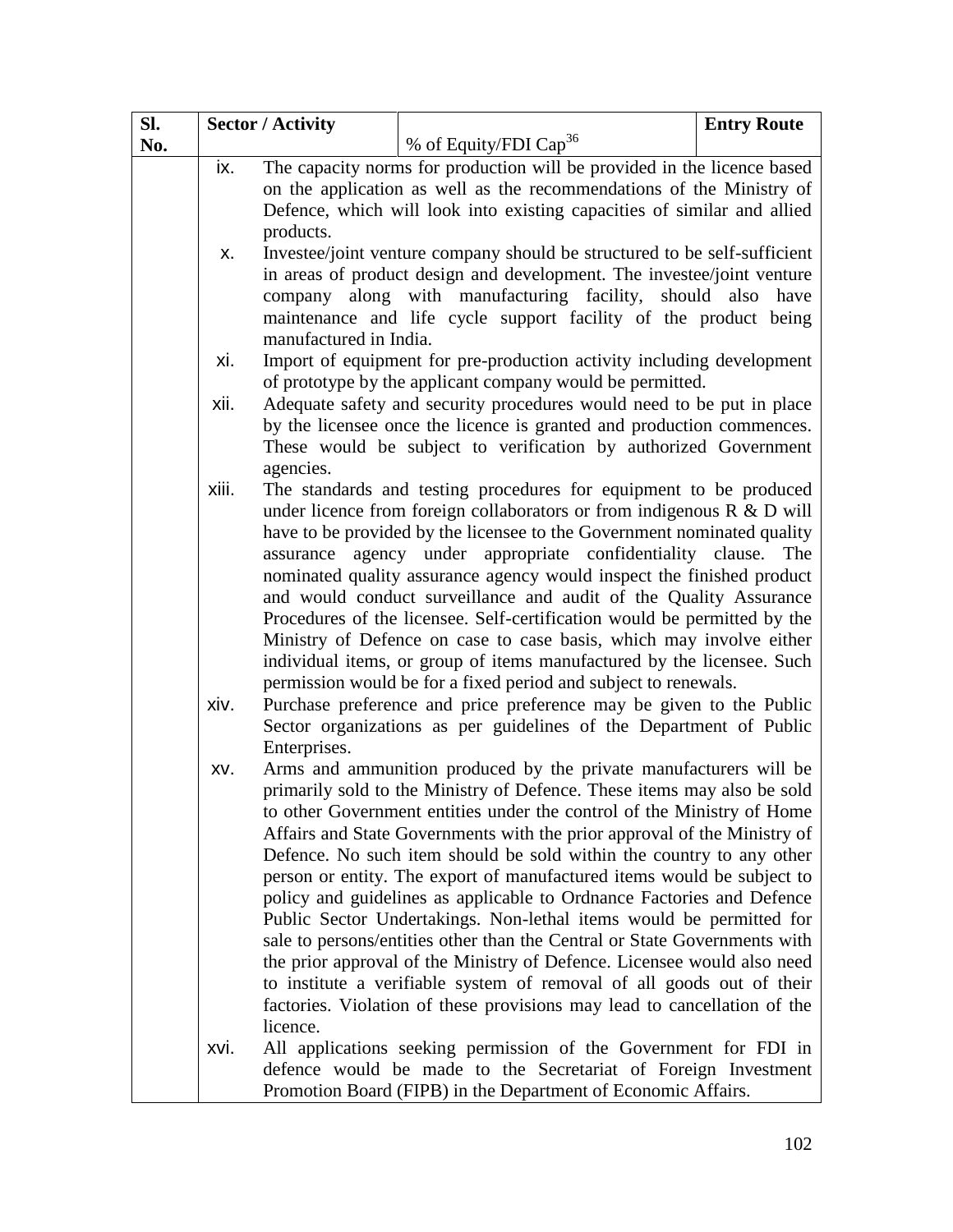| SI.            | <b>Sector / Activity</b> |                                       |                                                                                                                                        | <b>Entry Route</b> |
|----------------|--------------------------|---------------------------------------|----------------------------------------------------------------------------------------------------------------------------------------|--------------------|
| No.            |                          |                                       | % of Equity/FDI Cap <sup>36</sup>                                                                                                      |                    |
|                | xvii.                    |                                       | Applications for FDI up to 49% will follow the existing procedure with                                                                 |                    |
|                |                          |                                       | proposals involving inflows in excess of Rs. 1200 crore being approved                                                                 |                    |
|                |                          |                                       | by Cabinet Committee on Economic Affairs (CCEA).                                                                                       |                    |
|                | xviii.                   |                                       | Based on the recommendation of the Ministry of Defence and FIPB,                                                                       |                    |
|                |                          |                                       | approval of the Cabinet Committee on Security (CCS) will be sought by                                                                  |                    |
|                |                          |                                       | the Ministry of Defence in respect of cases seeking permission of the                                                                  |                    |
|                |                          |                                       | Government for FDI beyond 49% which are likely to result in access to                                                                  |                    |
|                |                          |                                       | modern and `state-of-art' technology in the country.                                                                                   |                    |
|                | xix.                     |                                       | Proposals for FDI beyond 49% with proposed inflow in excess of Rs.                                                                     |                    |
|                |                          |                                       | 1200 crores, which are to be approved by CCS will not require further                                                                  |                    |
|                |                          |                                       | approval of the Cabinet Committee on Economic Affairs (CCEA).                                                                          |                    |
|                | XX.                      |                                       | Government decision on applications for FDI in defence industry sector                                                                 |                    |
|                |                          |                                       | will be normally communicated within a time frame of 10 weeks from                                                                     |                    |
|                | xxi.                     | the date of acknowledgement.          |                                                                                                                                        |                    |
|                |                          |                                       | For the proposal seeking Government approval for foreign investment<br>beyond 49% applicant should be Indian company/foreign investor. |                    |
|                |                          |                                       | Further condition at para (iii) above will not apply on such proposals.                                                                |                    |
|                |                          |                                       |                                                                                                                                        |                    |
|                |                          |                                       |                                                                                                                                        |                    |
|                | <b>SERVICES SECTOR</b>   |                                       |                                                                                                                                        |                    |
|                |                          | <b>INFORMATION SERVICES</b>           |                                                                                                                                        |                    |
| $\overline{7}$ | <b>Broadcasting</b>      |                                       |                                                                                                                                        |                    |
| 7.1            |                          | <b>Broadcasting Carriage Services</b> |                                                                                                                                        |                    |
| 7.1.1          |                          | (1) Teleports (setting                | 74%                                                                                                                                    | Automatic          |
|                | of<br>up                 | up-linking                            |                                                                                                                                        |                    |
|                |                          |                                       |                                                                                                                                        | up to $49%$        |
|                | HUBs/Teleports);         |                                       |                                                                                                                                        |                    |
|                |                          | (2) Direct to Home                    |                                                                                                                                        | Governmen          |
|                | (DTH);                   |                                       |                                                                                                                                        | route<br>t         |
|                |                          | (3) Cable Networks                    |                                                                                                                                        | beyond             |
|                | (Multi                   | System                                |                                                                                                                                        | 49%<br>and         |
|                | operators                | (MSOs)                                |                                                                                                                                        | up to $74%$        |
|                |                          | operating at National                 |                                                                                                                                        |                    |
|                | State<br><sub>or</sub>   | District<br><b>or</b>                 |                                                                                                                                        |                    |
|                |                          | level and undertaking                 |                                                                                                                                        |                    |
|                | upgradation              | of                                    |                                                                                                                                        |                    |
|                | networks                 | towards                               |                                                                                                                                        |                    |
|                | digitalization           | and                                   |                                                                                                                                        |                    |
|                | addressability);         |                                       |                                                                                                                                        |                    |
|                | $(4)$ Mobile TV;         |                                       |                                                                                                                                        |                    |
|                |                          | (5) Headend-in-the                    |                                                                                                                                        |                    |
|                | <b>Sky</b>               | <b>Broadcasting</b>                   |                                                                                                                                        |                    |
| 7.1.2          | Service (HITS)<br>Cable  | <b>Networks</b>                       | 49%                                                                                                                                    | Automatic          |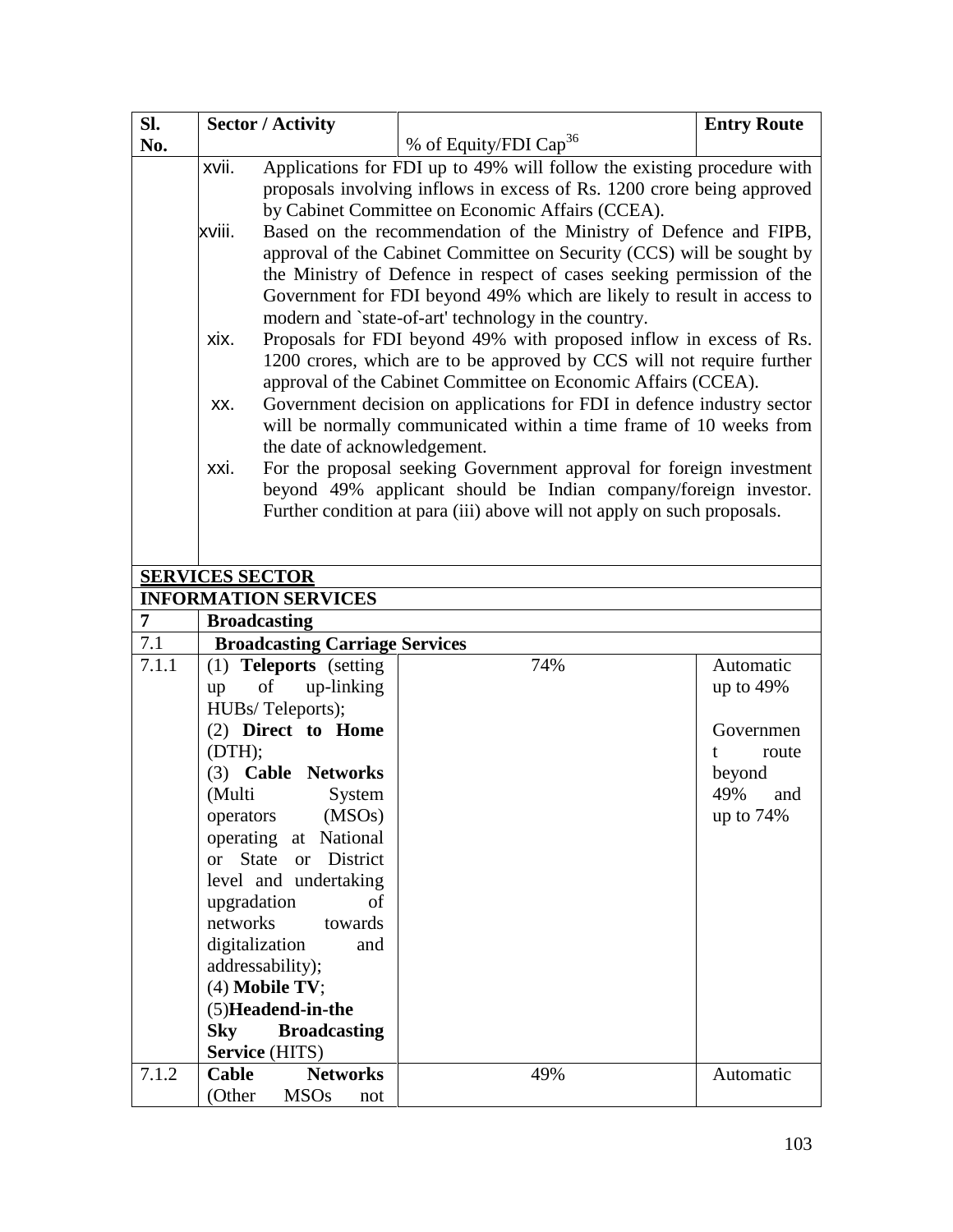| Sl.   | <b>Sector / Activity</b>                      |                                                                                   | <b>Entry Route</b> |
|-------|-----------------------------------------------|-----------------------------------------------------------------------------------|--------------------|
| No.   |                                               | % of Equity/FDI Cap <sup>36</sup>                                                 |                    |
|       | undertaking                                   |                                                                                   |                    |
|       | upgradation<br>of                             |                                                                                   |                    |
|       | networks<br>towards                           |                                                                                   |                    |
|       | digitalization<br>and                         |                                                                                   |                    |
|       | addressability<br>and                         |                                                                                   |                    |
|       | Local Cable Operators                         |                                                                                   |                    |
|       | (LCOs).                                       |                                                                                   |                    |
| 7.2   | <b>Broadcasting Content Services</b>          |                                                                                   |                    |
| 7.2.1 | <b>Terrestrial</b>                            | 26%                                                                               | Government         |
|       | <b>Broadcasting</b><br>FM                     |                                                                                   |                    |
|       | (FM Radio), subject                           |                                                                                   |                    |
|       | to such terms<br>and                          |                                                                                   |                    |
|       | conditions,<br><b>as</b>                      |                                                                                   |                    |
|       | specified from time to                        |                                                                                   |                    |
|       | time, by Ministry of                          |                                                                                   |                    |
|       | Information<br>$\&$                           |                                                                                   |                    |
|       | Broadcasting,<br>for                          |                                                                                   |                    |
|       | grant of permission                           |                                                                                   |                    |
|       | for setting up of FM                          |                                                                                   |                    |
|       | Radio stations.                               |                                                                                   |                    |
| 7.2.2 | Up-linking of 'News $\&$                      | 26%                                                                               | Government         |
|       | <b>Current Affairs' TV</b>                    |                                                                                   |                    |
|       | <b>Channels</b>                               |                                                                                   |                    |
| 7.2.3 | <b>Up-linking of Non-</b>                     | 100%                                                                              | Government         |
|       | 'News & Current                               |                                                                                   |                    |
|       | <b>Affairs' TV Channels</b>                   |                                                                                   |                    |
|       | / Down- linking of TV                         |                                                                                   |                    |
|       | <b>Channels</b>                               |                                                                                   |                    |
| 7.3   |                                               | FDI for Up-linking/Down-linking TV Channels will be subject to compliance         |                    |
|       |                                               | with the relevant Up-linking/Down-linking Policy notified by the Ministry of      |                    |
|       | Information & Broadcasting from time to time. |                                                                                   |                    |
| 7.4   |                                               | Foreign investment (FI) in companies engaged in all the aforestated services      |                    |
|       |                                               | will be subject to relevant regulations and such terms and conditions, as may be  |                    |
|       |                                               | specified from time to time, by the Ministry of Information and Broadcasting.     |                    |
| 7.5   |                                               | The foreign investment (FI) limit in companies engaged in the afore stated        |                    |
|       |                                               | activities shall include, in addition to FDI, investment by Foreign Institutional |                    |
|       |                                               | Investors (FIIs), Foreign Portfolio Investors (FPIs), Qualified Foreign Investors |                    |
|       |                                               | (QFIs), Non-Resident Indians (NRIs), Foreign Currency Convertible Bonds           |                    |
|       |                                               | (FCCBs), American Depository Receipts (ADRs), Global Depository Receipts          |                    |
|       |                                               | (GDRs) and convertible preference shares held by foreign entities. <sup>41</sup>  |                    |
|       |                                               |                                                                                   |                    |
| 7.6   |                                               | Foreign investment in the aforestated broadcasting carriage services will be      |                    |

<sup>&</sup>lt;sup>41</sup> [Notification No.FEMA.312/2014-RB dtd July 2, 2014](http://rbi.org.in/Scripts/NotificationUser.aspx?Id=9378&Mode=0)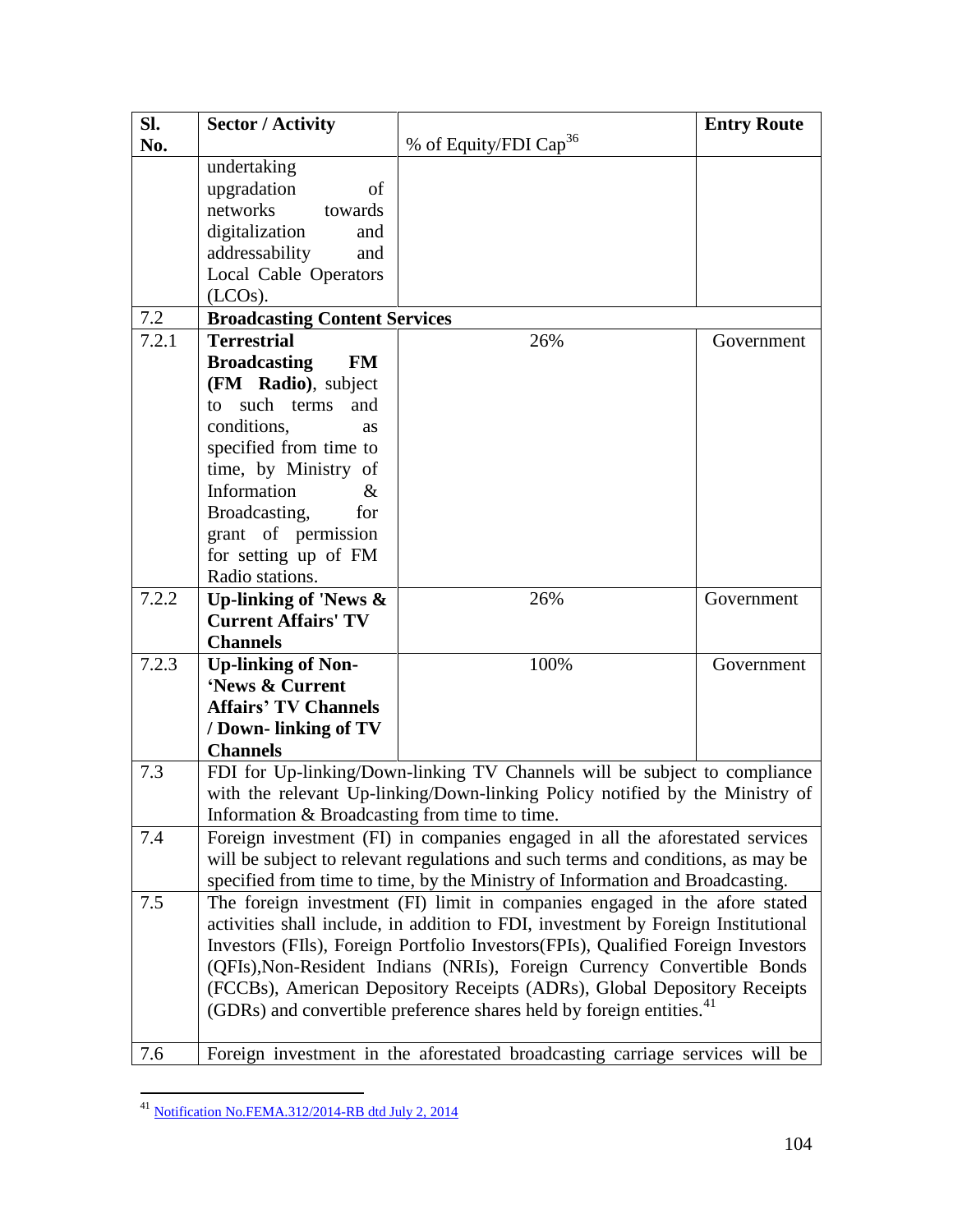| SI. | <b>Sector / Activity</b>                                                                                                                                             |                                                                                   | <b>Entry Route</b> |
|-----|----------------------------------------------------------------------------------------------------------------------------------------------------------------------|-----------------------------------------------------------------------------------|--------------------|
| No. |                                                                                                                                                                      | % of Equity/FDI Cap <sup>36</sup>                                                 |                    |
|     | subject to the following security conditions/terms:                                                                                                                  |                                                                                   |                    |
|     |                                                                                                                                                                      |                                                                                   |                    |
|     | <b>Mandatory Requirement for Key Executives of the Company</b>                                                                                                       |                                                                                   |                    |
|     | (i) The majority of Directors on the Board of the Company shall be Indian                                                                                            |                                                                                   |                    |
|     | Citizens.<br>(ii) The Chief Executive Officer (CEO), Chief Officer In-charge of technical<br>network operations and Chief Security Officer should be resident Indian |                                                                                   |                    |
|     |                                                                                                                                                                      |                                                                                   |                    |
|     | Citizens.                                                                                                                                                            |                                                                                   |                    |
|     |                                                                                                                                                                      |                                                                                   |                    |
|     | <b>Security Clearance of Personnel</b>                                                                                                                               |                                                                                   |                    |
|     |                                                                                                                                                                      | (iii) The Company, all Directors on the Board of Directors and such key           |                    |
|     |                                                                                                                                                                      | executives like Managing Director / Chief Executive Officer, Chief Financial      |                    |
|     |                                                                                                                                                                      | Officer (CFO), Chief Security Officer (CSO), Chief Technical Officer (CTO),       |                    |
|     |                                                                                                                                                                      | Chief Operating Officer (COO), shareholders who individually hold 10% or          |                    |
|     |                                                                                                                                                                      | more paid-up capital in the company and any other category, as may be             |                    |
|     |                                                                                                                                                                      | specified by the Ministry of Information and Broadcasting from time to time,      |                    |
|     | shall require to be security cleared.                                                                                                                                |                                                                                   |                    |
|     |                                                                                                                                                                      | In case of the appointment of Directors on the Board of the Company and such      |                    |
|     | key executives like Managing Director / Chief Executive Officer, Chief                                                                                               |                                                                                   |                    |
|     | Financial Officer (CFO), Chief Security Officer (CSO), Chief Technical Officer                                                                                       |                                                                                   |                    |
|     | (CTO), Chief Operating Officer (COO), etc., as may be specified by the                                                                                               |                                                                                   |                    |
|     | Ministry of Information and Broadcasting from time to time, prior permission                                                                                         |                                                                                   |                    |
|     | of the Ministry of Information and Broadcasting shall have to be obtained.<br>It shall be obligatory on the part of the company to also take prior permission        |                                                                                   |                    |
|     |                                                                                                                                                                      |                                                                                   |                    |
|     | from the Ministry of Information and Broadcasting before effecting any change<br>in the Board of Directors.                                                          |                                                                                   |                    |
|     |                                                                                                                                                                      |                                                                                   |                    |
|     |                                                                                                                                                                      | (iv) (iv) The Company shall be required to obtain security clearance of all       |                    |
|     |                                                                                                                                                                      | foreign personnel likely to be deployed for more than 60 days in a year by way    |                    |
|     |                                                                                                                                                                      | of appointment, contract, and consultancy or in any other capacity for            |                    |
|     |                                                                                                                                                                      | installation, maintenance, operation or any other services prior to their         |                    |
|     |                                                                                                                                                                      | deployment. The security clearance shall be required to be obtained every two     |                    |
|     | years. <sup>42</sup>                                                                                                                                                 |                                                                                   |                    |
|     | <b>Permission vis-a-vis Security Clearance</b>                                                                                                                       |                                                                                   |                    |
|     |                                                                                                                                                                      |                                                                                   |                    |
|     |                                                                                                                                                                      | (v) The permission shall be subject to permission holder/licensee remaining       |                    |
|     |                                                                                                                                                                      | security cleared throughout the currency of permission. In case the security      |                    |
|     |                                                                                                                                                                      | clearance is withdrawn the permission granted is liable to be terminated          |                    |
|     | forthwith.                                                                                                                                                           |                                                                                   |                    |
|     |                                                                                                                                                                      |                                                                                   |                    |
|     |                                                                                                                                                                      | (vi) In the event of security clearance of any of the persons associated with the |                    |

 $\overline{a}$ <sup>42</sup> [Notification No.FEMA.312/2014-RB dated July 2, 2014](http://rbi.org.in/Scripts/NotificationUser.aspx?Id=9378&Mode=0)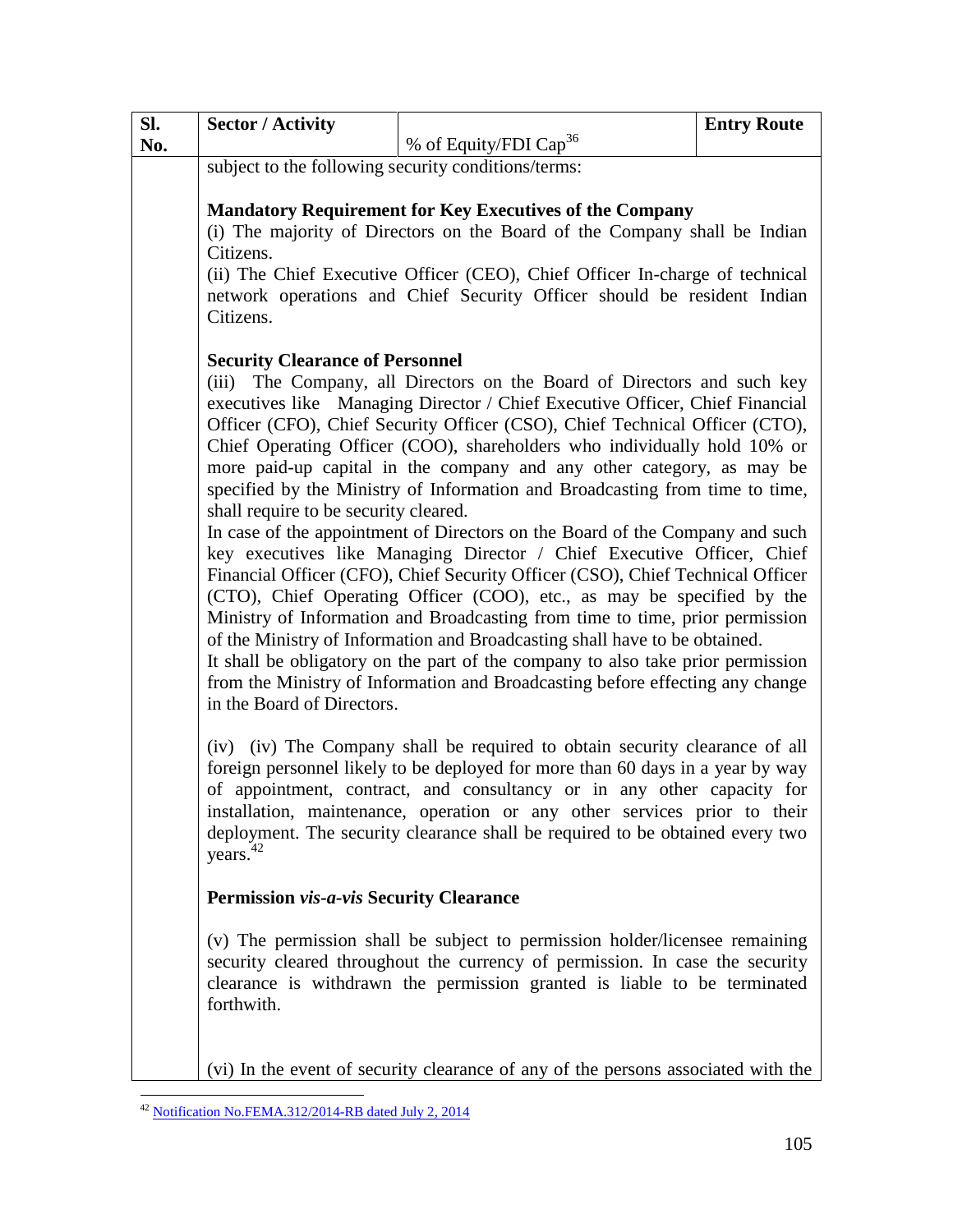| SI. | <b>Sector / Activity</b>                                                                                                                   |                                                                                    | <b>Entry Route</b> |
|-----|--------------------------------------------------------------------------------------------------------------------------------------------|------------------------------------------------------------------------------------|--------------------|
| No. |                                                                                                                                            | % of Equity/FDI Cap <sup>36</sup>                                                  |                    |
|     |                                                                                                                                            | permission holder/licensee or foreign personnel being denied or withdrawn for      |                    |
|     | any reasons whatsoever, the permission holder/licensee will ensure that the                                                                |                                                                                    |                    |
|     | concerned person resigns or his services terminated forthwith after receiving                                                              |                                                                                    |                    |
|     | such directives from the Government, failing which the permission/license                                                                  |                                                                                    |                    |
|     |                                                                                                                                            | granted shall be revoked and the company shall be disqualified to hold any such    |                    |
|     |                                                                                                                                            | Permission/license in future for a period of five years.                           |                    |
|     |                                                                                                                                            |                                                                                    |                    |
|     |                                                                                                                                            |                                                                                    |                    |
|     |                                                                                                                                            |                                                                                    |                    |
|     | <b>Infrastructure/Network/Software related requirement</b>                                                                                 |                                                                                    |                    |
|     |                                                                                                                                            | (vii) The officers/officials of the licensee companies dealing with the lawful     |                    |
|     |                                                                                                                                            | interception of Services will be resident Indian citizens.                         |                    |
|     |                                                                                                                                            | (viii) Details of infrastructure/network diagram (technical details of the         |                    |
|     |                                                                                                                                            | network) could be provided, on a need basis only, to equipment                     |                    |
|     |                                                                                                                                            | suppliers/manufactures and the affiliate of the licensee company. Clearance        |                    |
|     |                                                                                                                                            | from the licensor would be required if such information is to be provided to       |                    |
|     | anybody else.                                                                                                                              |                                                                                    |                    |
|     |                                                                                                                                            |                                                                                    |                    |
|     | (ix) The Company shall not transfer the subscribers' databases to any<br>person/place outside India unless permitted by relevant Law.      |                                                                                    |                    |
|     |                                                                                                                                            |                                                                                    |                    |
|     | (x) The Company must provide traceable identity of their subscribers.                                                                      |                                                                                    |                    |
|     |                                                                                                                                            |                                                                                    |                    |
|     |                                                                                                                                            |                                                                                    |                    |
|     | <b>Monitoring, Inspection and Submission of Information</b><br>(xi) The Company should ensure that necessary provision (hardware/software) |                                                                                    |                    |
|     |                                                                                                                                            | is available in their equipment for doing the Lawful interception and monitoring   |                    |
|     |                                                                                                                                            | from a centralized location as and when required by Government.                    |                    |
|     |                                                                                                                                            |                                                                                    |                    |
|     |                                                                                                                                            | (xii) The company, at its own costs, shall, on demand by the government or its     |                    |
|     |                                                                                                                                            | authorized representative, provide the necessary equipment, services and           |                    |
|     |                                                                                                                                            | facilities at designated place(s) for continuous monitoring or the broadcasting    |                    |
|     |                                                                                                                                            | service by or under supervision of the Government or its authorized                |                    |
|     | representative.                                                                                                                            |                                                                                    |                    |
|     |                                                                                                                                            |                                                                                    |                    |
|     |                                                                                                                                            | (xiii) The Government of India, Ministry of Information $\&$ Broadcasting or its   |                    |
|     |                                                                                                                                            | authorized representative shall have the right to inspect the broadcasting         |                    |
|     |                                                                                                                                            | facilities. No prior permission/intimation shall be required to exercise the right |                    |
|     |                                                                                                                                            | of Government or its authorized representative to carry out the inspection. The    |                    |
|     |                                                                                                                                            | company will, if required by the Government or its authorized representative,      |                    |
|     |                                                                                                                                            | provide necessary facilities for continuous monitoring for any particular aspect   |                    |
|     |                                                                                                                                            | of the company's activities and operations. Continuous monitoring, however,        |                    |
|     |                                                                                                                                            | will be confined only to security related aspects, including screening of          |                    |
|     | objectionable content.                                                                                                                     |                                                                                    |                    |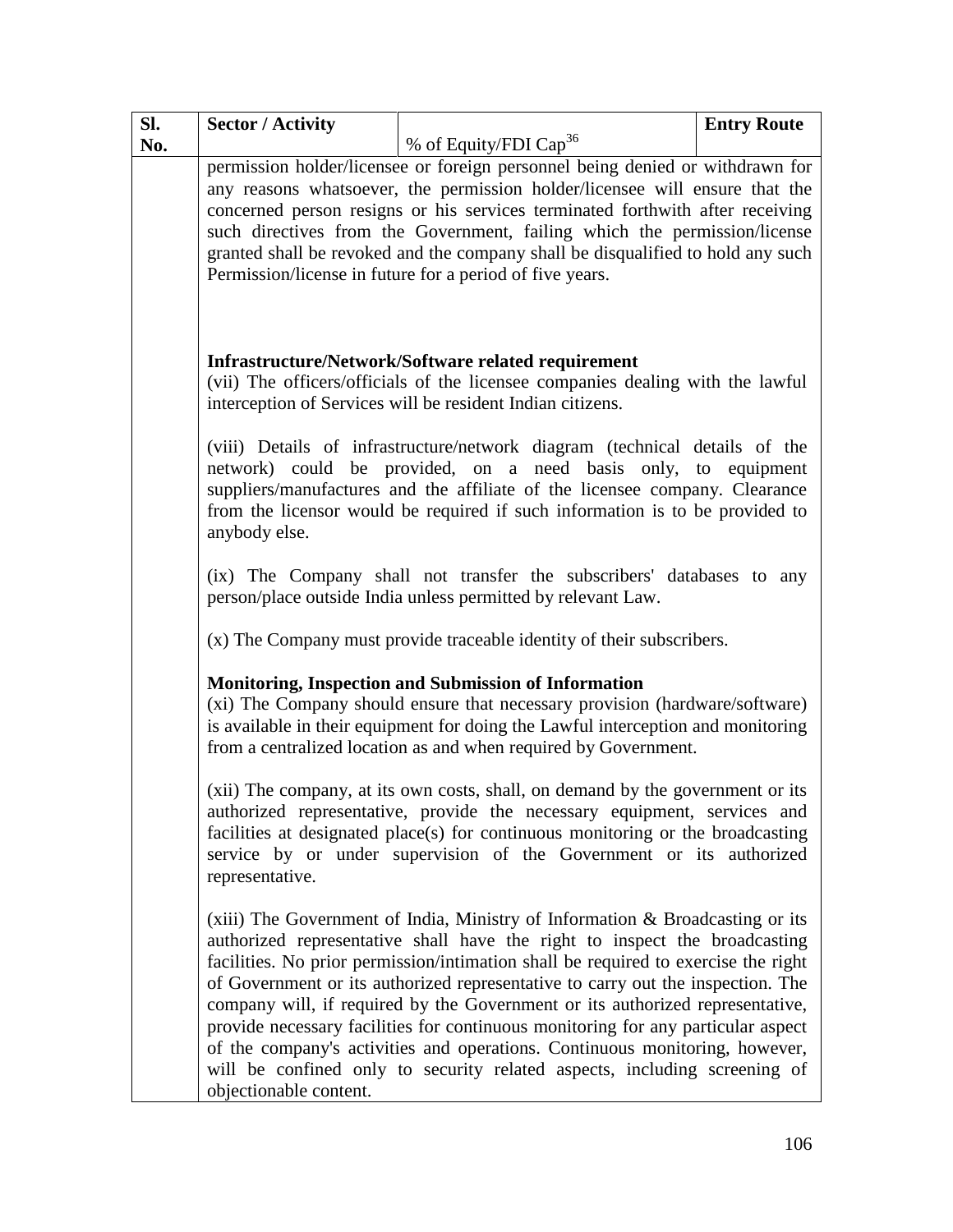| Sl. | <b>Sector / Activity</b>                                                                                                                      |                                                                                                                                                                                                                                                                                                                                                                                                                                                                                                                                                                                                                                                                                                                                                                                                                                                                                                                              | <b>Entry Route</b> |
|-----|-----------------------------------------------------------------------------------------------------------------------------------------------|------------------------------------------------------------------------------------------------------------------------------------------------------------------------------------------------------------------------------------------------------------------------------------------------------------------------------------------------------------------------------------------------------------------------------------------------------------------------------------------------------------------------------------------------------------------------------------------------------------------------------------------------------------------------------------------------------------------------------------------------------------------------------------------------------------------------------------------------------------------------------------------------------------------------------|--------------------|
| No. |                                                                                                                                               | % of Equity/FDI Cap <sup>36</sup>                                                                                                                                                                                                                                                                                                                                                                                                                                                                                                                                                                                                                                                                                                                                                                                                                                                                                            |                    |
|     | defeat the very purpose of the inspection.<br>format as may be required, from time to time.<br>relevant operations/features of their systems. | (xiv) (xiv) The inspection will ordinarily be carried out by the Government of<br>India, Ministry of Information & Broadcasting or its authorized representative<br>after reasonable notice, except in circumstances where giving such a notice will<br>(xv) The company shall submit such information with respect to its services as<br>may be required by the Government or its authorized representative, in the<br>(xvi) The permission holder/licensee shall be liable to furnish the Government<br>of India or its authorized representative or TRAI or its authorized<br>representative, such reports, accounts, estimates, returns or such other relevant<br>information and at such periodic intervals or such times as may be required.<br>(xvii) The service providers should familiarize/train designated officials of the<br>government or officials of TRAI or its authorized representative(s) in respect of |                    |
|     | <b>National Security Conditions</b><br>years.                                                                                                 | (xviii) It shall be open to the licensor to restrict the Licensee Company from<br>operating in any sensitive area from the National Security angle. The<br>Government of India, Ministry of Information and Broadcasting shall have the<br>right to temporarily suspend the permission of the permission holder/Licensee<br>in public interest or for national security for such period or periods as it may<br>direct. The company shall immediately comply with any directives issued in<br>this regard failing which the permission issued shall be revoked and the<br>company disqualified to hold any such permission, in future, for a period of five<br>(xix) The company shall not import or utilize any equipment, which are                                                                                                                                                                                        |                    |
|     |                                                                                                                                               | identified as unlawful and/or render network security vulnerable.                                                                                                                                                                                                                                                                                                                                                                                                                                                                                                                                                                                                                                                                                                                                                                                                                                                            |                    |
|     | <b>Other conditions</b>                                                                                                                       |                                                                                                                                                                                                                                                                                                                                                                                                                                                                                                                                                                                                                                                                                                                                                                                                                                                                                                                              |                    |
|     |                                                                                                                                               | (xx) Licensor reserves the right to modify these conditions or incorporate new<br>conditions considered necessary in the interest of national security and public<br>interest or for proper provision of broadcasting services.                                                                                                                                                                                                                                                                                                                                                                                                                                                                                                                                                                                                                                                                                              |                    |
|     | rule or regulation and public policy.                                                                                                         | (xxi) Licensee will ensure that broadcasting service installation carried out by it<br>should not become a safety hazard and is not in contravention of any statute,                                                                                                                                                                                                                                                                                                                                                                                                                                                                                                                                                                                                                                                                                                                                                         |                    |
|     |                                                                                                                                               |                                                                                                                                                                                                                                                                                                                                                                                                                                                                                                                                                                                                                                                                                                                                                                                                                                                                                                                              |                    |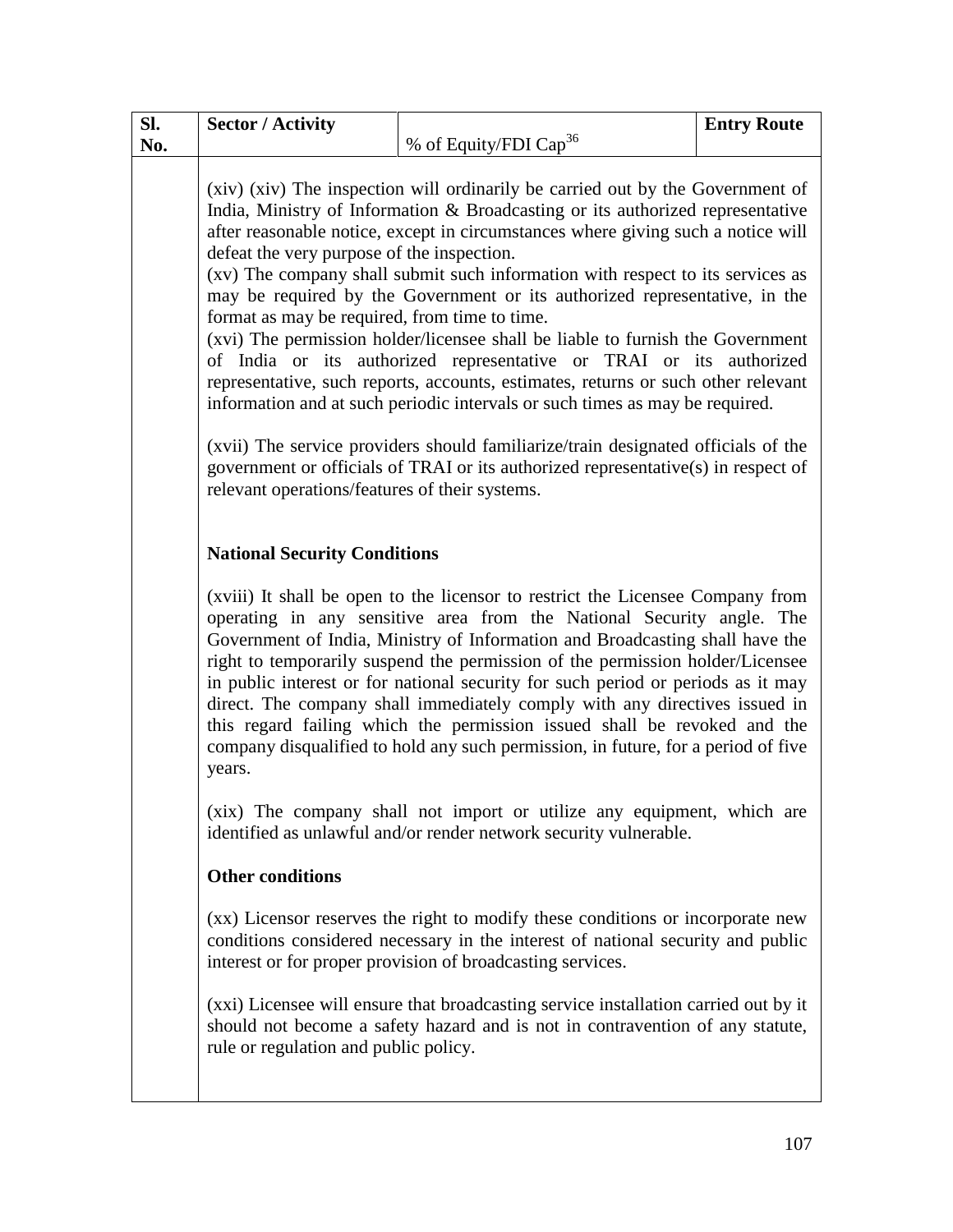| SI.   | <b>Sector / Activity</b> |                                                                                   | <b>Entry Route</b> |
|-------|--------------------------|-----------------------------------------------------------------------------------|--------------------|
| No.   |                          | % of Equity/FDI Cap <sup>36</sup>                                                 |                    |
| 8     | <b>Print Media</b>       |                                                                                   |                    |
| 8.1   | Publishing of            | 26% (FDI and investment by                                                        | Government         |
|       | Newspaper and            | NRIs/PIOs/FII/RFPI)                                                               |                    |
|       | periodicals dealing      |                                                                                   |                    |
|       | with news and current    |                                                                                   |                    |
|       | affairs                  |                                                                                   |                    |
| 8.2   | Publication of Indian    | 26% (FDI and                                                                      | Government         |
|       | editions of foreign      | investment by NRIs/PIOs/FII/RFPI)                                                 |                    |
|       | magazines dealing with   |                                                                                   |                    |
|       | news and current affairs |                                                                                   |                    |
| 8.2.1 | <b>Other Conditions:</b> |                                                                                   |                    |
|       |                          | (i) 'Magazine', for the purpose of these guidelines, will be defined as a         |                    |
|       |                          | periodical publication, brought out on non-daily basis, containing public news or |                    |
|       | comments on public news. |                                                                                   |                    |
|       |                          |                                                                                   |                    |
|       |                          | (ii) Foreign investment would also be subject to the Guidelines for Publication   |                    |
|       |                          | of Indian editions of foreign magazines dealing with news and current affairs     |                    |
|       |                          | issued by the Ministry of Information & Broadcasting on 4.12.2008.                |                    |
| 8.3   | Publishing / printing of | 100%                                                                              | Government         |
|       | Scientific<br>and        |                                                                                   |                    |
|       | Technical Magazines /    |                                                                                   |                    |
|       | specialty journals       |                                                                                   |                    |
|       | periodicals, subject to  |                                                                                   |                    |
|       | compliance with the      |                                                                                   |                    |
|       | legal framework<br>as    |                                                                                   |                    |
|       | applicable<br>and        |                                                                                   |                    |
|       | guidelines issued in     |                                                                                   |                    |
|       | this<br>regard<br>from   |                                                                                   |                    |
|       | time by<br>time to       |                                                                                   |                    |
|       | Ministry<br>of           |                                                                                   |                    |
|       | Information<br>and       |                                                                                   |                    |
|       | Broadcasting.            |                                                                                   |                    |
| 8.4   | Publication of facsimile | 100%                                                                              | Government         |
|       | edition<br>of<br>foreign |                                                                                   |                    |
|       | newspapers.              |                                                                                   |                    |
| 8.4.1 | <b>Other Conditions:</b> |                                                                                   |                    |
|       |                          | (i) FDI should be made by the owner of the original foreign newspapers whose      |                    |
|       |                          | facsimile edition is proposed to be brought out in India.                         |                    |
|       |                          |                                                                                   |                    |
|       |                          | (ii) Publication of facsimile edition of foreign newspapers can be undertaken     |                    |
|       |                          | only by an entity incorporated or registered in India under the provisions of the |                    |
|       | Companies Act, 1956.     |                                                                                   |                    |
|       |                          |                                                                                   |                    |
|       |                          | (iii) Publication of facsimile edition of foreign newspaper would also be subject |                    |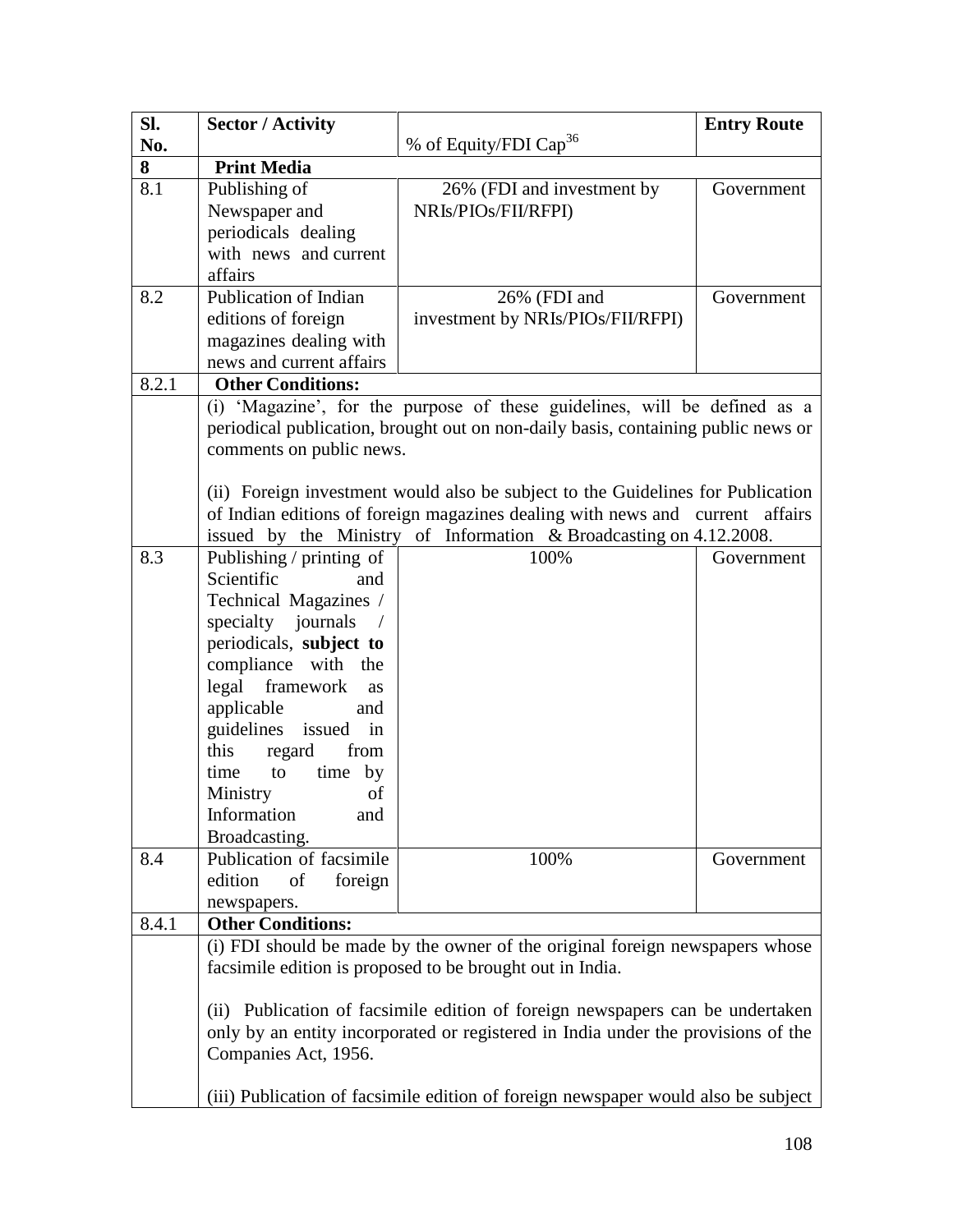| SI.              | <b>Sector / Activity</b>                                                                                                                                                                                                                                                       |                                                                                                                                                                                                                                                                                                                | <b>Entry Route</b> |  |
|------------------|--------------------------------------------------------------------------------------------------------------------------------------------------------------------------------------------------------------------------------------------------------------------------------|----------------------------------------------------------------------------------------------------------------------------------------------------------------------------------------------------------------------------------------------------------------------------------------------------------------|--------------------|--|
| No.              |                                                                                                                                                                                                                                                                                | % of Equity/FDI Cap <sup>36</sup>                                                                                                                                                                                                                                                                              |                    |  |
|                  |                                                                                                                                                                                                                                                                                | to the Guidelines for publication of newspapers and periodicals dealing with                                                                                                                                                                                                                                   |                    |  |
|                  |                                                                                                                                                                                                                                                                                | news and current affairs and publication of facsimile edition of foreign                                                                                                                                                                                                                                       |                    |  |
|                  |                                                                                                                                                                                                                                                                                | newspapers issued by Ministry of Information & Broadcasting on 31.3.2006, as                                                                                                                                                                                                                                   |                    |  |
|                  | amended from time to time.                                                                                                                                                                                                                                                     |                                                                                                                                                                                                                                                                                                                |                    |  |
| $\boldsymbol{9}$ | <b>Civil Aviation</b>                                                                                                                                                                                                                                                          |                                                                                                                                                                                                                                                                                                                |                    |  |
| 9.1              | institutes; and Technical training institutions.                                                                                                                                                                                                                               | The Civil Aviation sector includes Airports, Scheduled and Non-Scheduled<br>domestic passenger airlines, Helicopter services / Seaplane services, Ground<br>Handling Services, Maintenance and Repair organizations; Flying training                                                                           |                    |  |
|                  | For the purposes of the Civil Aviation sector:                                                                                                                                                                                                                                 |                                                                                                                                                                                                                                                                                                                |                    |  |
|                  | (i)                                                                                                                                                                                                                                                                            | 'Airport' means a landing and taking off area for aircrafts, usually with<br>runways and aircraft maintenance and passenger facilities and includes<br>aerodrome as defined in clause (2) of section 2 of the Aircraft Act, 1934;                                                                              |                    |  |
|                  | "Aerodrome" means any definite or limited ground or water area<br>(ii)<br>intended to be used, either wholly or in part, for the landing or departure of<br>aircraft, and includes all buildings, sheds, vessels, piers and other structures<br>thereon or pertaining thereto; |                                                                                                                                                                                                                                                                                                                |                    |  |
|                  | (iii)"Air transport service" means a service for the transport by air of<br>persons, mails or any other thing, animate or inanimate, for any kind of<br>remuneration whatsoever, whether such service consists of a single flight or<br>series of flights;                     |                                                                                                                                                                                                                                                                                                                |                    |  |
|                  |                                                                                                                                                                                                                                                                                | (iv)"Air Transport Undertaking" means an undertaking whose business<br>includes the carriage by air of passengers or cargo for hire or reward;                                                                                                                                                                 |                    |  |
|                  | (v) "Aircraft component" means any part, the soundness and correct<br>functioning of which, when fitted to an aircraft, is essential to the<br>continued airworthiness or safety of the aircraft and includes any item of<br>equipment;                                        |                                                                                                                                                                                                                                                                                                                |                    |  |
|                  | (vi)"Helicopter" means a heavier-than -air aircraft supported in flight by the<br>reactions of the air on one or more power driven rotors on substantially vertical<br>axis;                                                                                                   |                                                                                                                                                                                                                                                                                                                |                    |  |
|                  | members of the public;                                                                                                                                                                                                                                                         | (vii) "Scheduled air transport service" means an air transport service<br>undertaken between the same two or more places and operated according<br>to a published time table or with flights so regular or frequent that they<br>constitute a recognizably systematic series, each flight being open to use by |                    |  |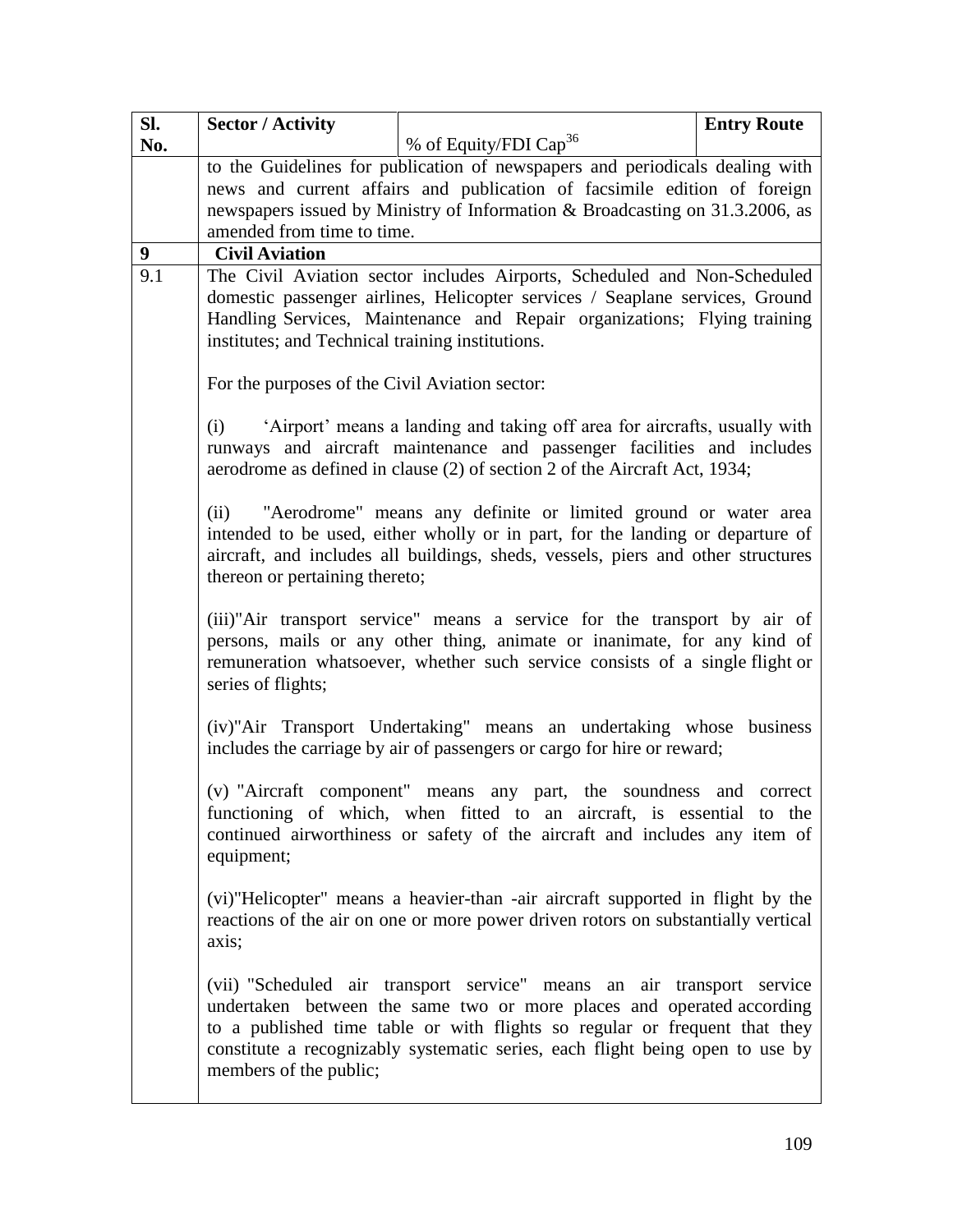| SI.   | <b>Sector / Activity</b>                                                                                                                                                                                                                                                                                                                                                 |                                                                               | <b>Entry Route</b> |  |
|-------|--------------------------------------------------------------------------------------------------------------------------------------------------------------------------------------------------------------------------------------------------------------------------------------------------------------------------------------------------------------------------|-------------------------------------------------------------------------------|--------------------|--|
| No.   |                                                                                                                                                                                                                                                                                                                                                                          | % of Equity/FDI Cap <sup>36</sup>                                             |                    |  |
|       |                                                                                                                                                                                                                                                                                                                                                                          | (viii) "Non-Scheduled Air Transport service" means any service which is not a |                    |  |
|       |                                                                                                                                                                                                                                                                                                                                                                          | scheduled air transport service and will include Cargo airlines;              |                    |  |
|       | ix)"Cargo airlines" would mean such airlines which meet the conditions as given                                                                                                                                                                                                                                                                                          |                                                                               |                    |  |
|       |                                                                                                                                                                                                                                                                                                                                                                          | in the Civil Aviation Requirements issued by the Ministry of Civil Aviation;  |                    |  |
|       |                                                                                                                                                                                                                                                                                                                                                                          |                                                                               |                    |  |
|       | (x) "Seaplane" means an aeroplane capable normally of taking off from and<br>alighting solely on water;                                                                                                                                                                                                                                                                  |                                                                               |                    |  |
|       | (xi) "Ground Handling" means (i) ramp handling, (ii) traffic handling both of<br>which shall include the activities as specified by the Ministry of Civil Aviation<br>through the Aeronautical Information Circulars from time to time, and (iii) any<br>other activity specified by the Central Government to be a part of either ramp<br>handling or traffic handling. |                                                                               |                    |  |
| 9.2   | <b>Airports</b>                                                                                                                                                                                                                                                                                                                                                          |                                                                               |                    |  |
|       | (a) Greenfield                                                                                                                                                                                                                                                                                                                                                           | 100%                                                                          | Automatic          |  |
|       | projects                                                                                                                                                                                                                                                                                                                                                                 |                                                                               |                    |  |
|       | (b) Existing                                                                                                                                                                                                                                                                                                                                                             | 100%                                                                          | Automatic          |  |
|       | projects                                                                                                                                                                                                                                                                                                                                                                 |                                                                               | upto $74%$         |  |
|       |                                                                                                                                                                                                                                                                                                                                                                          |                                                                               |                    |  |
|       |                                                                                                                                                                                                                                                                                                                                                                          |                                                                               | Government         |  |
|       |                                                                                                                                                                                                                                                                                                                                                                          |                                                                               | route              |  |
|       |                                                                                                                                                                                                                                                                                                                                                                          |                                                                               | beyond             |  |
|       |                                                                                                                                                                                                                                                                                                                                                                          |                                                                               | 74%                |  |
| 9.3   | <b>Air Transport Services</b>                                                                                                                                                                                                                                                                                                                                            |                                                                               |                    |  |
|       | (1) Scheduled Air                                                                                                                                                                                                                                                                                                                                                        | 49% FDI                                                                       | Automatic          |  |
|       | Transport Service /                                                                                                                                                                                                                                                                                                                                                      | $(100\% \text{ for NRIs})$                                                    |                    |  |
|       | <b>Domestic Scheduled</b>                                                                                                                                                                                                                                                                                                                                                |                                                                               |                    |  |
|       | Passenger Airline                                                                                                                                                                                                                                                                                                                                                        |                                                                               |                    |  |
|       | (2) Non-Scheduled Air                                                                                                                                                                                                                                                                                                                                                    | 74% FDI                                                                       | Automatic          |  |
|       | <b>Transport Service</b>                                                                                                                                                                                                                                                                                                                                                 | $(100\% \text{ for NRIs})$                                                    | upto $49\%$        |  |
|       |                                                                                                                                                                                                                                                                                                                                                                          |                                                                               | Government         |  |
|       |                                                                                                                                                                                                                                                                                                                                                                          |                                                                               | route              |  |
|       |                                                                                                                                                                                                                                                                                                                                                                          |                                                                               | beyond 49%         |  |
|       |                                                                                                                                                                                                                                                                                                                                                                          |                                                                               | and up to          |  |
|       |                                                                                                                                                                                                                                                                                                                                                                          |                                                                               | 74%                |  |
|       | (3) Helicopter services /                                                                                                                                                                                                                                                                                                                                                | 100%                                                                          | Automatic          |  |
|       | seaplane services                                                                                                                                                                                                                                                                                                                                                        |                                                                               |                    |  |
|       | requiring DGCA                                                                                                                                                                                                                                                                                                                                                           |                                                                               |                    |  |
|       | approval                                                                                                                                                                                                                                                                                                                                                                 |                                                                               |                    |  |
| 9.3.1 | <b>Other Conditions</b>                                                                                                                                                                                                                                                                                                                                                  |                                                                               |                    |  |
|       |                                                                                                                                                                                                                                                                                                                                                                          | (a) Air Transport Services would include Domestic Scheduled Passenger         |                    |  |
|       |                                                                                                                                                                                                                                                                                                                                                                          | Airlines; Non-Scheduled Air Transport Services, helicopter and seaplane       |                    |  |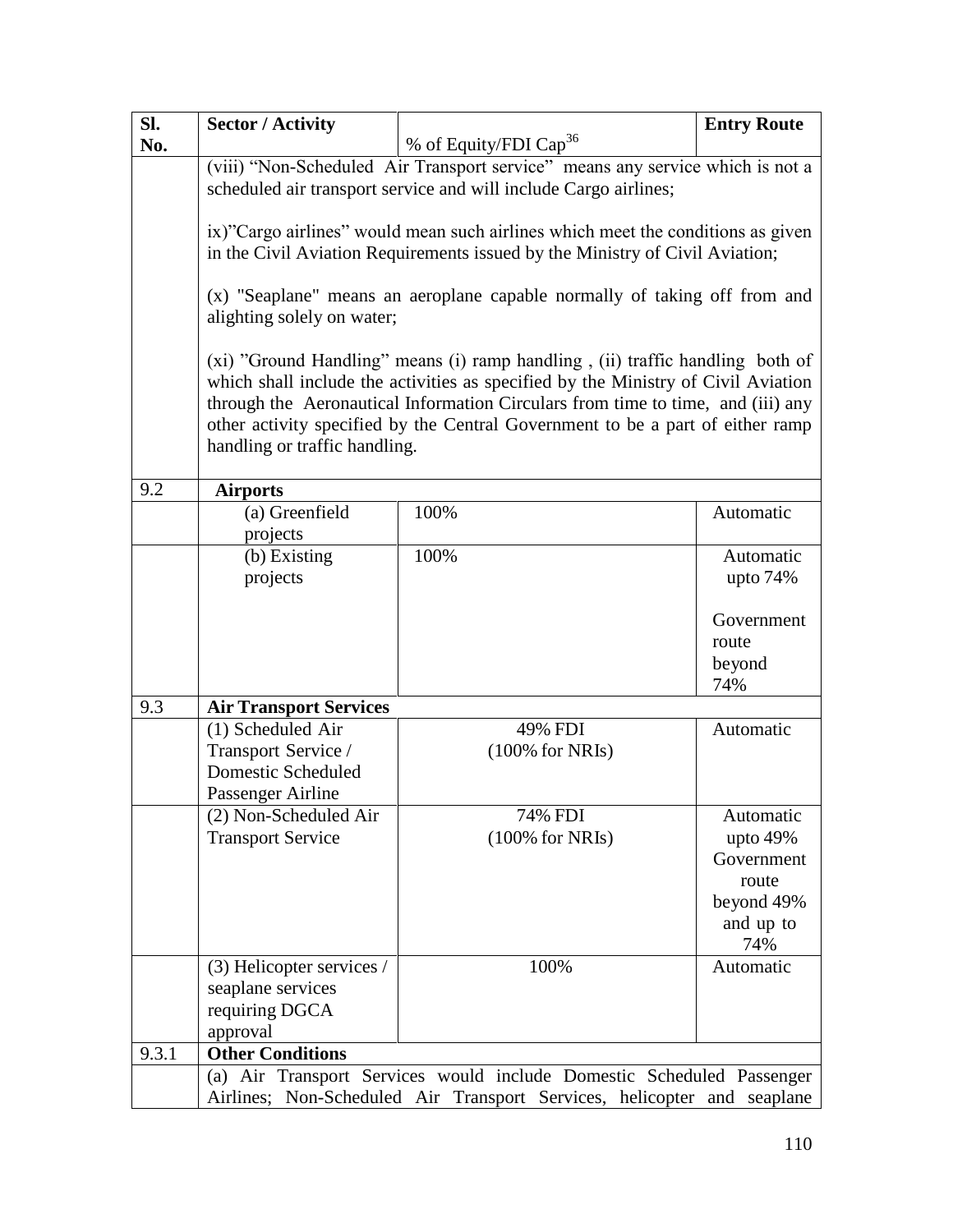| SI. | <b>Sector / Activity</b>                        |                                                                                                                                                                                                                                                                                                        | <b>Entry Route</b> |
|-----|-------------------------------------------------|--------------------------------------------------------------------------------------------------------------------------------------------------------------------------------------------------------------------------------------------------------------------------------------------------------|--------------------|
| No. |                                                 | % of Equity/FDI Cap <sup>36</sup>                                                                                                                                                                                                                                                                      |                    |
|     | services.<br>entry routes mentioned above.      | (b) Foreign airlines are allowed to participate in the equity of companies<br>operating Cargo airlines, helicopter and seaplane services, as per the limits and                                                                                                                                        |                    |
|     | the following conditions: $43$                  | (c) Foreign airlines are also, allowed to invest, in the capital of Indian<br>companies, operating scheduled and non-scheduled air transport services, up to<br>the limit of 49% of their paid-up capital. Such investment would be subject to                                                         |                    |
|     |                                                 | (i) It would be made under the Government approval route.                                                                                                                                                                                                                                              |                    |
|     |                                                 | (ii) The 49% limit will subsume FDI and FII/FPI investment.                                                                                                                                                                                                                                            |                    |
|     |                                                 | (iii) The investments so made would need to comply with the relevant<br>regulations of SEBI, such as the Issue of Capital and Disclosure Requirements<br>(ICDR) Regulations/ Substantial Acquisition of Shares and Takeovers (SAST)<br>Regulations, as well as other applicable rules and regulations. |                    |
|     |                                                 | (iv) A Scheduled Operator's Permit can be granted only to a company:                                                                                                                                                                                                                                   |                    |
|     |                                                 | a) that is registered and has its principal place of business within India;                                                                                                                                                                                                                            |                    |
|     | India; and                                      | b) the Chairman and at least two-thirds of the Directors of which are citizens of                                                                                                                                                                                                                      |                    |
|     | nationals.                                      | c) the substantial ownership and effective control of which is vested in Indian                                                                                                                                                                                                                        |                    |
|     | from security view point before deployment; and | (v) All foreign nationals likely to be associated with Indian scheduled and non-<br>scheduled air transport services, as a result of such investment shall be cleared                                                                                                                                  |                    |
|     | Civil Aviation.                                 | (vi) All technical equipment that might be imported into India as a result of such<br>investment shall require clearance from the relevant authority in the Ministry of                                                                                                                                |                    |
|     |                                                 | Note: (i) The FDI limits/entry routes, mentioned at paragraph 9.3(1) and 9.3(2)<br>above, are applicable in the situation where there is no investment by foreign                                                                                                                                      |                    |

<sup>&</sup>lt;sup>43</sup> [Notification No.FEMA.312/2014-RB dtd July 2, 2014](http://rbi.org.in/Scripts/NotificationUser.aspx?Id=9378&Mode=0)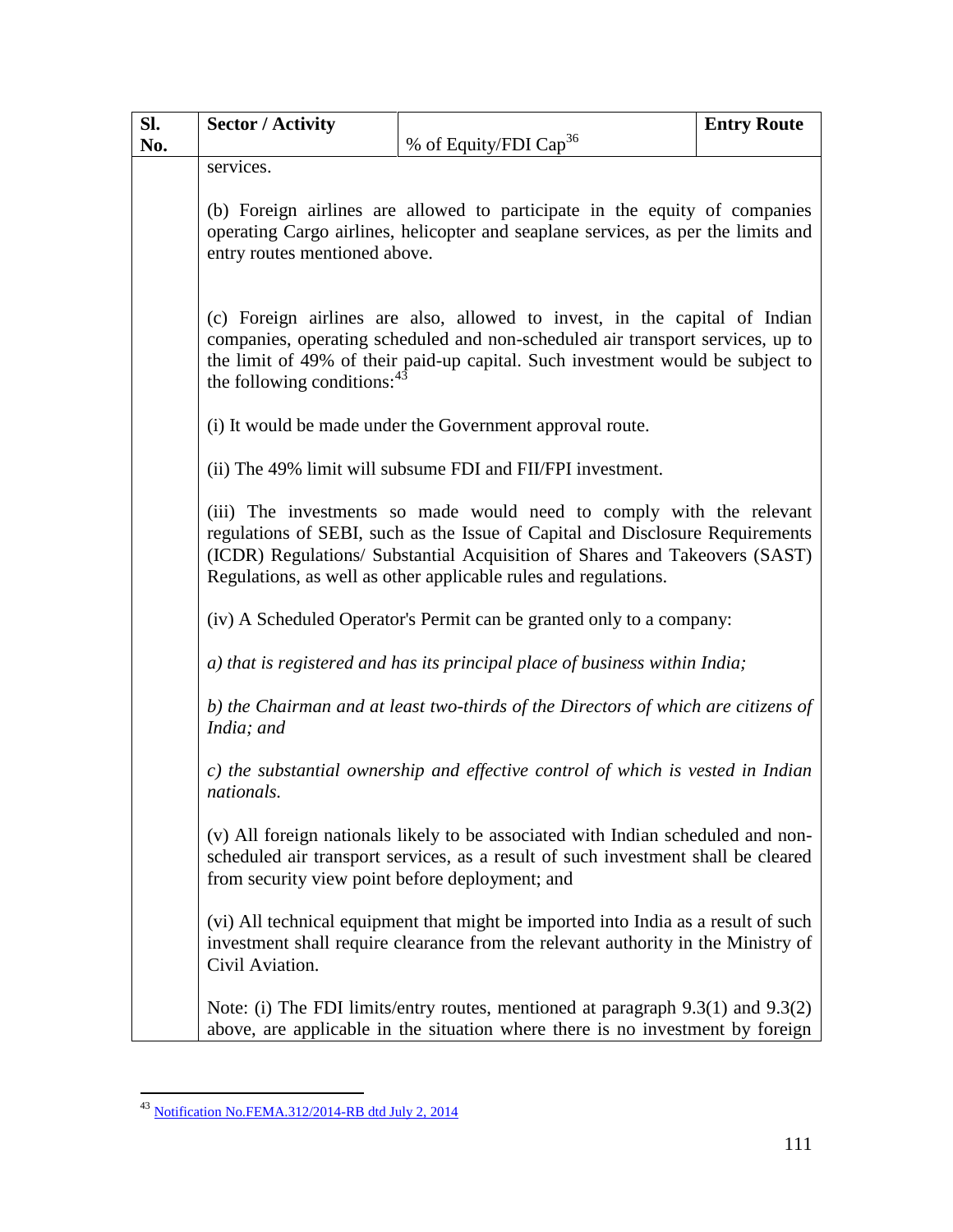| SI.  | <b>Sector / Activity</b>                          |                                                                                   | <b>Entry Route</b>    |
|------|---------------------------------------------------|-----------------------------------------------------------------------------------|-----------------------|
| No.  |                                                   | % of Equity/FDI Cap <sup>36</sup>                                                 |                       |
|      | airlines.                                         |                                                                                   |                       |
|      |                                                   |                                                                                   |                       |
|      |                                                   | (ii) The dispensation for NRIs regarding FDI up to 100% will also continue in     |                       |
|      |                                                   | respect of the investment regime specified at paragraph $9.3.1(c)(ii)$ above.     |                       |
|      |                                                   |                                                                                   |                       |
|      |                                                   | (iii) The policy mentioned at paragraph $9.3.1(c)$ above is not applicable to M/s |                       |
|      | Air India Limited.                                |                                                                                   |                       |
|      |                                                   |                                                                                   |                       |
|      |                                                   |                                                                                   |                       |
| 9.4  | <b>Other services under Civil Aviation sector</b> |                                                                                   |                       |
|      | Ground Handling<br>(1)                            | 74% FDI<br>$(100\% \text{ for NRIs})$                                             | Automatic<br>upto 49% |
|      | Services subject<br>to<br>regulations<br>sectoral |                                                                                   |                       |
|      | and security clearance                            |                                                                                   | Government            |
|      |                                                   |                                                                                   | route                 |
|      |                                                   |                                                                                   | beyond                |
|      |                                                   |                                                                                   | 49% and up            |
|      |                                                   |                                                                                   | to 74%                |
|      | (2) Maintenance<br>and                            | 100%                                                                              | Automatic             |
|      | Repair organizations;                             |                                                                                   |                       |
|      | flying<br>training                                |                                                                                   |                       |
|      | institutes; and technical                         |                                                                                   |                       |
|      | training institutions                             |                                                                                   |                       |
|      |                                                   |                                                                                   |                       |
| 10   | Courier<br>services<br>for                        | 100%                                                                              | Automatic             |
|      | carrying                                          |                                                                                   |                       |
|      | packages, parcels and                             |                                                                                   |                       |
|      | other items which do                              |                                                                                   |                       |
|      | not come within the                               |                                                                                   |                       |
|      | ambit of the Indian<br>Post Office Act, 1898      |                                                                                   |                       |
|      | excluding<br>and<br>the                           |                                                                                   |                       |
|      | activity relating to the                          |                                                                                   |                       |
|      | distribution of letters.                          |                                                                                   |                       |
|      |                                                   |                                                                                   |                       |
| 11   |                                                   | <b>Construction Development: Townships, Housing, Built-up infrastructure</b>      |                       |
| 11.1 | Construction-                                     | 100%                                                                              | Automatic             |
|      | development projects                              |                                                                                   |                       |
|      | (which would include                              |                                                                                   |                       |
|      | development<br>of                                 |                                                                                   |                       |
|      | townships,                                        |                                                                                   |                       |
|      | construction<br>of                                |                                                                                   |                       |

 $\overline{a}$ <sup>44</sup> PN 6 of 2013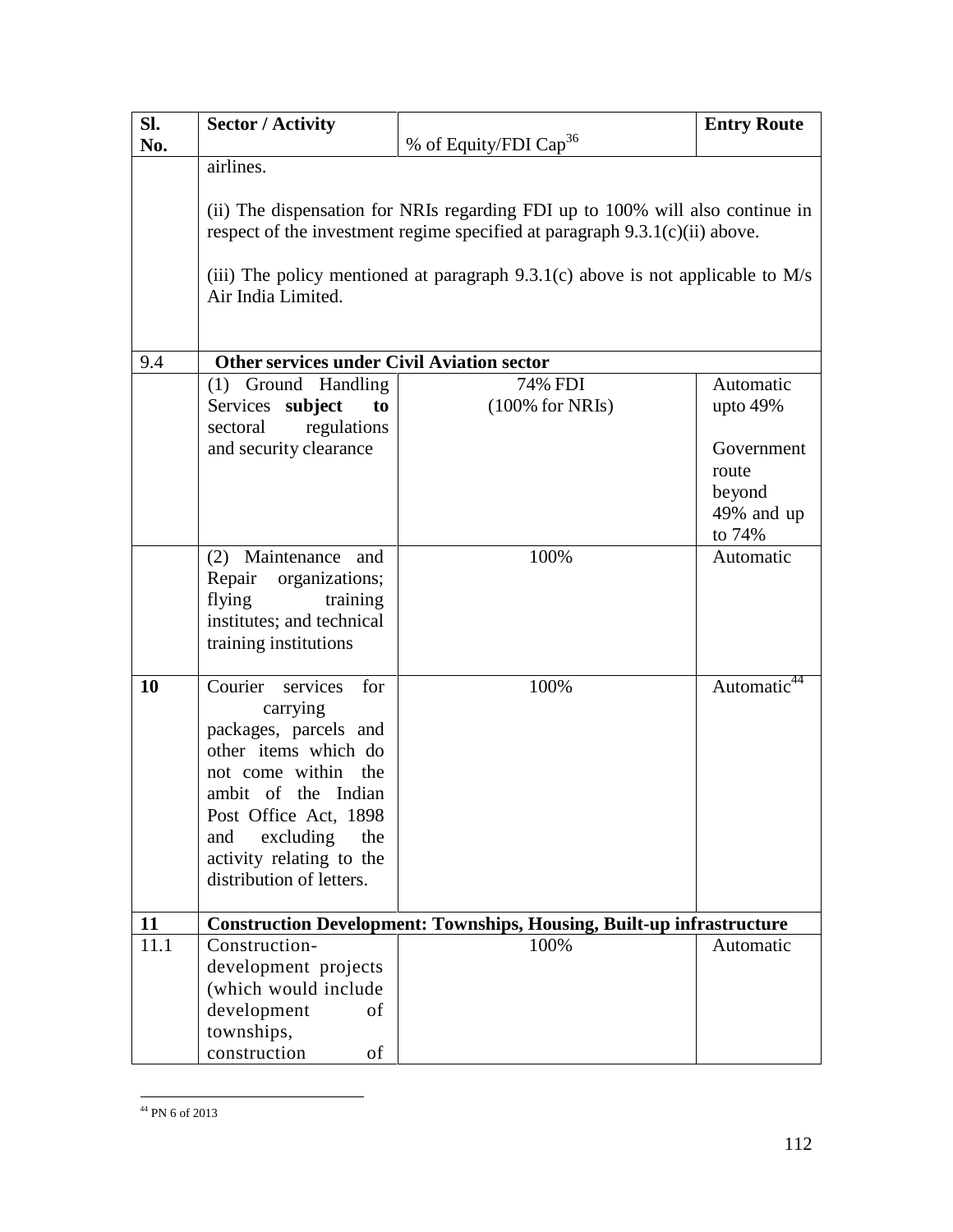| SI.  | <b>Sector / Activity</b>                                                     |                                                                                                                             | <b>Entry Route</b> |  |
|------|------------------------------------------------------------------------------|-----------------------------------------------------------------------------------------------------------------------------|--------------------|--|
| No.  |                                                                              | % of Equity/FDI Cap <sup>36</sup>                                                                                           |                    |  |
|      | residential/commerci                                                         |                                                                                                                             |                    |  |
|      | al premises, roads or                                                        |                                                                                                                             |                    |  |
|      | bridges,<br>hotels,                                                          |                                                                                                                             |                    |  |
|      | hospitals,<br>resorts,                                                       |                                                                                                                             |                    |  |
|      | educational                                                                  |                                                                                                                             |                    |  |
|      | institutions,                                                                |                                                                                                                             |                    |  |
|      | recreational facilities,                                                     |                                                                                                                             |                    |  |
|      | city<br>regional<br>and                                                      |                                                                                                                             |                    |  |
|      | level infrastructure,                                                        |                                                                                                                             |                    |  |
|      | townships). $45$                                                             |                                                                                                                             |                    |  |
|      |                                                                              |                                                                                                                             |                    |  |
| 11.2 |                                                                              | Investment will be subject to the following conditions:                                                                     |                    |  |
|      |                                                                              | (A) Minimum area to be developed under each project would be as under:                                                      |                    |  |
|      | i.                                                                           | In case of development of serviced plots, no minimum land area                                                              |                    |  |
|      | requirement.                                                                 |                                                                                                                             |                    |  |
|      | ii.                                                                          | In case of construction-development projects, a minimum floor area of                                                       |                    |  |
|      | 20,000 sq. meter.                                                            |                                                                                                                             |                    |  |
|      |                                                                              | (B) Investee company will be required to bring minimum FDI of US\$ 5 million                                                |                    |  |
|      |                                                                              | within six months of commencement of the project. The commencement of the                                                   |                    |  |
|      | project will be the date of approval of the building plan/layout plan by the |                                                                                                                             |                    |  |
|      |                                                                              | relevant statutory authority. Subsequent tranches of FDI can be brought till the                                            |                    |  |
|      |                                                                              | period of ten years from the commencement of the project or before the<br>completion of project, whichever expires earlier. |                    |  |
|      |                                                                              | (C) (i) The investor will be permitted to exit on completion of the project or after                                        |                    |  |
|      |                                                                              | development of trunk infrastructure i.e. roads, water supply, street lighting,                                              |                    |  |
|      | drainage and sewerage.                                                       |                                                                                                                             |                    |  |
|      |                                                                              | (ii) The Government may, in view of facts and circumstances of a case,                                                      |                    |  |
|      |                                                                              | permit repatriation of FDI or transfer of stake by one non-resident investor                                                |                    |  |
|      |                                                                              | to another non-resident investor, before the completion of project. These                                                   |                    |  |
|      |                                                                              | proposals will be considered by FIPB on case to case basis inter-alia with                                                  |                    |  |
|      | specific reference to Note (i).                                              |                                                                                                                             |                    |  |
|      |                                                                              | (D) The project shall conform to the norms and standards, including land use                                                |                    |  |
|      |                                                                              | requirements and provision of community amenities and common facilities,                                                    |                    |  |
|      |                                                                              | as laid down in the applicable building control regulations, bye-laws, rules,                                               |                    |  |
|      |                                                                              | and other regulations of the State Government/Municipal/Local Body                                                          |                    |  |
|      | concerned.                                                                   |                                                                                                                             |                    |  |
|      |                                                                              | (E) The Indian investee company will be permitted to sell only developed plots.                                             |                    |  |
|      |                                                                              | For the purposes of this policy "developed plots" will mean plots where                                                     |                    |  |
|      |                                                                              | trunk infrastructure i.e. roads, water supply, street lighting, drainage and                                                |                    |  |
|      | sewerage, have been made available.                                          |                                                                                                                             |                    |  |
|      |                                                                              | (F) The Indian investee company shall be responsible for obtaining all necessary                                            |                    |  |
|      |                                                                              | approvals, including those of the building/layout plans, developing internal                                                |                    |  |

<sup>&</sup>lt;sup>45</sup> PN 10 of 2014 notified vid[e Notification No. 329 dated December 8, 2014](http://rbi.org.in/Scripts/NotificationUser.aspx?Id=9478&Mode=0)

 $\overline{\phantom{a}}$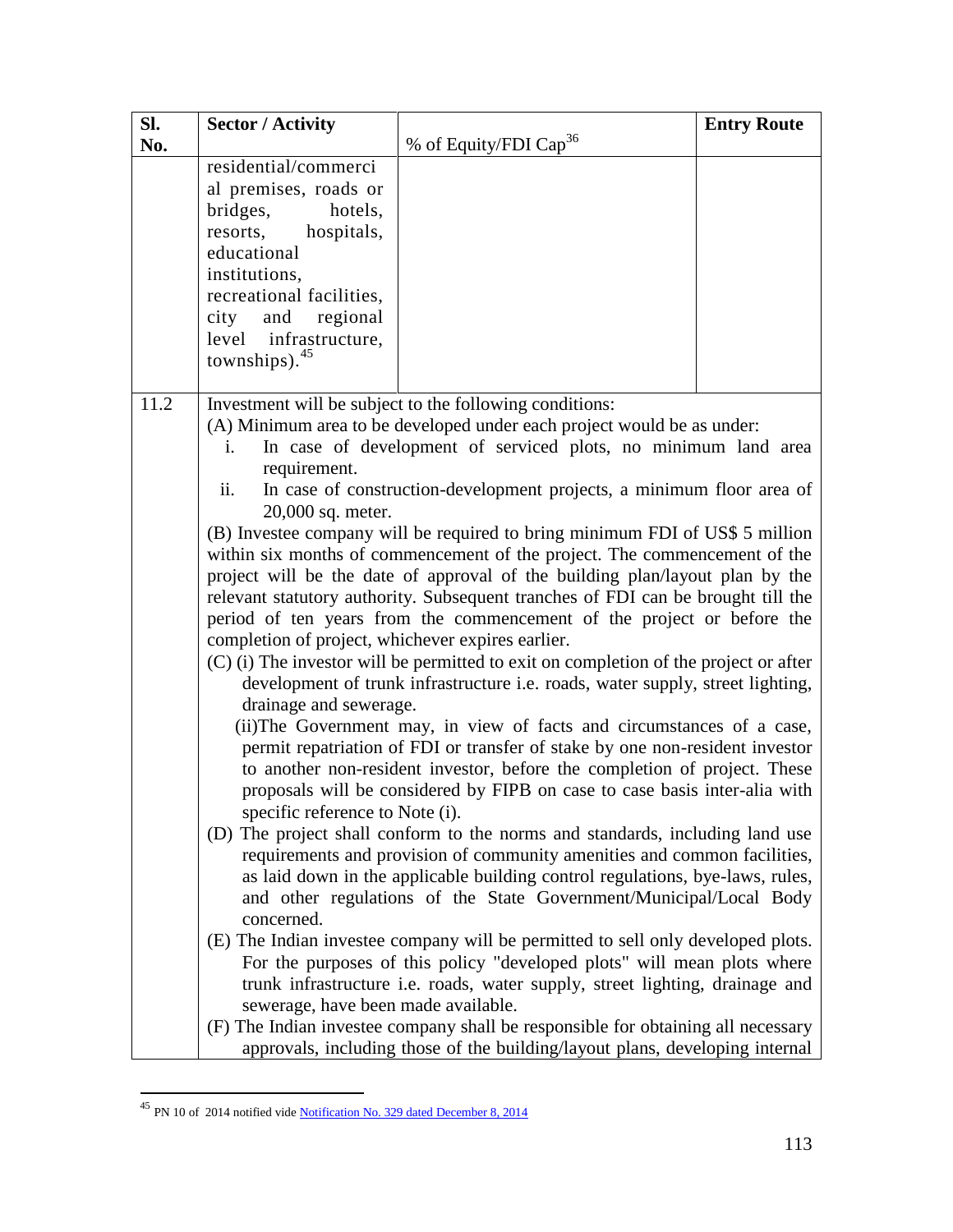| SI. | <b>Sector / Activity</b>                                               |                                                                                | <b>Entry Route</b> |
|-----|------------------------------------------------------------------------|--------------------------------------------------------------------------------|--------------------|
| No. |                                                                        | % of Equity/FDI Cap <sup>36</sup>                                              |                    |
|     |                                                                        | and peripheral areas and other infrastructure facilities, payment of           |                    |
|     | development, external development and other charges and complying with |                                                                                |                    |
|     | all                                                                    | other requirements as prescribed under applicable rules/bye-                   |                    |
|     |                                                                        | laws/regulations of the State Government/ Municipal/Local Body                 |                    |
|     | concerned.                                                             |                                                                                |                    |
|     |                                                                        | (G) The State Government/ Municipal/ Local Body concerned, which approves      |                    |
|     |                                                                        | the building / development plans, will monitor compliance of the above         |                    |
|     | conditions by the developer.                                           |                                                                                |                    |
|     |                                                                        |                                                                                |                    |
|     | Note:                                                                  |                                                                                |                    |
|     |                                                                        | (i) It is clarified that FDI is not permitted in an entity which is engaged or |                    |
|     |                                                                        | proposes to engage in real estate business, construction of farm houses and    |                    |
|     |                                                                        | trading in transferable development rights (TDRs).                             |                    |
|     |                                                                        | "Real estate business" will have the same meaning as provided in FEMA          |                    |
|     |                                                                        | Notification No. 1/2000-RB dated May 03, 2000 read with RBI Master             |                    |
|     |                                                                        | Circular i.e. dealing in land and immovable property with a view to earning    |                    |
|     |                                                                        | profit or earning income there from and does not include development of        |                    |
|     |                                                                        | townships, construction of residential/ commercial premises, roads or          |                    |
|     |                                                                        | bridges, educational institutions, recreational facilities, city and regional  |                    |
|     | level infrastructure, townships.                                       |                                                                                |                    |
|     |                                                                        | (ii) The conditions at (A) to (C) above, will not apply to Hotels $\&$ Tourist |                    |
|     |                                                                        | resorts; Hospitals; Special Economic Zones (SEZs); Educational                 |                    |
|     |                                                                        | Institutions, Old Age Homes and Investment by NRIs.                            |                    |
|     |                                                                        |                                                                                |                    |
|     |                                                                        | (iii) The conditions at (A) and (B) above, will also not apply to              |                    |
|     |                                                                        | investee/joint venture companies which commit at least 30 percent of the       |                    |
|     |                                                                        | total project cost for low cost affordable housing.                            |                    |
|     |                                                                        | (iv) An Indian company, which is the recipient of FDI, shall procure a         |                    |
|     |                                                                        | certificate from an architect empanelled by any Authority, authorized to       |                    |
|     |                                                                        | sanction building plan to the effect that the minimum floor area requirement   |                    |
|     | has been fulfilled.                                                    |                                                                                |                    |
|     |                                                                        |                                                                                |                    |
|     |                                                                        | (v) 'Floor area' will be defined as per the local laws/regulations of the      |                    |
|     |                                                                        | respective State governments/Union territories.                                |                    |
|     |                                                                        |                                                                                |                    |
|     |                                                                        | (vi) Completion of the project will be determined as per the local bye-laws/   |                    |
|     |                                                                        | rules and other regulations of State Governments.                              |                    |
|     |                                                                        |                                                                                |                    |
|     |                                                                        | (vii) Project using at least 40% of the FAR/FSI for dwelling unit of floor     |                    |
|     |                                                                        | area of not more than 140 square meter will be considered as Affordable        |                    |
|     |                                                                        | Housing Project for the purpose of FDI policy in Construction                  |                    |
|     |                                                                        | Development Sector. Out of the total FAR/FSI reserved for Affordable           |                    |
|     |                                                                        | Housing, at least one-fourth should be for houses of floor area of not more    |                    |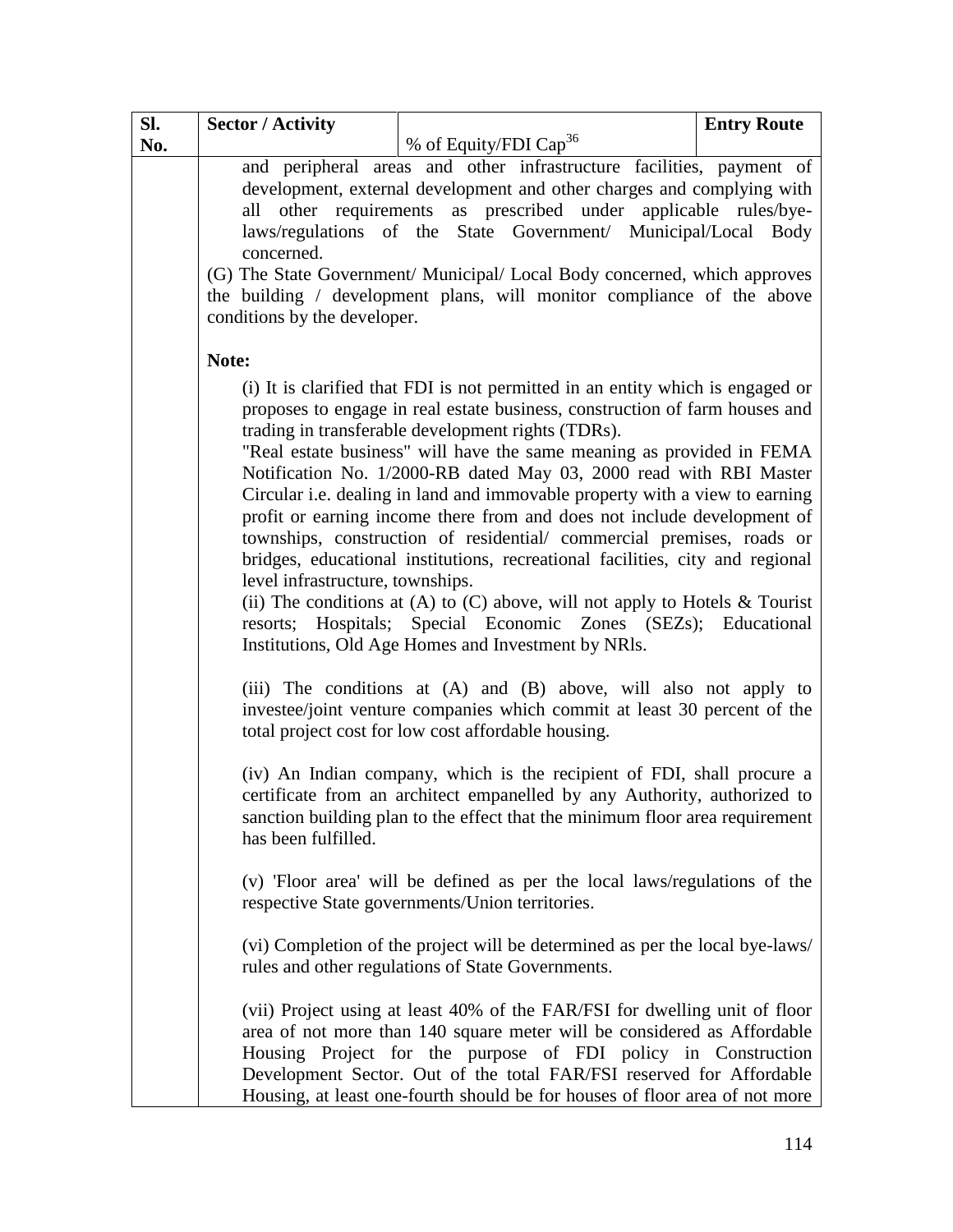| Sl.  | <b>Sector / Activity</b>                                                                                                                                    |                                                                                                                                      | <b>Entry Route</b>      |  |
|------|-------------------------------------------------------------------------------------------------------------------------------------------------------------|--------------------------------------------------------------------------------------------------------------------------------------|-------------------------|--|
| No.  |                                                                                                                                                             | % of Equity/FDI Cap <sup>36</sup>                                                                                                    |                         |  |
|      | than 60 square meter.                                                                                                                                       |                                                                                                                                      |                         |  |
|      |                                                                                                                                                             |                                                                                                                                      |                         |  |
|      |                                                                                                                                                             | (viii) It is clarified that 100% FDI under automatic route is permitted in                                                           |                         |  |
|      |                                                                                                                                                             | completed projects for operation and management of townships, malls/                                                                 |                         |  |
|      | shopping complexes and business centres.                                                                                                                    |                                                                                                                                      |                         |  |
| 12   | <b>Industrial Parks -</b><br>new and existing                                                                                                               | 100%                                                                                                                                 | <b>Automatic</b>        |  |
| 12.1 |                                                                                                                                                             |                                                                                                                                      |                         |  |
|      | (i) "Industrial Park" is a project in which quality infrastructure in the form of<br>plots of developed land or built up space or a combination with common |                                                                                                                                      |                         |  |
|      |                                                                                                                                                             | facilities, is developed and made available to all the allottee units for the                                                        |                         |  |
|      | purposes of industrial activity.                                                                                                                            |                                                                                                                                      |                         |  |
|      |                                                                                                                                                             |                                                                                                                                      |                         |  |
|      |                                                                                                                                                             | (ii) "Infrastructure" refers to facilities required for functioning of units located in                                              |                         |  |
|      |                                                                                                                                                             | the Industrial Park and includes roads (including approach roads), railway                                                           |                         |  |
|      |                                                                                                                                                             | line/sidings including electrified railway lines and connectivities to the main                                                      |                         |  |
|      |                                                                                                                                                             | railway line, water supply and sewerage, common effluent treatment facility,                                                         |                         |  |
|      | telecom network, generation and distribution of power, air conditioning. <sup>46</sup>                                                                      |                                                                                                                                      |                         |  |
|      | (iii) "Common Facilities" refer to the facilities available for all the units located                                                                       |                                                                                                                                      |                         |  |
|      | in the industrial park, and include facilities of power, roads (including approach                                                                          |                                                                                                                                      |                         |  |
|      | roads), railway line/sidings including electrified railway lines and connectivities                                                                         |                                                                                                                                      |                         |  |
|      | to the main railway line, water supply and sewerage, common effluent                                                                                        |                                                                                                                                      |                         |  |
|      | treatment, common testing, telecom services, air conditioning, common facility                                                                              |                                                                                                                                      |                         |  |
|      |                                                                                                                                                             | buildings, industrial canteens, convention/conference halls, parking, travel                                                         |                         |  |
|      |                                                                                                                                                             | desks, security service, first aid center, ambulance and other safety services,                                                      |                         |  |
|      |                                                                                                                                                             | training facilities and such other facilities meant for common use of the units                                                      |                         |  |
|      | located in the Industrial Park.                                                                                                                             |                                                                                                                                      |                         |  |
|      | (iv) "Allocable area" in the Industrial Park means-                                                                                                         |                                                                                                                                      |                         |  |
|      |                                                                                                                                                             |                                                                                                                                      |                         |  |
|      |                                                                                                                                                             | (a) in the case of plots of developed land- the net site area available for                                                          |                         |  |
|      |                                                                                                                                                             | allocation to the units, excluding the area for common facilities.                                                                   |                         |  |
|      |                                                                                                                                                             |                                                                                                                                      |                         |  |
|      |                                                                                                                                                             | (b) in the case of built up space- the floor area and built up space utilized                                                        |                         |  |
|      | for providing common facilities.                                                                                                                            |                                                                                                                                      |                         |  |
|      |                                                                                                                                                             | (c) in the case of a combination of developed land and built-up space- the                                                           |                         |  |
|      |                                                                                                                                                             | net site and floor area available for allocation to the units excluding the                                                          |                         |  |
|      |                                                                                                                                                             | site area and built up space utilized for providing common facilities.                                                               |                         |  |
|      |                                                                                                                                                             |                                                                                                                                      |                         |  |
|      |                                                                                                                                                             | (v) "Industrial Activity" means manufacturing; electricity;<br>supply; post and telecommunications; software publishing, consultancy | gas<br>and water<br>and |  |

<sup>46</sup> [Notification No.FEMA.320/2014-RB dtd Sep 5, 2014](http://rbi.org.in/Scripts/NotificationUser.aspx?Id=9379&Mode=0)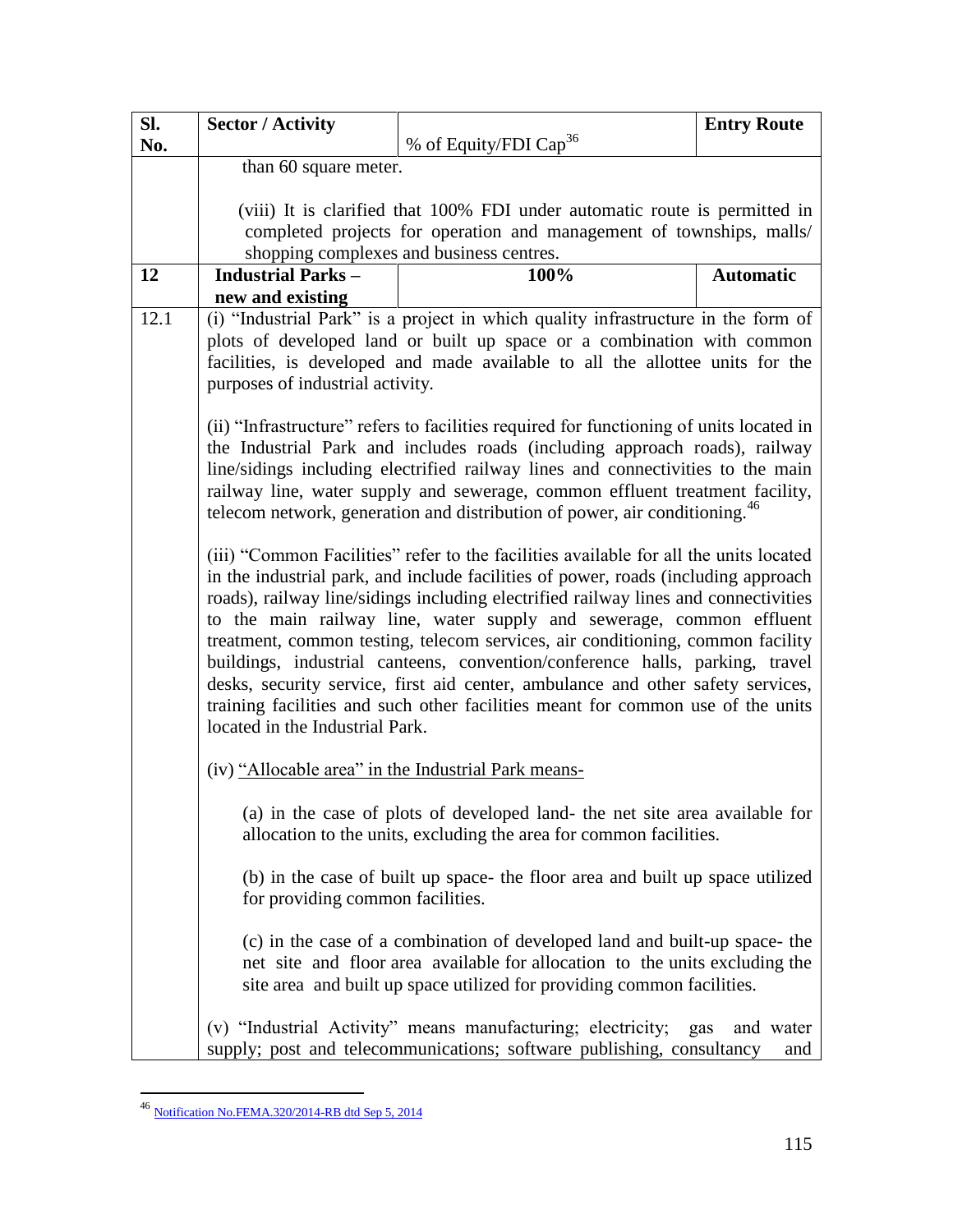| SI.  | <b>Sector / Activity</b>                                                                                                                                                                                                                                                                                                                                                                                                                                                                                     |                                   | <b>Entry Route</b>                                           |  |
|------|--------------------------------------------------------------------------------------------------------------------------------------------------------------------------------------------------------------------------------------------------------------------------------------------------------------------------------------------------------------------------------------------------------------------------------------------------------------------------------------------------------------|-----------------------------------|--------------------------------------------------------------|--|
| No.  |                                                                                                                                                                                                                                                                                                                                                                                                                                                                                                              | % of Equity/FDI Cap <sup>36</sup> |                                                              |  |
|      | supply; data processing, database activities and distribution of electronic<br>content; other computer related activities; basic and applied R&D on bio-<br>technology, pharmaceutical sciences/life sciences, natural sciences<br>and<br>engineering; business and management consultancy activities; and architectural,<br>engineering and other technical activities.                                                                                                                                     |                                   |                                                              |  |
| 12.2 | FDI in Industrial Parks would not be subject to the conditionalities applicable<br>for construction development projects etc. spelt out in para 11 above, provided<br>the Industrial Parks meet with the under-mentioned conditions:<br>(i) it would comprise of a minimum of 10 units and no single unit shall occupy<br>more than 50% of the allocable area;<br>(ii) the minimum percentage of the area to be allocated for industrial<br>activity shall not be less than 66% of the total allocable area. |                                   |                                                              |  |
| 13   | Satellites – Establishment and operation                                                                                                                                                                                                                                                                                                                                                                                                                                                                     |                                   |                                                              |  |
| 13.1 | Satellites $-$<br>Establishment and<br>operation, subject to<br>the sectoral guidelines<br>of Department of<br>Space / ISRO                                                                                                                                                                                                                                                                                                                                                                                  | 74%                               | Government                                                   |  |
| 14   | <b>Private Security</b><br><b>Agencies</b>                                                                                                                                                                                                                                                                                                                                                                                                                                                                   | 49 %                              | Government                                                   |  |
| 15   | <b>Telecom services</b><br><b>(including Telecom</b><br><b>Infrastructure</b><br><b>Providers Category-I)</b><br>47<br>telecom<br>services<br>All<br>Telecom<br>including<br><b>Infrastructure Providers</b><br>Category-I, viz. Basic,<br>Cellular, United Access<br>Services,<br>Unified<br>license<br>(Access                                                                                                                                                                                             | $48100\%$                         | Automatic<br>upto $49%$<br>Government<br>route beyond<br>49% |  |

<sup>&</sup>lt;sup>47</sup> [Notification No.FEMA.312/2014-RB dtd July 2, 2014](http://rbi.org.in/Scripts/NotificationUser.aspx?Id=9378&Mode=0)

<sup>48</sup> PN 6 of 2013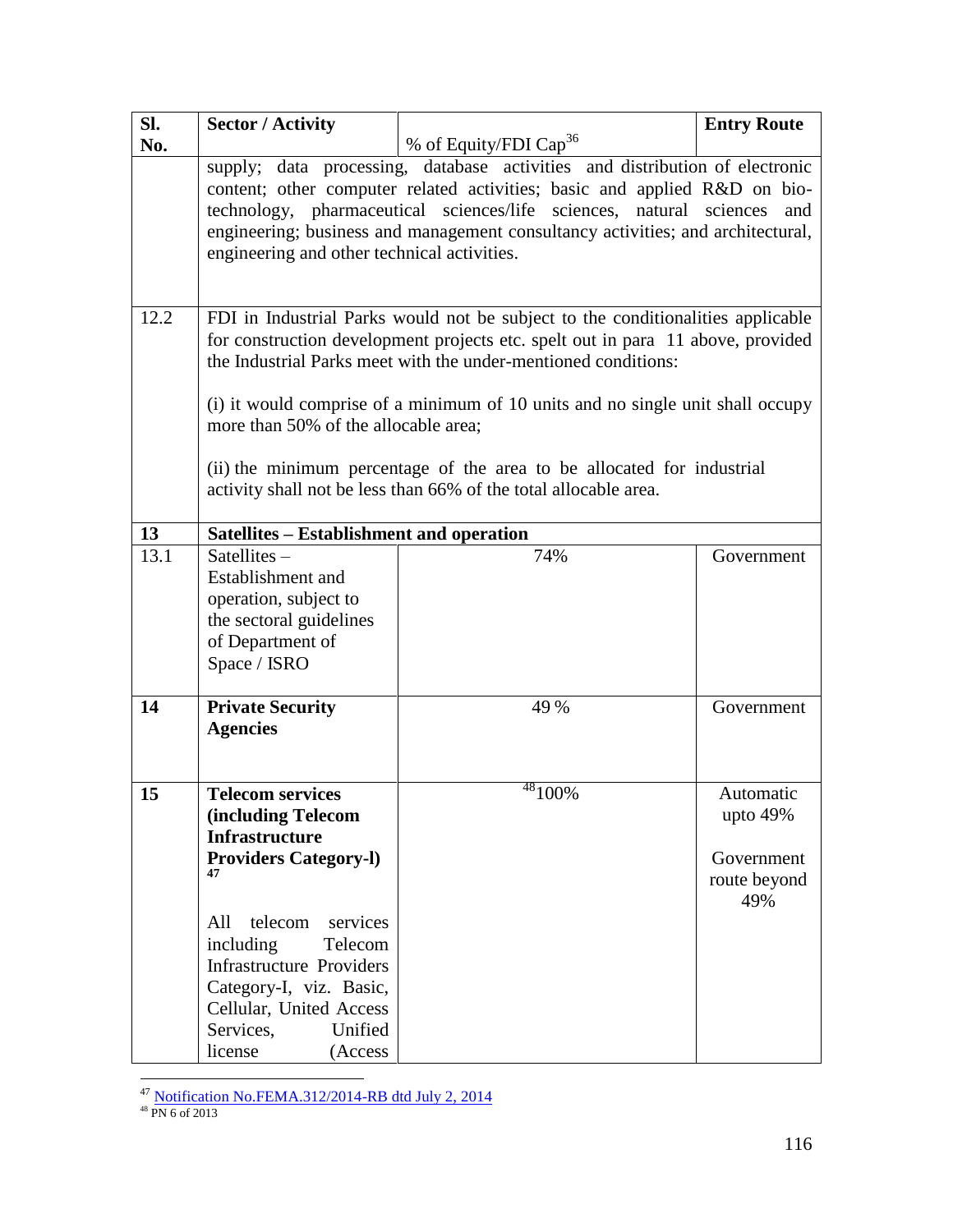| Sl.    | <b>Sector / Activity</b>                                                                                                                          |                                                                                  | <b>Entry Route</b> |
|--------|---------------------------------------------------------------------------------------------------------------------------------------------------|----------------------------------------------------------------------------------|--------------------|
| No.    |                                                                                                                                                   | % of Equity/FDI Cap <sup>36</sup>                                                |                    |
|        | Unified<br>services),                                                                                                                             |                                                                                  |                    |
|        | National/<br>License,                                                                                                                             |                                                                                  |                    |
|        | International<br>Long                                                                                                                             |                                                                                  |                    |
|        | Distance, Commercial                                                                                                                              |                                                                                  |                    |
|        | V-Sat, Public Mobile                                                                                                                              |                                                                                  |                    |
|        | <b>Radio Trunked Services</b>                                                                                                                     |                                                                                  |                    |
|        | (PMRTS),<br>Global                                                                                                                                |                                                                                  |                    |
|        | Mobile<br>Personal                                                                                                                                |                                                                                  |                    |
|        | Communications                                                                                                                                    |                                                                                  |                    |
|        | Services (GMPCS), All                                                                                                                             |                                                                                  |                    |
|        | types of ISP licenses,                                                                                                                            |                                                                                  |                    |
|        | Voice Mail/Audiotex /                                                                                                                             |                                                                                  |                    |
|        | UMS, Resale of IPLC,                                                                                                                              |                                                                                  |                    |
|        | Mobile<br>Number                                                                                                                                  |                                                                                  |                    |
|        | Portability services,                                                                                                                             |                                                                                  |                    |
|        | Infrastructure Provider                                                                                                                           |                                                                                  |                    |
|        | Category-I (providing                                                                                                                             |                                                                                  |                    |
|        | dark fibre, right of way,                                                                                                                         |                                                                                  |                    |
|        | duct<br>space, tower)                                                                                                                             |                                                                                  |                    |
|        | except Other Service                                                                                                                              |                                                                                  |                    |
|        | Providers.                                                                                                                                        |                                                                                  |                    |
|        |                                                                                                                                                   |                                                                                  |                    |
|        |                                                                                                                                                   |                                                                                  |                    |
| 15.1.1 | <b>Other condition:</b>                                                                                                                           |                                                                                  |                    |
|        |                                                                                                                                                   |                                                                                  |                    |
|        |                                                                                                                                                   | FDI up to 100% with 49% on the automatic route and beyond 49% on the             |                    |
|        |                                                                                                                                                   | government route subject to observance of licensing and security conditions by   |                    |
|        | licensee<br>well<br>as<br><b>as</b>                                                                                                               | notified by the Department of<br>investors<br>as                                 |                    |
|        |                                                                                                                                                   | Telecommunications (DoT) from time to time, expect "Other Service                |                    |
|        |                                                                                                                                                   | Providers", which are allowed 100% FDI on the automatic route.                   |                    |
|        |                                                                                                                                                   |                                                                                  |                    |
| 16     | <b>TRADING</b>                                                                                                                                    |                                                                                  |                    |
| 16.1   | (i) Cash & Carry<br>Wholesale                                                                                                                     | 100%                                                                             | Automatic          |
|        |                                                                                                                                                   |                                                                                  |                    |
|        | <b>Trading / Wholesale</b><br><b>Trading (including</b>                                                                                           |                                                                                  |                    |
|        | sourcing from MSEs)                                                                                                                               |                                                                                  |                    |
| 16.1.1 |                                                                                                                                                   | Definition: Cash & Carry Wholesale trading/Wholesale trading, would mean         |                    |
|        |                                                                                                                                                   | sale of goods/merchandise to retailers, industrial, commercial, institutional or |                    |
|        | other                                                                                                                                             |                                                                                  |                    |
|        | professional business users or to other wholesalers and related<br>subordinated service providers. Wholesale trading would, accordingly, be sales |                                                                                  |                    |
|        |                                                                                                                                                   | for the purpose of trade, business and profession, as opposed to sales for the   |                    |
|        |                                                                                                                                                   | purpose of personal consumption. The yardstick to determine whether the sale is  |                    |
|        |                                                                                                                                                   | wholesale or not would be the type of customers to whom the sale is made and     |                    |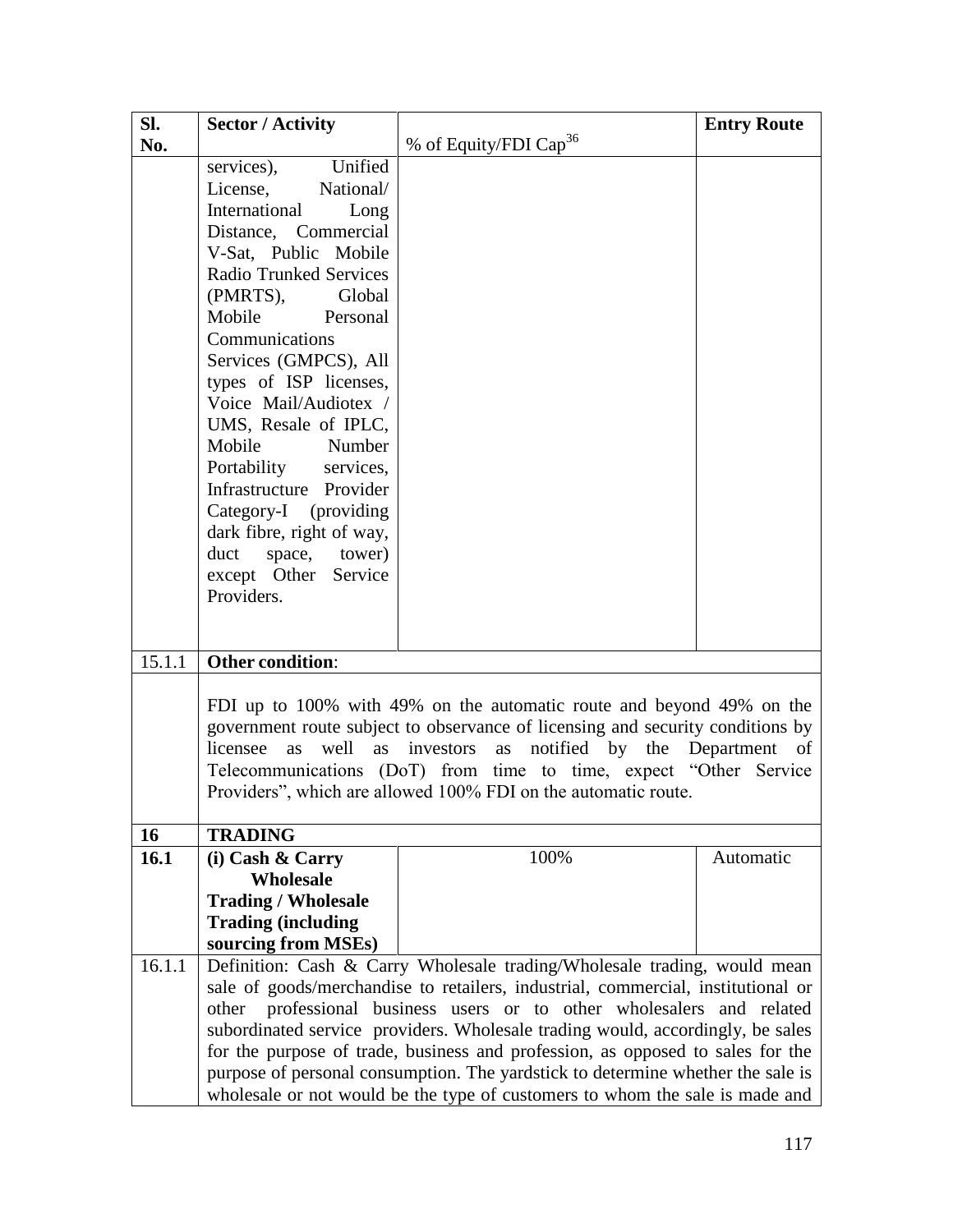| Sl.    | <b>Sector / Activity</b>                                                      |                                                                                                                                                                                                                                                                                                                                                                                                                  | <b>Entry Route</b>     |
|--------|-------------------------------------------------------------------------------|------------------------------------------------------------------------------------------------------------------------------------------------------------------------------------------------------------------------------------------------------------------------------------------------------------------------------------------------------------------------------------------------------------------|------------------------|
| No.    |                                                                               | % of Equity/FDI Cap <sup>36</sup>                                                                                                                                                                                                                                                                                                                                                                                |                        |
|        |                                                                               | not the size and volume of sales. Wholesale trading would include resale,                                                                                                                                                                                                                                                                                                                                        |                        |
|        | processing and thereafter sale, bulk imports with ex-port/ex-bonded warehouse |                                                                                                                                                                                                                                                                                                                                                                                                                  |                        |
|        | business sales and B2B e-Commerce.                                            |                                                                                                                                                                                                                                                                                                                                                                                                                  |                        |
|        |                                                                               |                                                                                                                                                                                                                                                                                                                                                                                                                  |                        |
| 16.1.2 |                                                                               | Guidelines for Cash & Carry Wholesale Trading/Wholesale Trading (WT):                                                                                                                                                                                                                                                                                                                                            |                        |
|        |                                                                               | (a) For undertaking WT, requisite licenses / registration / permits, as<br>specified under the relevant Acts/Regulations / Rules / Orders of the State<br>Government / Government Body / Government Authority/Local Self-<br>Government Body under that State Government should be obtained.                                                                                                                     |                        |
|        |                                                                               | (b) Except in case of sales to Government, sales made by the wholesaler would<br>be considered as 'cash & carry wholesale trading/wholesale trading' with valid<br>business customers, only when WT are made to the following entities:                                                                                                                                                                          |                        |
|        | registration; or                                                              | (I) Entities holding sales tax / VAT registration /service tax /excise duty                                                                                                                                                                                                                                                                                                                                      |                        |
|        | (II)<br>Entities<br>commercial activity; or                                   | holding trade licenses <i>i.e.</i><br>certificate/membership certificate/registration under Shops and<br>Establishment Act, issued by a Government Authority/ Government Body/<br>Local Self-Government Authority, reflecting that the entity/person<br>holding the license/ registration certificate/ membership certificate, as the<br>case may be, is itself/ himself/herself engaged in a business involving | a license/registration |
|        | Local Self Government Bodies; or                                              | (III) Entities holding permits/license etc. for undertaking retail trade (like<br>tehbazari and similar license for hawkers) from Government Authorities /                                                                                                                                                                                                                                                       |                        |
|        |                                                                               | (IV) Institutions having certificate of incorporation or registration as a<br>society or registration as public trust for their self consumption.                                                                                                                                                                                                                                                                |                        |
|        | conditions.                                                                   | Note: An Entity, to whom WT is made, may fulfill any one of the 4                                                                                                                                                                                                                                                                                                                                                |                        |
|        | maintained on a day to day basis.                                             | (c) Full records indicating all the details of such sales like name of entity, kind<br>of entity, registration/license/permit etc. number, amount of sale etc. should be                                                                                                                                                                                                                                         |                        |
|        | of the total turnover of the wholesale venture                                | (d) WT of goods would be permitted among companies of the same group.<br>However, such WT to group companies taken together should not exceed 25%                                                                                                                                                                                                                                                                |                        |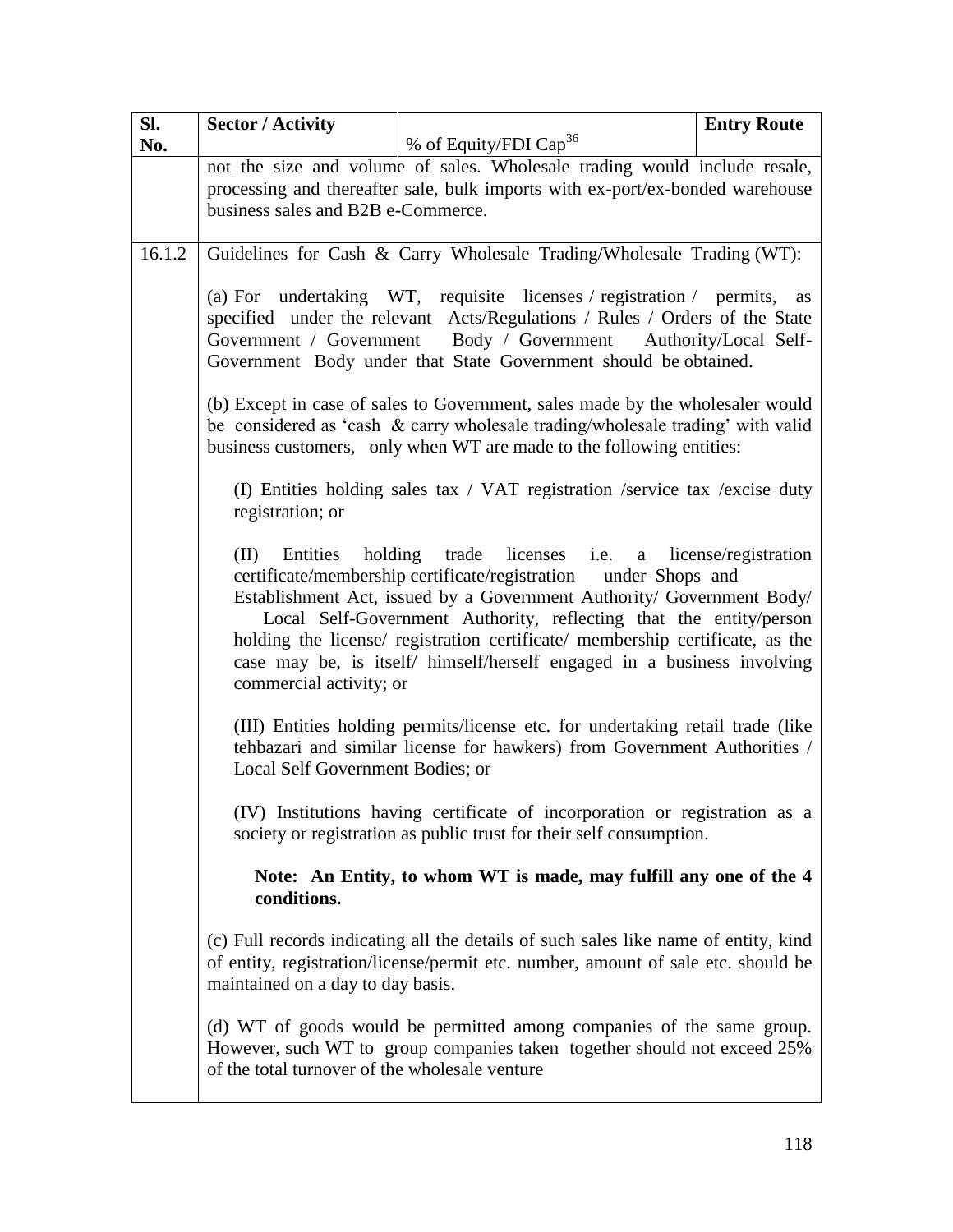| % of Equity/FDI Cap <sup>36</sup><br>No.                                                                       |                                                                                   |  |  |
|----------------------------------------------------------------------------------------------------------------|-----------------------------------------------------------------------------------|--|--|
|                                                                                                                |                                                                                   |  |  |
| (e) WT can be undertaken as per normal business practice, including                                            |                                                                                   |  |  |
|                                                                                                                | extending credit facilities subject to applicable regulations.                    |  |  |
|                                                                                                                |                                                                                   |  |  |
| (f) A Wholesale / Cash & carry trader cannot open retail shops to sell to the                                  |                                                                                   |  |  |
| consumer directly.                                                                                             |                                                                                   |  |  |
| 16.2<br>100%<br><b>E-commerce activities</b>                                                                   | Automatic                                                                         |  |  |
| E-commerce activities refer to the activity of buying and selling by a company                                 |                                                                                   |  |  |
| through the e-commerce platform. Such companies would engage only in                                           |                                                                                   |  |  |
| Business to Business (B2B) e-commerce and not in retail trading, inter-alia                                    |                                                                                   |  |  |
| implying that existing restrictions on FDI in domestic trading would be                                        |                                                                                   |  |  |
| applicable to e-commerce as well.                                                                              |                                                                                   |  |  |
| 49                                                                                                             |                                                                                   |  |  |
|                                                                                                                |                                                                                   |  |  |
| 16.4<br>100%<br><b>Single Brand product</b>                                                                    | Automatic up                                                                      |  |  |
| retail trading                                                                                                 | to 49%.<br>Government                                                             |  |  |
|                                                                                                                |                                                                                   |  |  |
|                                                                                                                | route beyond<br>49%                                                               |  |  |
|                                                                                                                |                                                                                   |  |  |
|                                                                                                                |                                                                                   |  |  |
| (1) Foreign Investment in Single Brand product retail trading is aimed at                                      |                                                                                   |  |  |
|                                                                                                                | attracting investments in production and marketing, improving the availability of |  |  |
|                                                                                                                | such goods for the consumer, encouraging increased sourcing of goods from         |  |  |
| India, and enhancing competitiveness of Indian enterprises through access                                      |                                                                                   |  |  |
| to global designs, technologies and management practices.                                                      |                                                                                   |  |  |
|                                                                                                                |                                                                                   |  |  |
|                                                                                                                |                                                                                   |  |  |
| (2) FDI in Single Brand product retail trading would be subject to the                                         |                                                                                   |  |  |
| following conditions:                                                                                          |                                                                                   |  |  |
| (a) Products to be sold should be of a 'Single Brand' only.                                                    |                                                                                   |  |  |
|                                                                                                                |                                                                                   |  |  |
| (b) Products should be sold under the same brand internationally i.e.                                          |                                                                                   |  |  |
| products should be sold under the same brand in one or more countries                                          |                                                                                   |  |  |
| other than India.                                                                                              |                                                                                   |  |  |
|                                                                                                                |                                                                                   |  |  |
| (c) 'Single Brand' product-retail trading would cover only products which<br>are branded during manufacturing. |                                                                                   |  |  |
|                                                                                                                |                                                                                   |  |  |
| (d) A non-resident entity or entities, whether owner of the brand or                                           |                                                                                   |  |  |

<sup>49</sup> [Notification No.FEMA.312/2014-RB dtd July 2, 2014](http://rbi.org.in/Scripts/NotificationUser.aspx?Id=9378&Mode=0)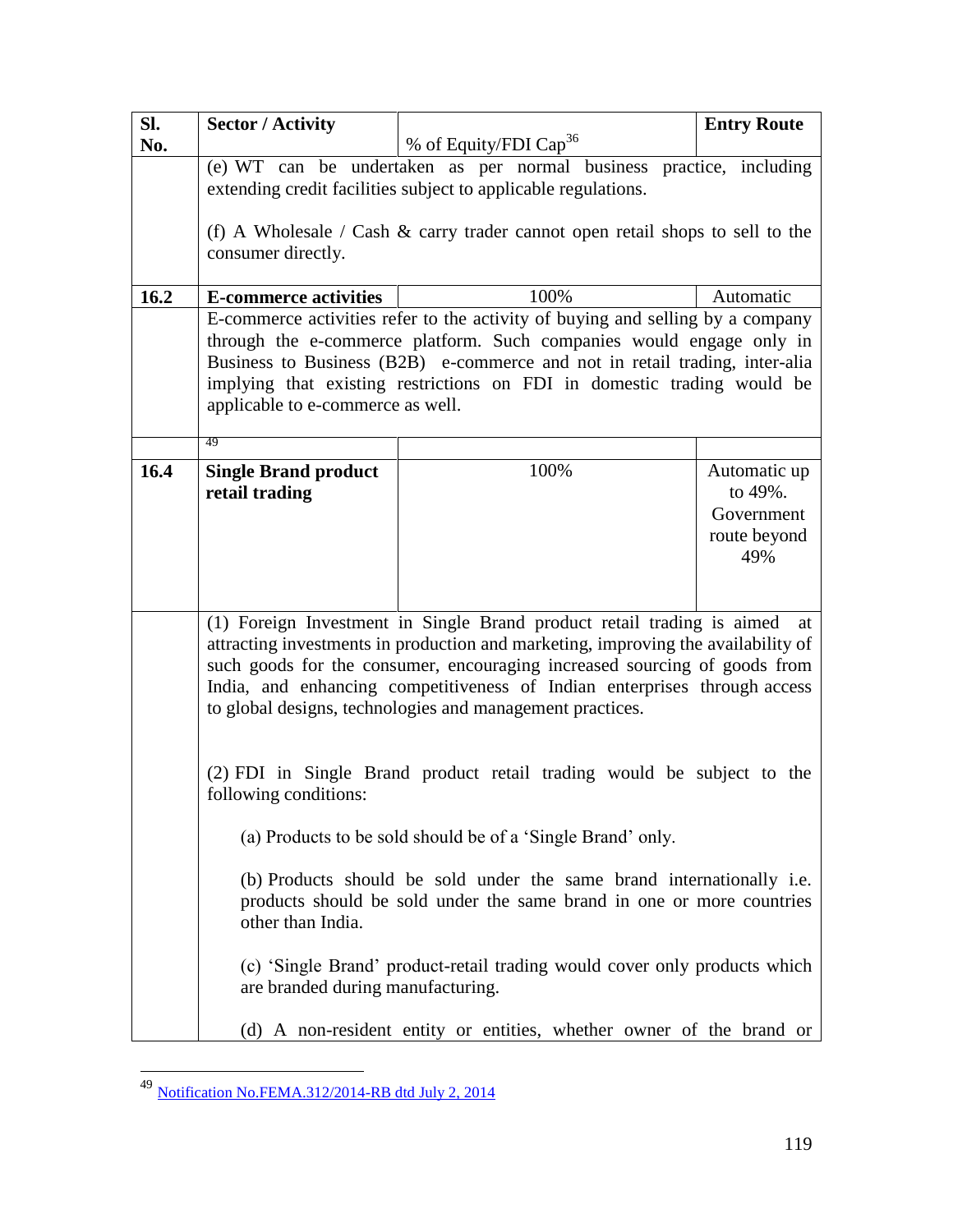| SI. | <b>Sector / Activity</b>       |                                                                                                                                                                                                                                                                                                                                                                                                                                                                                                                                                                                                                                                                                                                                                                                                                                                                                                                                                                                                  | <b>Entry Route</b>              |
|-----|--------------------------------|--------------------------------------------------------------------------------------------------------------------------------------------------------------------------------------------------------------------------------------------------------------------------------------------------------------------------------------------------------------------------------------------------------------------------------------------------------------------------------------------------------------------------------------------------------------------------------------------------------------------------------------------------------------------------------------------------------------------------------------------------------------------------------------------------------------------------------------------------------------------------------------------------------------------------------------------------------------------------------------------------|---------------------------------|
| No. |                                | % of Equity/FDI Cap <sup>36</sup>                                                                                                                                                                                                                                                                                                                                                                                                                                                                                                                                                                                                                                                                                                                                                                                                                                                                                                                                                                |                                 |
|     | time<br>of<br>the<br>approval. | otherwise, shall be permitted to undertake single brand product retail<br>trading in the country, for the specific brand, directly or through a legally<br>tenable agreement, with the brand owner for undertaking single brand<br>product retail trading. The onus for ensuring compliance with this condition<br>will rest with the Indian entity carrying out single-brand product retail<br>trading in India. The investing entity shall provide evidence to this effect at<br>seeking approval, including<br>a<br>licensing/franchise/sub-licence agreement,<br>specifically<br>compliance with the above condition. The requisite evidence should be filed<br>with the RBI for the automatic route and SIA/FIPB for cases involving                                                                                                                                                                                                                                                        | copy<br>of<br>the<br>indicating |
|     |                                | (e) In respect of proposals involving FDI beyond 51%, sourcing of<br>30% of the value of goods purchased, will be done from India, preferably<br>from MSMEs, village and cottage industries, artisans and craftsmen in all<br>sectors. The quantum of domestic sourcing will be self-certified by the<br>company, to be subsequently checked, by statutory auditors from the duly<br>certified accounts which the company will be required to maintain. This<br>procurement requirement would have to be met, in the first instance, as an<br>average of five years; total value of the goods purchased, beginning 1st<br>April of the year during which the first tranche of FDI is received,<br>Thereafter, it would have to be met on an annual basis. For the purpose of<br>ascertaining the sourcing requirement, the relevant entity would be the<br>company, incorporated in India, which is the recipient of FDI for the<br>purpose of carrying out single-brand product retail trading. |                                 |
|     | retail trading.                | (f) Retail trading, in any form, by means of e-commerce, would not be<br>permissible for companies with FDI, engaged in the activity of single brand                                                                                                                                                                                                                                                                                                                                                                                                                                                                                                                                                                                                                                                                                                                                                                                                                                             |                                 |
|     |                                | (3) Applications seeking permission of the Government for FDI exceeding 49%<br>in a company which proposes to undertake single brand retail trading in India<br>would be made to the Secretariat for Industrial Assistance (SIA) in the<br>Department of Industrial Policy & Promotion. The applications would<br>specifically indicate the product/ product categories which are proposed to be<br>sold under a 'Single Brand'. Any addition to the product/ product categories to<br>be sold under 'Single Brand' would require a fresh approval of the Government.<br>In case of FDI upto 49%, the list of products/ product categories proposed to be<br>sold except food products would be provided to the RBI.                                                                                                                                                                                                                                                                             |                                 |
|     |                                | (4) Applications would be processed in the Department of Industrial Policy $\&$<br>Promotion, to determine whether the proposed investments satisfies the notified<br>guidelines, before being considered by the FIPB for Government approval.                                                                                                                                                                                                                                                                                                                                                                                                                                                                                                                                                                                                                                                                                                                                                   |                                 |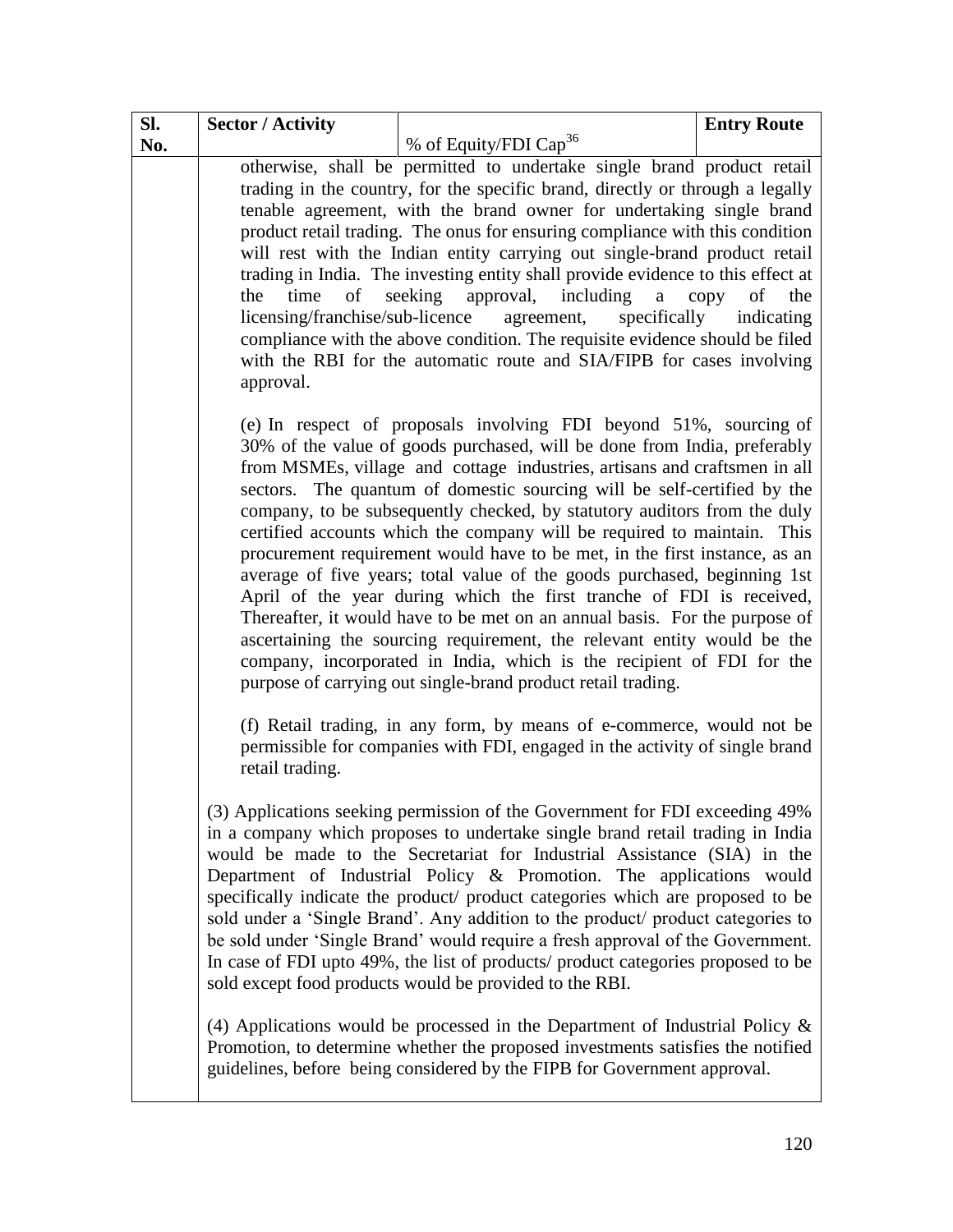| Sl.  | <b>Sector / Activity</b>                                                                                                                                                                                                                                                                                                                                                                                                                                                                                                                                                                                                                                                                                                                                                                                          |                                                                                                                                                                                                                                                                                                                                                                                                                                                                                                                                                                                                                                                                                                                                                                                                                                                                                                                                                                                                                                                                                                                                                                                                                                                                                                                         | <b>Entry Route</b> |
|------|-------------------------------------------------------------------------------------------------------------------------------------------------------------------------------------------------------------------------------------------------------------------------------------------------------------------------------------------------------------------------------------------------------------------------------------------------------------------------------------------------------------------------------------------------------------------------------------------------------------------------------------------------------------------------------------------------------------------------------------------------------------------------------------------------------------------|-------------------------------------------------------------------------------------------------------------------------------------------------------------------------------------------------------------------------------------------------------------------------------------------------------------------------------------------------------------------------------------------------------------------------------------------------------------------------------------------------------------------------------------------------------------------------------------------------------------------------------------------------------------------------------------------------------------------------------------------------------------------------------------------------------------------------------------------------------------------------------------------------------------------------------------------------------------------------------------------------------------------------------------------------------------------------------------------------------------------------------------------------------------------------------------------------------------------------------------------------------------------------------------------------------------------------|--------------------|
| No.  |                                                                                                                                                                                                                                                                                                                                                                                                                                                                                                                                                                                                                                                                                                                                                                                                                   | % of Equity/FDI Cap <sup>36</sup>                                                                                                                                                                                                                                                                                                                                                                                                                                                                                                                                                                                                                                                                                                                                                                                                                                                                                                                                                                                                                                                                                                                                                                                                                                                                                       |                    |
|      |                                                                                                                                                                                                                                                                                                                                                                                                                                                                                                                                                                                                                                                                                                                                                                                                                   |                                                                                                                                                                                                                                                                                                                                                                                                                                                                                                                                                                                                                                                                                                                                                                                                                                                                                                                                                                                                                                                                                                                                                                                                                                                                                                                         |                    |
| 16.5 | <b>Multi Brand Retail</b>                                                                                                                                                                                                                                                                                                                                                                                                                                                                                                                                                                                                                                                                                                                                                                                         | 51%                                                                                                                                                                                                                                                                                                                                                                                                                                                                                                                                                                                                                                                                                                                                                                                                                                                                                                                                                                                                                                                                                                                                                                                                                                                                                                                     | Government         |
|      | <b>Trading</b>                                                                                                                                                                                                                                                                                                                                                                                                                                                                                                                                                                                                                                                                                                                                                                                                    |                                                                                                                                                                                                                                                                                                                                                                                                                                                                                                                                                                                                                                                                                                                                                                                                                                                                                                                                                                                                                                                                                                                                                                                                                                                                                                                         |                    |
|      |                                                                                                                                                                                                                                                                                                                                                                                                                                                                                                                                                                                                                                                                                                                                                                                                                   | FDI in multi brand retail trading, in all products, will be permitted, subject to the                                                                                                                                                                                                                                                                                                                                                                                                                                                                                                                                                                                                                                                                                                                                                                                                                                                                                                                                                                                                                                                                                                                                                                                                                                   |                    |
|      | following conditions:                                                                                                                                                                                                                                                                                                                                                                                                                                                                                                                                                                                                                                                                                                                                                                                             |                                                                                                                                                                                                                                                                                                                                                                                                                                                                                                                                                                                                                                                                                                                                                                                                                                                                                                                                                                                                                                                                                                                                                                                                                                                                                                                         |                    |
|      |                                                                                                                                                                                                                                                                                                                                                                                                                                                                                                                                                                                                                                                                                                                                                                                                                   | (i) Fresh agricultural produce, including fruits, vegetables, flowers, grains,<br>pulses, fresh poultry, fishery and meat products, may be unbranded.                                                                                                                                                                                                                                                                                                                                                                                                                                                                                                                                                                                                                                                                                                                                                                                                                                                                                                                                                                                                                                                                                                                                                                   |                    |
|      | US \$100 million.                                                                                                                                                                                                                                                                                                                                                                                                                                                                                                                                                                                                                                                                                                                                                                                                 | (ii) Minimum amount to be brought in, as FDI, by the foreign investor, would be                                                                                                                                                                                                                                                                                                                                                                                                                                                                                                                                                                                                                                                                                                                                                                                                                                                                                                                                                                                                                                                                                                                                                                                                                                         |                    |
|      | (iii) At least 50% of total FDI brought in the first tranche of US \$ 100 million,<br>shall be invested in 'backend infrastructure' within three years, where 'back-end<br>infrastructure' will include capital expenditure on all activities, excluding that on<br>front-end units; for instance, back-end infrastructure will include investment<br>made towards processing, manufacturing, distribution, design improvement,<br>quality control, packaging, logistics, storage, ware-house, agriculture market<br>produce infrastructure etc. Expenditure on land cost and rentals, if any, will not<br>be counted for purposes of back-end infrastructure. Subsequent investment in<br>the back-end infrastructure would be made by the MBRT retailer as needed,<br>depending upon its business requirements. |                                                                                                                                                                                                                                                                                                                                                                                                                                                                                                                                                                                                                                                                                                                                                                                                                                                                                                                                                                                                                                                                                                                                                                                                                                                                                                                         |                    |
|      |                                                                                                                                                                                                                                                                                                                                                                                                                                                                                                                                                                                                                                                                                                                                                                                                                   | (iv) At least 30% of the value of procurement of manufactured/ processed<br>products purchased shall be sourced from Indian micro, small and medium<br>industries, which have a total investment in plant $\&$ machinery not exceeding<br>US \$2.00 million. This valuation refers to the value at the time of installation,<br>without providing for depreciation. The 'small industry' status would be<br>reckoned only at the time of first engagement with the retailer and such industry<br>shall continue to qualify as a 'small industry' for this purpose, even if it<br>outgrows the said investment of US \$ 2.00 million, during the course of its<br>relationship with the said retailer. Sourcing from agricultural co-operatives and<br>farmers' co-operatives would also be considered in this category.<br>procurement requirement would have to be met, in the first instance, as an<br>average of five years' total value of the manufactured/processed products<br>purchased, beginning 1st April of the year during which the first tranche of FDI<br>is received. Thereafter, it would have to be met on an annual basis.<br>(v) Self-certification by the company, to ensure compliance of the conditions at<br>serial nos. (ii), (iii) and (iv) above, which could be cross-checked, as and when | The                |
|      | statutory auditors.                                                                                                                                                                                                                                                                                                                                                                                                                                                                                                                                                                                                                                                                                                                                                                                               | required. Accordingly, the investors shall maintain accounts, duly certified by                                                                                                                                                                                                                                                                                                                                                                                                                                                                                                                                                                                                                                                                                                                                                                                                                                                                                                                                                                                                                                                                                                                                                                                                                                         |                    |
|      |                                                                                                                                                                                                                                                                                                                                                                                                                                                                                                                                                                                                                                                                                                                                                                                                                   | (vi) Retail sales outlets may be set up only in cities with a population of more                                                                                                                                                                                                                                                                                                                                                                                                                                                                                                                                                                                                                                                                                                                                                                                                                                                                                                                                                                                                                                                                                                                                                                                                                                        |                    |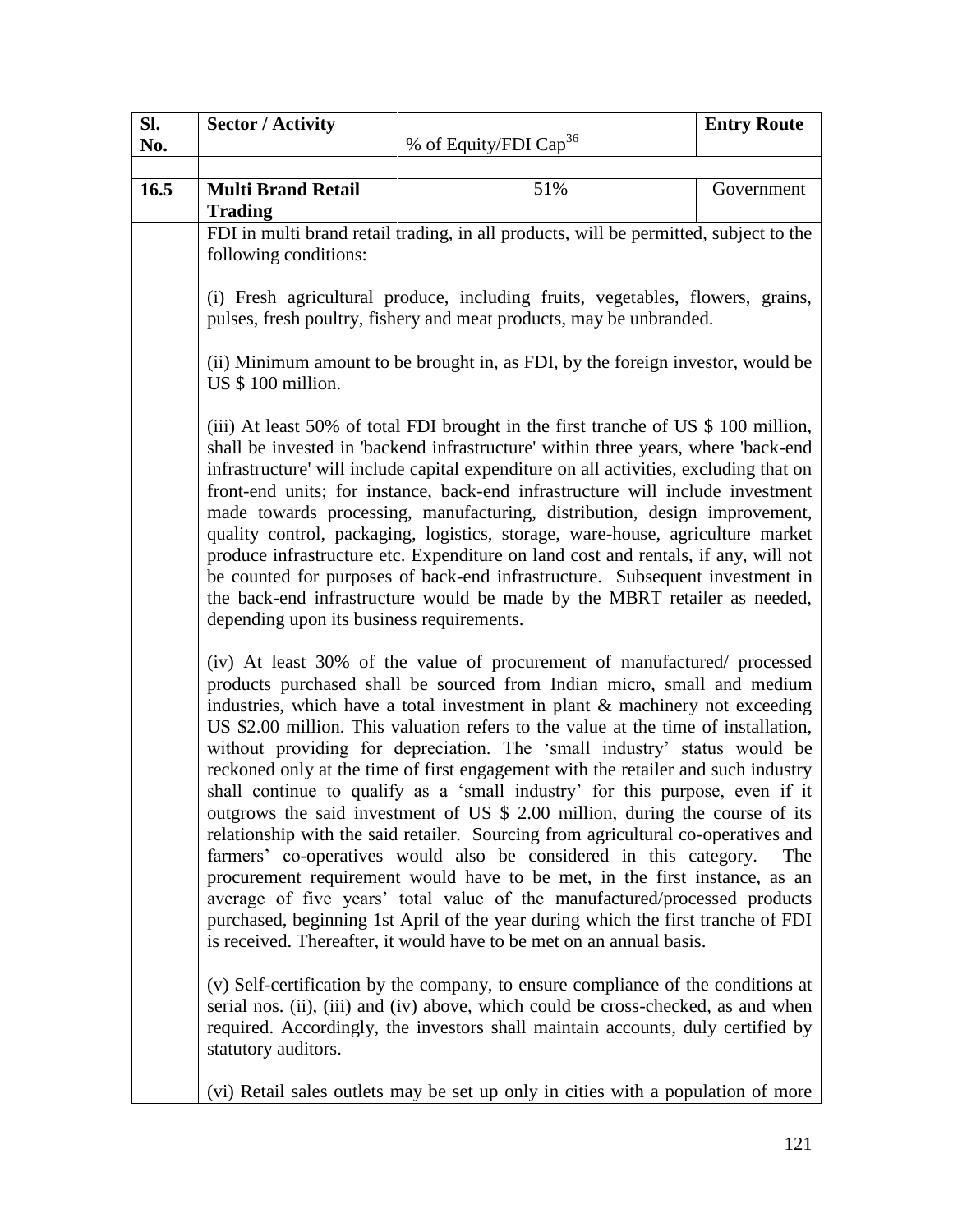| SI. | <b>Sector / Activity</b>                                                                                  |                                                                                                                                                                                                                                                                                                                                                                                                                              | <b>Entry Route</b> |
|-----|-----------------------------------------------------------------------------------------------------------|------------------------------------------------------------------------------------------------------------------------------------------------------------------------------------------------------------------------------------------------------------------------------------------------------------------------------------------------------------------------------------------------------------------------------|--------------------|
| No. |                                                                                                           | % of Equity/FDI Cap <sup>36</sup>                                                                                                                                                                                                                                                                                                                                                                                            |                    |
|     |                                                                                                           | than 10 lakh as per the 2011 Census or any other cities as per the decision of the                                                                                                                                                                                                                                                                                                                                           |                    |
|     |                                                                                                           | receptive State Governments, and may also cover an area of 10 kms. around the                                                                                                                                                                                                                                                                                                                                                |                    |
|     | municipal/urban agglomeration limits of such cities; retail locations will be                             |                                                                                                                                                                                                                                                                                                                                                                                                                              |                    |
|     | restricted to conforming areas as per the Master/Zonal Plans of the concerned                             |                                                                                                                                                                                                                                                                                                                                                                                                                              |                    |
|     | cities and provision will be made for requisite facilities such as transport<br>connectivity and parking. |                                                                                                                                                                                                                                                                                                                                                                                                                              |                    |
|     | (vii) Government will have the first right to procurement of agricultural<br>products.                    |                                                                                                                                                                                                                                                                                                                                                                                                                              |                    |
|     | conveyed their concurrence are as under :                                                                 | (viii) The above policy is an enabling policy only and the State Governments/<br>Union Territories would be free to take their own decisions in regard to<br>implementation of the policy. Therefore, retail sales outlets may be set up in<br>those States/Union Territories which have agreed, or agree in future, to allow<br>FDI in MBRT under this policy. The States / Union Territories which have                    |                    |
|     | Andhra Pradesh<br>1.                                                                                      |                                                                                                                                                                                                                                                                                                                                                                                                                              |                    |
|     | 2.<br>Assam                                                                                               |                                                                                                                                                                                                                                                                                                                                                                                                                              |                    |
|     | 3.<br>Delhi                                                                                               |                                                                                                                                                                                                                                                                                                                                                                                                                              |                    |
|     | 4.<br>Haryana                                                                                             |                                                                                                                                                                                                                                                                                                                                                                                                                              |                    |
|     | Himachal Pradesh <sup>50</sup><br>5.                                                                      |                                                                                                                                                                                                                                                                                                                                                                                                                              |                    |
|     | 6.<br>Jammu & Kashmir                                                                                     |                                                                                                                                                                                                                                                                                                                                                                                                                              |                    |
|     | Karnataka <sup>51</sup><br>7.                                                                             |                                                                                                                                                                                                                                                                                                                                                                                                                              |                    |
|     | 8.<br>Maharashtra                                                                                         |                                                                                                                                                                                                                                                                                                                                                                                                                              |                    |
|     | Manipur<br>9.                                                                                             |                                                                                                                                                                                                                                                                                                                                                                                                                              |                    |
|     | 10.<br>Rajasthan                                                                                          |                                                                                                                                                                                                                                                                                                                                                                                                                              |                    |
|     | 11.<br>Uttarkhand                                                                                         |                                                                                                                                                                                                                                                                                                                                                                                                                              |                    |
|     | 12.                                                                                                       | Daman & Diu and Dadra and Nagar Haveli (Union Territories)                                                                                                                                                                                                                                                                                                                                                                   |                    |
|     | Shops and Establishments Act etc.                                                                         | The States/Union Territories, which are willing to permit establishment of retail<br>outlets under this policy, would convey their concurrence to the Government of<br>India through the Department of Industrial Policy & Promotion and additions<br>would be made accordingly. The establishment of the retail sales outlets will be<br>in compliance of applicable State / Union Territory laws/ regulations, such as the |                    |
|     | retail trading.                                                                                           | (ix) Retail trading, in any form, by means of e-commerce, would not be<br>permissible, for companies with FDI, engaged in the activity of multi brand                                                                                                                                                                                                                                                                        |                    |

 $\overline{a}$ <sup>50</sup> With effect from 3rd day of June 2013

<sup>&</sup>lt;sup>51</sup> With effect from 4th day of July 2013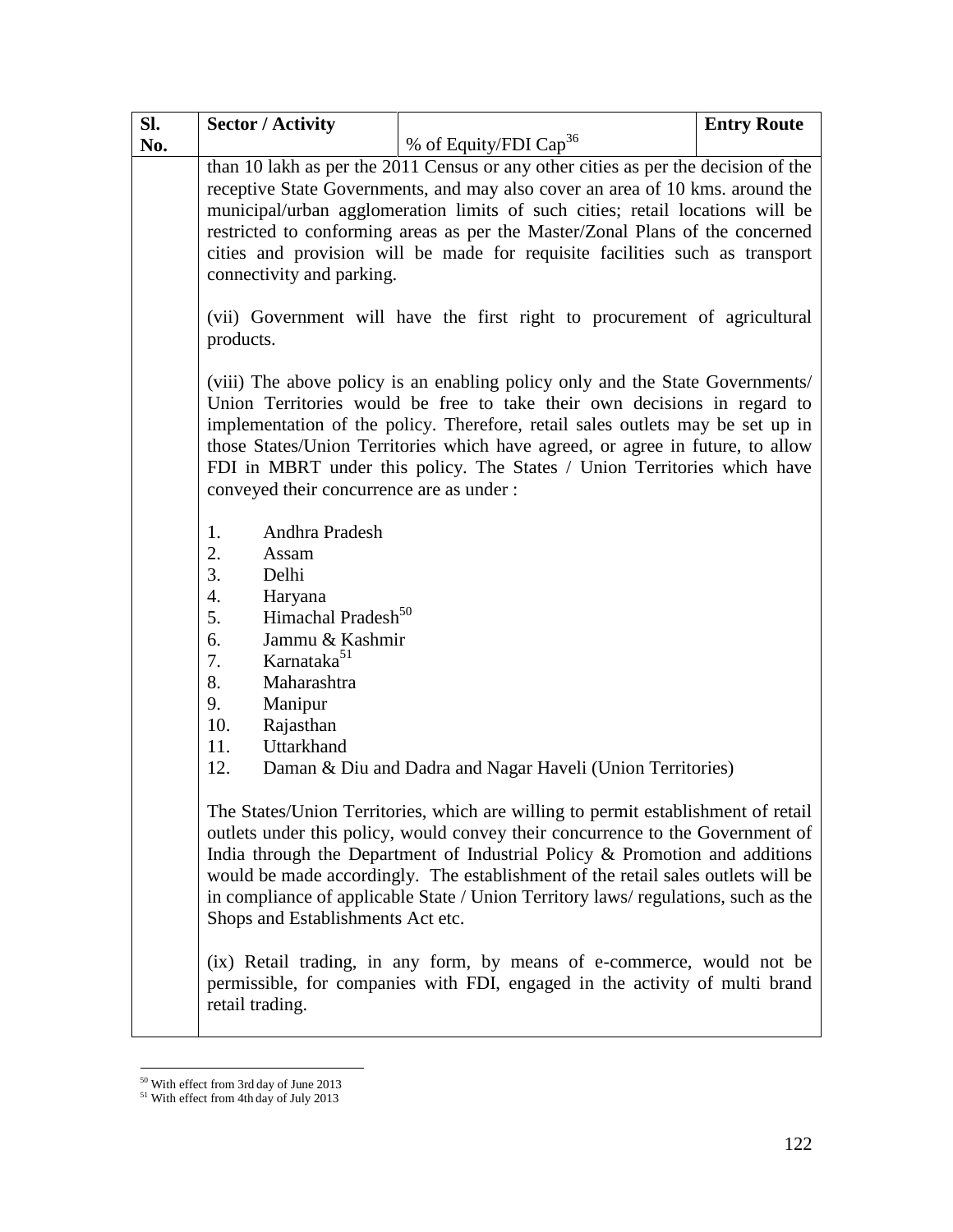| <b>Sector / Activity</b>                                                       |                                   | <b>Entry Route</b>                                                                                                                                                                                                                                                                                                                                                                                                                                                                                                                                                                                                                                                                                                                                                                                                                                                                                                                                                                                                                                                                                                                                                                                         |
|--------------------------------------------------------------------------------|-----------------------------------|------------------------------------------------------------------------------------------------------------------------------------------------------------------------------------------------------------------------------------------------------------------------------------------------------------------------------------------------------------------------------------------------------------------------------------------------------------------------------------------------------------------------------------------------------------------------------------------------------------------------------------------------------------------------------------------------------------------------------------------------------------------------------------------------------------------------------------------------------------------------------------------------------------------------------------------------------------------------------------------------------------------------------------------------------------------------------------------------------------------------------------------------------------------------------------------------------------|
|                                                                                | % of Equity/FDI Cap <sup>36</sup> |                                                                                                                                                                                                                                                                                                                                                                                                                                                                                                                                                                                                                                                                                                                                                                                                                                                                                                                                                                                                                                                                                                                                                                                                            |
|                                                                                |                                   |                                                                                                                                                                                                                                                                                                                                                                                                                                                                                                                                                                                                                                                                                                                                                                                                                                                                                                                                                                                                                                                                                                                                                                                                            |
| Promotion, to determine whether the proposed investment satisfies the notified |                                   |                                                                                                                                                                                                                                                                                                                                                                                                                                                                                                                                                                                                                                                                                                                                                                                                                                                                                                                                                                                                                                                                                                                                                                                                            |
|                                                                                |                                   |                                                                                                                                                                                                                                                                                                                                                                                                                                                                                                                                                                                                                                                                                                                                                                                                                                                                                                                                                                                                                                                                                                                                                                                                            |
| <b>FINANCIAL SERVICES</b>                                                      |                                   |                                                                                                                                                                                                                                                                                                                                                                                                                                                                                                                                                                                                                                                                                                                                                                                                                                                                                                                                                                                                                                                                                                                                                                                                            |
|                                                                                |                                   |                                                                                                                                                                                                                                                                                                                                                                                                                                                                                                                                                                                                                                                                                                                                                                                                                                                                                                                                                                                                                                                                                                                                                                                                            |
|                                                                                |                                   |                                                                                                                                                                                                                                                                                                                                                                                                                                                                                                                                                                                                                                                                                                                                                                                                                                                                                                                                                                                                                                                                                                                                                                                                            |
|                                                                                |                                   |                                                                                                                                                                                                                                                                                                                                                                                                                                                                                                                                                                                                                                                                                                                                                                                                                                                                                                                                                                                                                                                                                                                                                                                                            |
|                                                                                |                                   |                                                                                                                                                                                                                                                                                                                                                                                                                                                                                                                                                                                                                                                                                                                                                                                                                                                                                                                                                                                                                                                                                                                                                                                                            |
| 'Asset Reconstruction                                                          | 100% of paid-up                   | Automatic up                                                                                                                                                                                                                                                                                                                                                                                                                                                                                                                                                                                                                                                                                                                                                                                                                                                                                                                                                                                                                                                                                                                                                                                               |
| Company'<br>(ARC)                                                              |                                   | to 49%                                                                                                                                                                                                                                                                                                                                                                                                                                                                                                                                                                                                                                                                                                                                                                                                                                                                                                                                                                                                                                                                                                                                                                                                     |
| means<br>company<br>a                                                          |                                   | Government                                                                                                                                                                                                                                                                                                                                                                                                                                                                                                                                                                                                                                                                                                                                                                                                                                                                                                                                                                                                                                                                                                                                                                                                 |
| registered<br>with<br>the                                                      |                                   | route beyond                                                                                                                                                                                                                                                                                                                                                                                                                                                                                                                                                                                                                                                                                                                                                                                                                                                                                                                                                                                                                                                                                                                                                                                               |
| Reserve Bank of India                                                          |                                   | 49%                                                                                                                                                                                                                                                                                                                                                                                                                                                                                                                                                                                                                                                                                                                                                                                                                                                                                                                                                                                                                                                                                                                                                                                                        |
| under Section 3 of the                                                         |                                   |                                                                                                                                                                                                                                                                                                                                                                                                                                                                                                                                                                                                                                                                                                                                                                                                                                                                                                                                                                                                                                                                                                                                                                                                            |
| Securitisation<br>and                                                          |                                   |                                                                                                                                                                                                                                                                                                                                                                                                                                                                                                                                                                                                                                                                                                                                                                                                                                                                                                                                                                                                                                                                                                                                                                                                            |
| Reconstruction<br>of                                                           |                                   |                                                                                                                                                                                                                                                                                                                                                                                                                                                                                                                                                                                                                                                                                                                                                                                                                                                                                                                                                                                                                                                                                                                                                                                                            |
| Financial Assets and                                                           |                                   |                                                                                                                                                                                                                                                                                                                                                                                                                                                                                                                                                                                                                                                                                                                                                                                                                                                                                                                                                                                                                                                                                                                                                                                                            |
| Enforcement<br>of                                                              |                                   |                                                                                                                                                                                                                                                                                                                                                                                                                                                                                                                                                                                                                                                                                                                                                                                                                                                                                                                                                                                                                                                                                                                                                                                                            |
| Security Interest Act,                                                         |                                   |                                                                                                                                                                                                                                                                                                                                                                                                                                                                                                                                                                                                                                                                                                                                                                                                                                                                                                                                                                                                                                                                                                                                                                                                            |
| 2002<br><b>(SARFAESI)</b>                                                      |                                   |                                                                                                                                                                                                                                                                                                                                                                                                                                                                                                                                                                                                                                                                                                                                                                                                                                                                                                                                                                                                                                                                                                                                                                                                            |
| Act).                                                                          |                                   |                                                                                                                                                                                                                                                                                                                                                                                                                                                                                                                                                                                                                                                                                                                                                                                                                                                                                                                                                                                                                                                                                                                                                                                                            |
| <b>Other conditions:</b>                                                       |                                   |                                                                                                                                                                                                                                                                                                                                                                                                                                                                                                                                                                                                                                                                                                                                                                                                                                                                                                                                                                                                                                                                                                                                                                                                            |
|                                                                                |                                   |                                                                                                                                                                                                                                                                                                                                                                                                                                                                                                                                                                                                                                                                                                                                                                                                                                                                                                                                                                                                                                                                                                                                                                                                            |
|                                                                                |                                   |                                                                                                                                                                                                                                                                                                                                                                                                                                                                                                                                                                                                                                                                                                                                                                                                                                                                                                                                                                                                                                                                                                                                                                                                            |
|                                                                                |                                   |                                                                                                                                                                                                                                                                                                                                                                                                                                                                                                                                                                                                                                                                                                                                                                                                                                                                                                                                                                                                                                                                                                                                                                                                            |
|                                                                                |                                   |                                                                                                                                                                                                                                                                                                                                                                                                                                                                                                                                                                                                                                                                                                                                                                                                                                                                                                                                                                                                                                                                                                                                                                                                            |
|                                                                                |                                   |                                                                                                                                                                                                                                                                                                                                                                                                                                                                                                                                                                                                                                                                                                                                                                                                                                                                                                                                                                                                                                                                                                                                                                                                            |
|                                                                                |                                   |                                                                                                                                                                                                                                                                                                                                                                                                                                                                                                                                                                                                                                                                                                                                                                                                                                                                                                                                                                                                                                                                                                                                                                                                            |
| sponsor.                                                                       |                                   |                                                                                                                                                                                                                                                                                                                                                                                                                                                                                                                                                                                                                                                                                                                                                                                                                                                                                                                                                                                                                                                                                                                                                                                                            |
|                                                                                |                                   |                                                                                                                                                                                                                                                                                                                                                                                                                                                                                                                                                                                                                                                                                                                                                                                                                                                                                                                                                                                                                                                                                                                                                                                                            |
| total paid-up capital.                                                         |                                   |                                                                                                                                                                                                                                                                                                                                                                                                                                                                                                                                                                                                                                                                                                                                                                                                                                                                                                                                                                                                                                                                                                                                                                                                            |
|                                                                                |                                   |                                                                                                                                                                                                                                                                                                                                                                                                                                                                                                                                                                                                                                                                                                                                                                                                                                                                                                                                                                                                                                                                                                                                                                                                            |
|                                                                                |                                   |                                                                                                                                                                                                                                                                                                                                                                                                                                                                                                                                                                                                                                                                                                                                                                                                                                                                                                                                                                                                                                                                                                                                                                                                            |
|                                                                                |                                   |                                                                                                                                                                                                                                                                                                                                                                                                                                                                                                                                                                                                                                                                                                                                                                                                                                                                                                                                                                                                                                                                                                                                                                                                            |
|                                                                                |                                   |                                                                                                                                                                                                                                                                                                                                                                                                                                                                                                                                                                                                                                                                                                                                                                                                                                                                                                                                                                                                                                                                                                                                                                                                            |
|                                                                                |                                   | (x) Applications would be processed in the Department of Industrial Policy $\&$<br>guidelines, before being considered by the FIPB for Government approval.<br>Foreign investment in other financial services, other than those indicated below,<br>would require prior approval of the Government:<br><b>Asset Reconstruction Companies</b><br>capital of ARC<br>$(FDI + FI/FPI)^{53}$<br>(i) Persons resident outside India can invest in the capital of Asset<br>Reconstruction Companies (ARCs) registered with Reserve Bank, up to 49% on<br>the automatic route, and beyond 49% on the Government route. <sup>54</sup><br>(ii) No sponsor may hold more than 50% of the shareholding in an ARC either<br>by way of FDI or by routing it through an FII/FPI controlled by the single<br>(iii) The total shareholding of an individual FII/FPI shall be below 10% of the<br>(iv) FIIs/FPIs can invest in the Security Receipts (SRs) issued by ARCs<br>registered with Reserve Bank. FIIs/FPIs can invest up to 74 per cent of each<br>tranche of scheme of SRs. Such investment should be within the FII/FPI limit on<br>corporate bonds prescribed from time to time, and sectoral caps under extant |

<sup>52</sup> [Notification No.FEMA.320/2014-RB dtd Sep 5, 2014](http://rbi.org.in/Scripts/NotificationUser.aspx?Id=9379&Mode=0)

<sup>&</sup>lt;sup>53</sup> [Notification No.FEMA.312/2014-RB dtd July 2, 2014](http://rbi.org.in/Scripts/NotificationUser.aspx?Id=9378&Mode=0)

<sup>&</sup>lt;sup>54</sup> [Notification No.FEMA.312/2014-RB dtd July 2, 2014](http://rbi.org.in/Scripts/NotificationUser.aspx?Id=9378&Mode=0)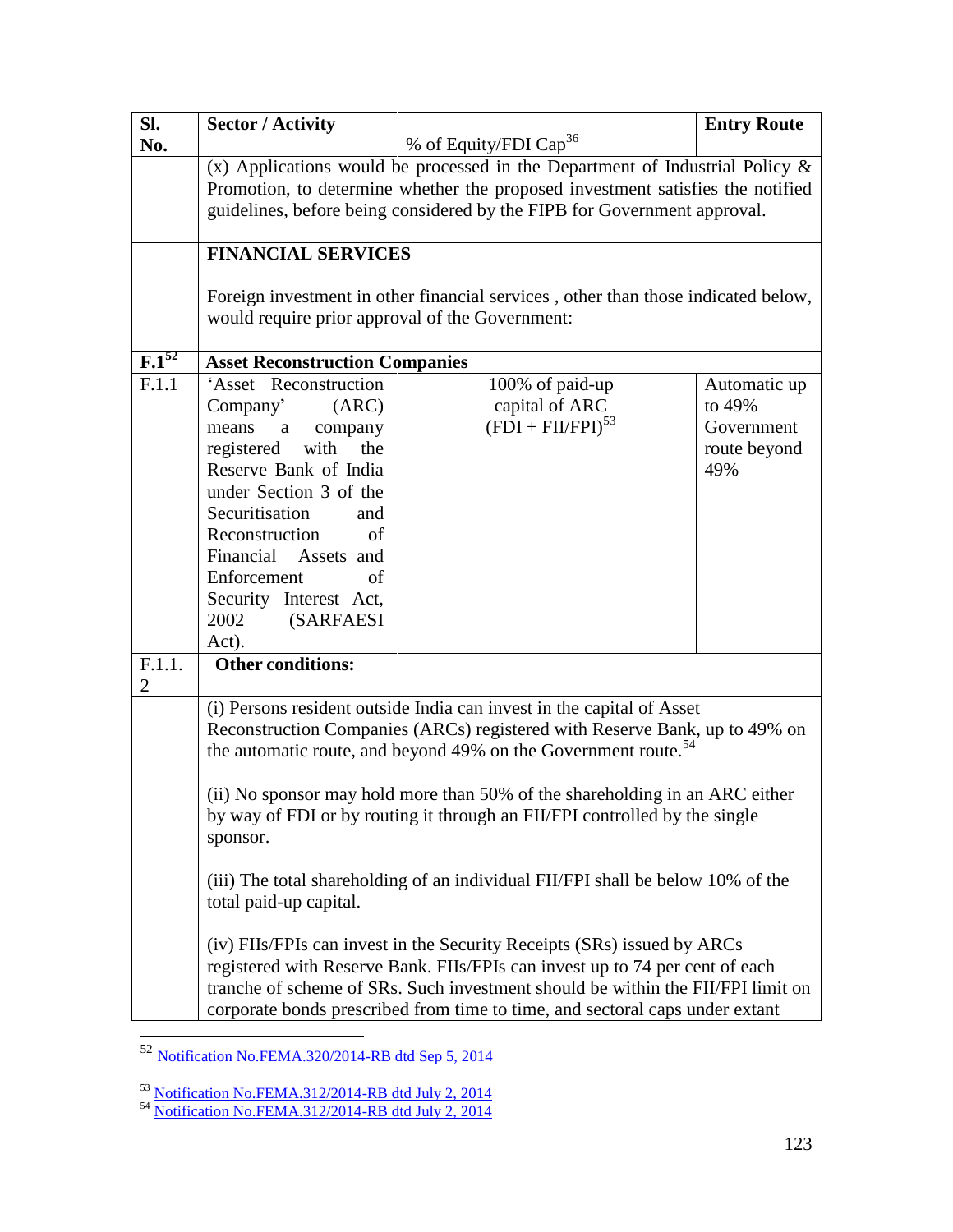| SI.              | <b>Sector / Activity</b>                                                                                                                                                                                                                                                                                                                                                                                                                                                                                                                                                                                                                                            |                                                                                 | <b>Entry Route</b> |
|------------------|---------------------------------------------------------------------------------------------------------------------------------------------------------------------------------------------------------------------------------------------------------------------------------------------------------------------------------------------------------------------------------------------------------------------------------------------------------------------------------------------------------------------------------------------------------------------------------------------------------------------------------------------------------------------|---------------------------------------------------------------------------------|--------------------|
| No.              |                                                                                                                                                                                                                                                                                                                                                                                                                                                                                                                                                                                                                                                                     | % of Equity/FDI Cap <sup>36</sup>                                               |                    |
|                  | FDI Regulations should also be complied with.                                                                                                                                                                                                                                                                                                                                                                                                                                                                                                                                                                                                                       |                                                                                 |                    |
|                  |                                                                                                                                                                                                                                                                                                                                                                                                                                                                                                                                                                                                                                                                     |                                                                                 |                    |
|                  | (v) All investments would be subject to provisions of section $3(3)$ (f) of                                                                                                                                                                                                                                                                                                                                                                                                                                                                                                                                                                                         |                                                                                 |                    |
|                  |                                                                                                                                                                                                                                                                                                                                                                                                                                                                                                                                                                                                                                                                     | Securitization and Reconstruction of Financial Assets and Enforcement of        |                    |
|                  | Security Interest Act, 2002.                                                                                                                                                                                                                                                                                                                                                                                                                                                                                                                                                                                                                                        |                                                                                 |                    |
|                  |                                                                                                                                                                                                                                                                                                                                                                                                                                                                                                                                                                                                                                                                     |                                                                                 |                    |
|                  |                                                                                                                                                                                                                                                                                                                                                                                                                                                                                                                                                                                                                                                                     |                                                                                 |                    |
| F <sub>1</sub> 2 | <b>Banking-Private sector</b>                                                                                                                                                                                                                                                                                                                                                                                                                                                                                                                                                                                                                                       |                                                                                 |                    |
| F.2.1            | Banking-Private sector                                                                                                                                                                                                                                                                                                                                                                                                                                                                                                                                                                                                                                              | 74% including                                                                   | Automatic          |
|                  |                                                                                                                                                                                                                                                                                                                                                                                                                                                                                                                                                                                                                                                                     | investment by FIIs/RPFIs                                                        | upto $49%$         |
|                  |                                                                                                                                                                                                                                                                                                                                                                                                                                                                                                                                                                                                                                                                     |                                                                                 |                    |
|                  |                                                                                                                                                                                                                                                                                                                                                                                                                                                                                                                                                                                                                                                                     |                                                                                 | Government         |
|                  |                                                                                                                                                                                                                                                                                                                                                                                                                                                                                                                                                                                                                                                                     |                                                                                 | route              |
|                  |                                                                                                                                                                                                                                                                                                                                                                                                                                                                                                                                                                                                                                                                     |                                                                                 | beyond             |
|                  |                                                                                                                                                                                                                                                                                                                                                                                                                                                                                                                                                                                                                                                                     |                                                                                 | 49% and            |
|                  |                                                                                                                                                                                                                                                                                                                                                                                                                                                                                                                                                                                                                                                                     |                                                                                 | upto $74%$         |
| F.2.2            | <b>Other conditions:</b>                                                                                                                                                                                                                                                                                                                                                                                                                                                                                                                                                                                                                                            |                                                                                 |                    |
|                  |                                                                                                                                                                                                                                                                                                                                                                                                                                                                                                                                                                                                                                                                     | (1) This 74% limit will include investment under the Portfolio Investment       |                    |
|                  |                                                                                                                                                                                                                                                                                                                                                                                                                                                                                                                                                                                                                                                                     | Scheme (PIS) by FIIs/FPIs, NRIs and shares acquired prior to September 16,      |                    |
|                  | 2003 by erstwhile OCBs, and continue to include IPOs, Private placements,<br>GDRs/ADRs and acquisition of shares from existing shareholders. <sup>55</sup>                                                                                                                                                                                                                                                                                                                                                                                                                                                                                                          |                                                                                 |                    |
|                  | (2) The aggregate foreign investment in a private bank from all sources will be                                                                                                                                                                                                                                                                                                                                                                                                                                                                                                                                                                                     |                                                                                 |                    |
|                  | allowed up to a maximum of 74 per cent of the paid up capital of the Bank. At                                                                                                                                                                                                                                                                                                                                                                                                                                                                                                                                                                                       |                                                                                 |                    |
|                  | all times, at least 26 per cent of the paid up capital will have to be held by                                                                                                                                                                                                                                                                                                                                                                                                                                                                                                                                                                                      |                                                                                 |                    |
|                  | residents, except in regard to a wholly-owned subsidiary of a foreign bank.                                                                                                                                                                                                                                                                                                                                                                                                                                                                                                                                                                                         |                                                                                 |                    |
|                  |                                                                                                                                                                                                                                                                                                                                                                                                                                                                                                                                                                                                                                                                     |                                                                                 |                    |
|                  |                                                                                                                                                                                                                                                                                                                                                                                                                                                                                                                                                                                                                                                                     | (3) The stipulations as above will be applicable to all investments in existing |                    |
|                  | private sector banks also.                                                                                                                                                                                                                                                                                                                                                                                                                                                                                                                                                                                                                                          |                                                                                 |                    |
|                  |                                                                                                                                                                                                                                                                                                                                                                                                                                                                                                                                                                                                                                                                     |                                                                                 |                    |
|                  |                                                                                                                                                                                                                                                                                                                                                                                                                                                                                                                                                                                                                                                                     | (4) The permissible limits under portfolio investment schemes through stock     |                    |
|                  |                                                                                                                                                                                                                                                                                                                                                                                                                                                                                                                                                                                                                                                                     | exchanges for FIIs/FPIs and NRIs will be as follows:                            |                    |
|                  |                                                                                                                                                                                                                                                                                                                                                                                                                                                                                                                                                                                                                                                                     |                                                                                 |                    |
|                  |                                                                                                                                                                                                                                                                                                                                                                                                                                                                                                                                                                                                                                                                     |                                                                                 |                    |
|                  |                                                                                                                                                                                                                                                                                                                                                                                                                                                                                                                                                                                                                                                                     |                                                                                 |                    |
|                  |                                                                                                                                                                                                                                                                                                                                                                                                                                                                                                                                                                                                                                                                     |                                                                                 |                    |
|                  |                                                                                                                                                                                                                                                                                                                                                                                                                                                                                                                                                                                                                                                                     |                                                                                 |                    |
|                  |                                                                                                                                                                                                                                                                                                                                                                                                                                                                                                                                                                                                                                                                     |                                                                                 |                    |
|                  |                                                                                                                                                                                                                                                                                                                                                                                                                                                                                                                                                                                                                                                                     |                                                                                 |                    |
|                  |                                                                                                                                                                                                                                                                                                                                                                                                                                                                                                                                                                                                                                                                     |                                                                                 |                    |
|                  |                                                                                                                                                                                                                                                                                                                                                                                                                                                                                                                                                                                                                                                                     |                                                                                 |                    |
|                  |                                                                                                                                                                                                                                                                                                                                                                                                                                                                                                                                                                                                                                                                     | per cent of the total paid-up capital both on repatriation and non-             |                    |
|                  | (i) In the case of FIIs/FPIs, as hitherto, individual FII/FPI holding is restricted to<br>below 10 per cent of the total paid-up capital, aggregate limit for all<br>FIIs/FPIs/QFIs cannot exceed 24 per cent of the total paid-up capital, which can<br>be raised to 49 per cent of the total paid-up capital by the bank concerned<br>through a resolution by its Board of Directors followed by a special resolution to<br>that effect by its General Body.<br>(a) Thus, the FII/FPI/QFI investment limit will continue to be within 49<br>per cent of the total paid-up capital.<br>(b) In the case of NRIs, as hitherto, individual holding is restricted to 5 |                                                                                 |                    |

 $\overline{a}$ <sup>55</sup> [Notification No.FEMA.312/2014-RB dtd July 2, 2014](http://rbi.org.in/Scripts/NotificationUser.aspx?Id=9378&Mode=0)

 $\overline{\phantom{a}}$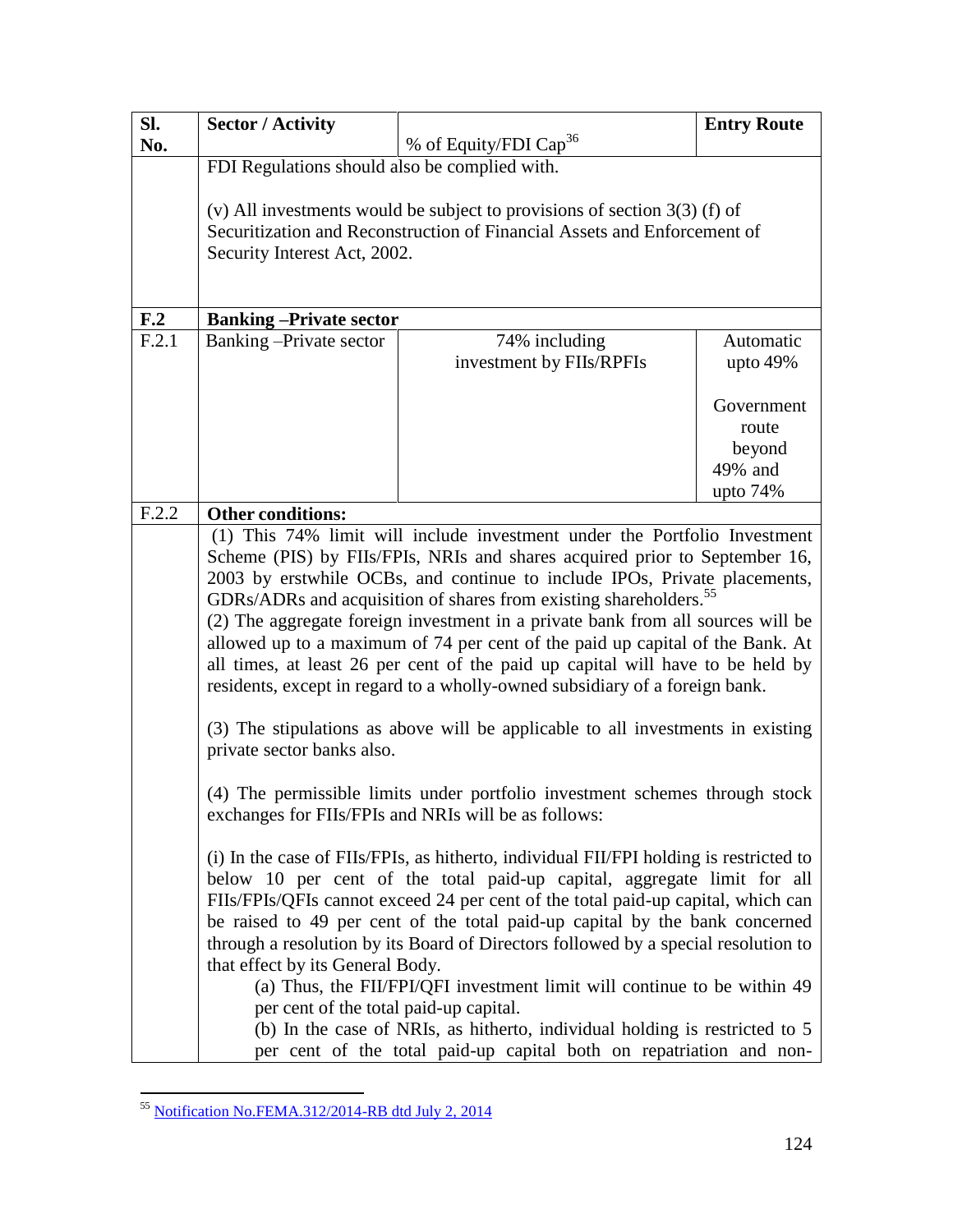| SI. | <b>Sector / Activity</b>        |                                                                                                                                                                                                                                                                                                                                                                                                                                  | <b>Entry Route</b> |
|-----|---------------------------------|----------------------------------------------------------------------------------------------------------------------------------------------------------------------------------------------------------------------------------------------------------------------------------------------------------------------------------------------------------------------------------------------------------------------------------|--------------------|
| No. |                                 | % of Equity/FDI Cap <sup>36</sup>                                                                                                                                                                                                                                                                                                                                                                                                |                    |
|     |                                 | repatriation basis and aggregate limit cannot exceed 10 per cent of the                                                                                                                                                                                                                                                                                                                                                          |                    |
|     |                                 | total paid-up capital both on repatriation and non-repatriation basis.                                                                                                                                                                                                                                                                                                                                                           |                    |
|     |                                 | However, NRI holding can be allowed up to 24 per cent of the total paid-                                                                                                                                                                                                                                                                                                                                                         |                    |
|     |                                 | up capital both on repatriation and non-repatriation basis provided the                                                                                                                                                                                                                                                                                                                                                          |                    |
|     |                                 | banking company passes a special resolution to that effect in the General                                                                                                                                                                                                                                                                                                                                                        |                    |
|     | Body.                           |                                                                                                                                                                                                                                                                                                                                                                                                                                  |                    |
|     |                                 | (c) Applications for foreign direct investment in private banks having<br>joint venture/subsidiary in insurance sector may be addressed to the<br>Reserve Bank of India (RBI) for consideration in consultation with the<br>Insurance Regulatory and Development Authority of India (IRDA) in<br>order to ensure that the 49 per cent limit of foreign shareholding<br>applicable for the insurance sector is not being breached |                    |
|     |                                 | (d) Transfer of shares under FDI from residents to non-residents will<br>continue to require approval of RBI and Government as per Regulation                                                                                                                                                                                                                                                                                    |                    |
|     | $14(5)$ as applicable.          | (e) The policies and procedures prescribed from time to time by RBI and                                                                                                                                                                                                                                                                                                                                                          |                    |
|     | matters will continue to apply. | other institutions such as SEBI, D/o Company Affairs and IRDA on these                                                                                                                                                                                                                                                                                                                                                           |                    |
|     |                                 | (f) RBI guidelines relating to acquisition by purchase or otherwise of<br>shares of a private bank, if such acquisition results in any person owning<br>or controlling 5 per cent or more of the paid up capital of the private bank<br>will apply to non-resident investors as well.                                                                                                                                            |                    |
|     |                                 | (ii) Setting up of a subsidiary by foreign banks                                                                                                                                                                                                                                                                                                                                                                                 |                    |
|     | subsidiaries but not both.      | (a) Foreign banks will be permitted to either have branches or                                                                                                                                                                                                                                                                                                                                                                   |                    |
|     | subsidiary in India.            | (b) Foreign banks regulated by banking supervisory authority in the home<br>country and meeting Reserve Bank's licensing criteria will be allowed to<br>hold 100 per cent paid up capital to enable them to set up a wholly-owned                                                                                                                                                                                                |                    |
|     | cent in a private bank.         | (c) A foreign bank may operate in India through only one of the three<br>channels viz., (i) branches (ii) a wholly-owned subsidiary and (iii) a<br>subsidiary with aggregate foreign investment up to a maximum of 74 per                                                                                                                                                                                                        |                    |
|     |                                 | (d) A foreign bank will be permitted to establish a wholly-owned<br>subsidiary either through conversion of existing branches into a<br>subsidiary or through a fresh banking license. A foreign bank will be                                                                                                                                                                                                                    |                    |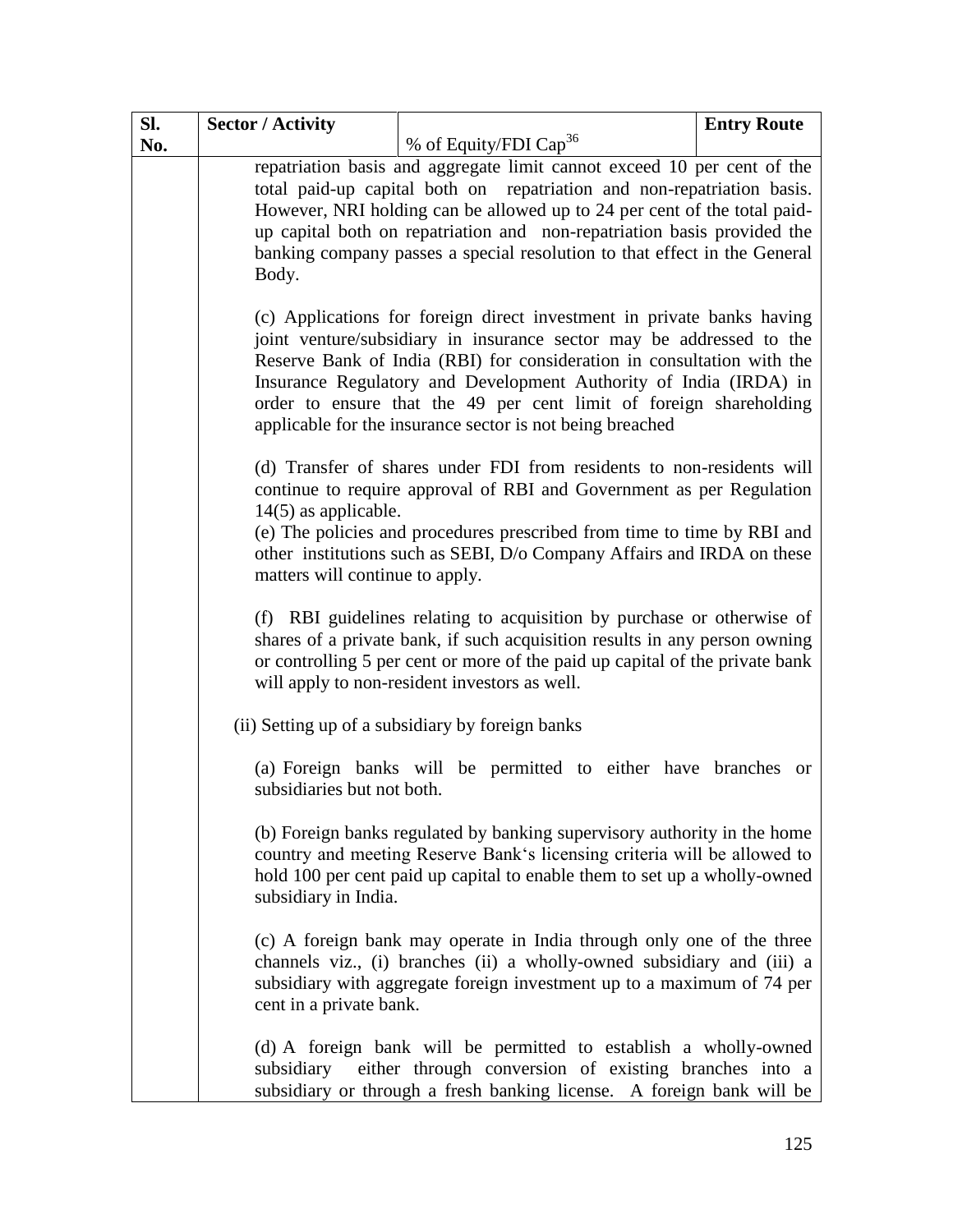| Sl.            | <b>Sector / Activity</b>                                             |                                                                                  | <b>Entry Route</b> |
|----------------|----------------------------------------------------------------------|----------------------------------------------------------------------------------|--------------------|
| No.            |                                                                      | % of Equity/FDI Cap <sup>36</sup>                                                |                    |
|                |                                                                      | permitted to establish a subsidiary through acquisition of shares of an          |                    |
|                |                                                                      | existing private sector bank provided at least 26 per cent of the paid           |                    |
|                | capital of the private sector bank is held by residents at all times |                                                                                  |                    |
|                | consistent with para (i) (b) above.                                  |                                                                                  |                    |
|                |                                                                      |                                                                                  |                    |
|                |                                                                      | (e) A subsidiary of a foreign bank will be subject to the licensing              |                    |
|                |                                                                      | requirements and conditions broadly consistent with those for new private        |                    |
|                | sector banks.                                                        |                                                                                  |                    |
|                |                                                                      |                                                                                  |                    |
|                |                                                                      | (f) Guidelines for setting up a wholly-owned subsidiary of a foreign bank        |                    |
|                | will be issued separately by RBI                                     |                                                                                  |                    |
|                |                                                                      |                                                                                  |                    |
|                |                                                                      | (g) All applications by a foreign bank for setting up a subsidiary or for        |                    |
|                | be made to the RBI.                                                  | conversion of their existing branches to subsidiary in India will have to        |                    |
|                |                                                                      |                                                                                  |                    |
|                |                                                                      | (iii) At present there is a limit of ten per cent on voting rights in respect of |                    |
|                |                                                                      | banking companies, and this should be noted by potential investor. Any           |                    |
|                |                                                                      | change in the ceiling can be brought about only after final policy decisions     |                    |
|                | and appropriate Parliamentary approvals.                             |                                                                                  |                    |
| F.3            | <b>Banking-Public Sector</b>                                         |                                                                                  |                    |
| F.3.1          | Banking-Public Sector                                                | 20% (FDI and Portfolio Investment)                                               | Government         |
|                | subject<br>to Banking                                                |                                                                                  |                    |
|                | Companies                                                            |                                                                                  |                    |
|                | (Acquisition & Transfer                                              |                                                                                  |                    |
|                | of Undertakings) Acts                                                |                                                                                  |                    |
|                | This ceiling<br>1970/80.                                             |                                                                                  |                    |
|                | $(20\%)$ is also applicable                                          |                                                                                  |                    |
|                | to the State Bank of                                                 |                                                                                  |                    |
|                | India and its associate                                              |                                                                                  |                    |
|                | Banks.                                                               |                                                                                  |                    |
| F <sub>4</sub> | <b>Commodity Exchanges</b>                                           |                                                                                  |                    |
| F.4.1          |                                                                      | 1. Futures trading in commodities are regulated under the Forward Contracts      |                    |
|                |                                                                      | (Regulation) Act, 1952. Commodity Exchanges, like Stock Exchanges, are           |                    |
|                |                                                                      | infrastructure companies in the commodity futures market.                        | With a view to     |
|                |                                                                      | infuse globally acceptable best practices, modern management skills and latest   |                    |
|                |                                                                      | technology, it was decided to allow foreign investment in Commodity              |                    |
|                | Exchanges.                                                           |                                                                                  |                    |
|                |                                                                      |                                                                                  |                    |
|                | 2. For the purposes of this chapter,                                 |                                                                                  |                    |
|                |                                                                      |                                                                                  |                    |
|                |                                                                      | (i) "Commodity Exchange" is a recognized association under the provisions        |                    |
|                |                                                                      | of the Forward Contracts (Regulation) Act, 1952, as amended from time to         |                    |
|                |                                                                      | time, to provide exchange platform for trading in forward contracts in           |                    |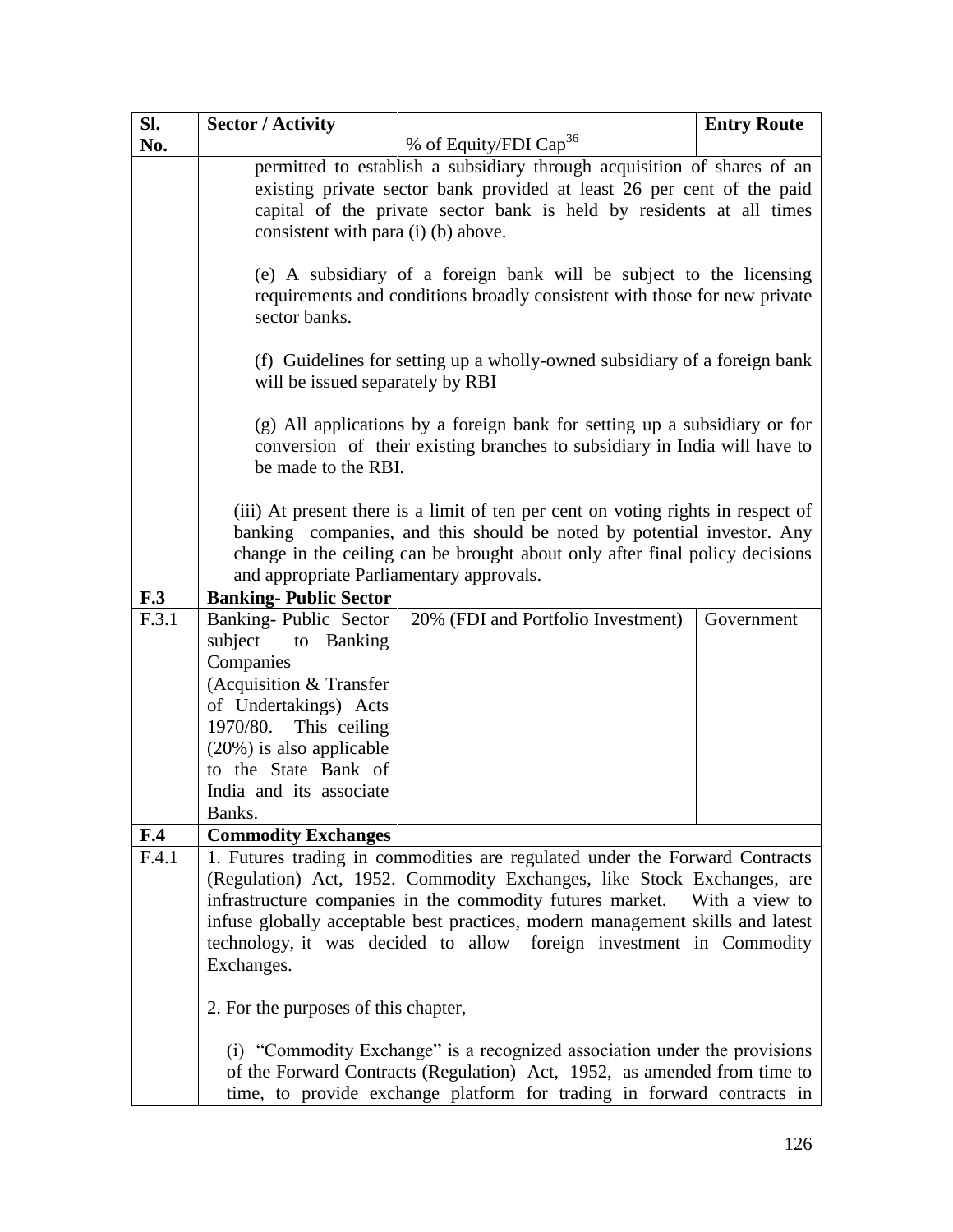| SI.   | <b>Sector / Activity</b>                                                                                                                                                                                                        |                                                                                                                                                                                                                                                                                                                                                                                                                                                                                                                                                     | <b>Entry Route</b>       |  |
|-------|---------------------------------------------------------------------------------------------------------------------------------------------------------------------------------------------------------------------------------|-----------------------------------------------------------------------------------------------------------------------------------------------------------------------------------------------------------------------------------------------------------------------------------------------------------------------------------------------------------------------------------------------------------------------------------------------------------------------------------------------------------------------------------------------------|--------------------------|--|
| No.   |                                                                                                                                                                                                                                 | % of Equity/FDI Cap <sup>36</sup>                                                                                                                                                                                                                                                                                                                                                                                                                                                                                                                   |                          |  |
|       | commodities.                                                                                                                                                                                                                    |                                                                                                                                                                                                                                                                                                                                                                                                                                                                                                                                                     |                          |  |
|       |                                                                                                                                                                                                                                 | (ii) "recognized association" means an association to which recognition for<br>the time being has been granted by the Central Government under Section 6<br>of the Forward Contracts (Regulation) Act, 1952                                                                                                                                                                                                                                                                                                                                         |                          |  |
|       | (iii) "Association" means any body of individuals, whether incorporated or<br>not, constituted for the purposes of regulating and controlling the<br>business of the sale or purchase of any goods and commodity<br>derivative. |                                                                                                                                                                                                                                                                                                                                                                                                                                                                                                                                                     |                          |  |
|       | is not a ready delivery contract.                                                                                                                                                                                               | (iv)""Forward contract" means a contract for the delivery of goods and which                                                                                                                                                                                                                                                                                                                                                                                                                                                                        |                          |  |
|       | (v) "Commodity derivative" means-                                                                                                                                                                                               |                                                                                                                                                                                                                                                                                                                                                                                                                                                                                                                                                     |                          |  |
| F.4.2 | ப<br>contract; or<br>does not include securities.<br><b>Policy for FDI in</b><br><b>Commodity Exchange</b>                                                                                                                      | a contract for delivery of goods, which is not a ready delivery<br>a contract for differences which derives its value from prices or<br>indices of prices of such underlying goods or activities, services,<br>rights, interests and events, as may be notified in consultation with<br>the Forward Markets Commission by the Central Government, but<br>49% (FDI & FII/FPI) [Investment by<br>Registered FII / FPI under Portfolio<br>Investment Scheme (PIS) will be<br>limited to 23% and Investment under<br>FDI Scheme limited to 26% $]^{56}$ | $\frac{37}{2}$ Automatic |  |
|       |                                                                                                                                                                                                                                 |                                                                                                                                                                                                                                                                                                                                                                                                                                                                                                                                                     |                          |  |
| F.4.3 | <b>Other conditions:</b>                                                                                                                                                                                                        |                                                                                                                                                                                                                                                                                                                                                                                                                                                                                                                                                     |                          |  |
|       |                                                                                                                                                                                                                                 | (i) FII/RFPI purchases shall be restricted to secondary market only and                                                                                                                                                                                                                                                                                                                                                                                                                                                                             |                          |  |
|       |                                                                                                                                                                                                                                 | (ii) No non-resident investor / entity, including persons acting in concert, will<br>hold more than 5% of the equity in these companies.                                                                                                                                                                                                                                                                                                                                                                                                            |                          |  |
|       |                                                                                                                                                                                                                                 | (iii) Foreign investment in commodity exchanges will be subject to the                                                                                                                                                                                                                                                                                                                                                                                                                                                                              |                          |  |
|       |                                                                                                                                                                                                                                 | guidelines of the Central Government / Forward Markets Commission (FMC).                                                                                                                                                                                                                                                                                                                                                                                                                                                                            |                          |  |
| F.5   | <b>Credit Information Companies (CIC)</b>                                                                                                                                                                                       |                                                                                                                                                                                                                                                                                                                                                                                                                                                                                                                                                     |                          |  |
| F.5.1 | Credit Information                                                                                                                                                                                                              | $74\%$ (FDI + FII/RFPI)                                                                                                                                                                                                                                                                                                                                                                                                                                                                                                                             | Automatic <sup>58</sup>  |  |

 $\overline{a}$ <sup>56</sup> [Notification No.FEMA.312/2014-RB dtd July 2, 2014](http://rbi.org.in/Scripts/NotificationUser.aspx?Id=9378&Mode=0)

<sup>57</sup> PN 6 of 2013

<sup>58</sup> PN 6 of 2013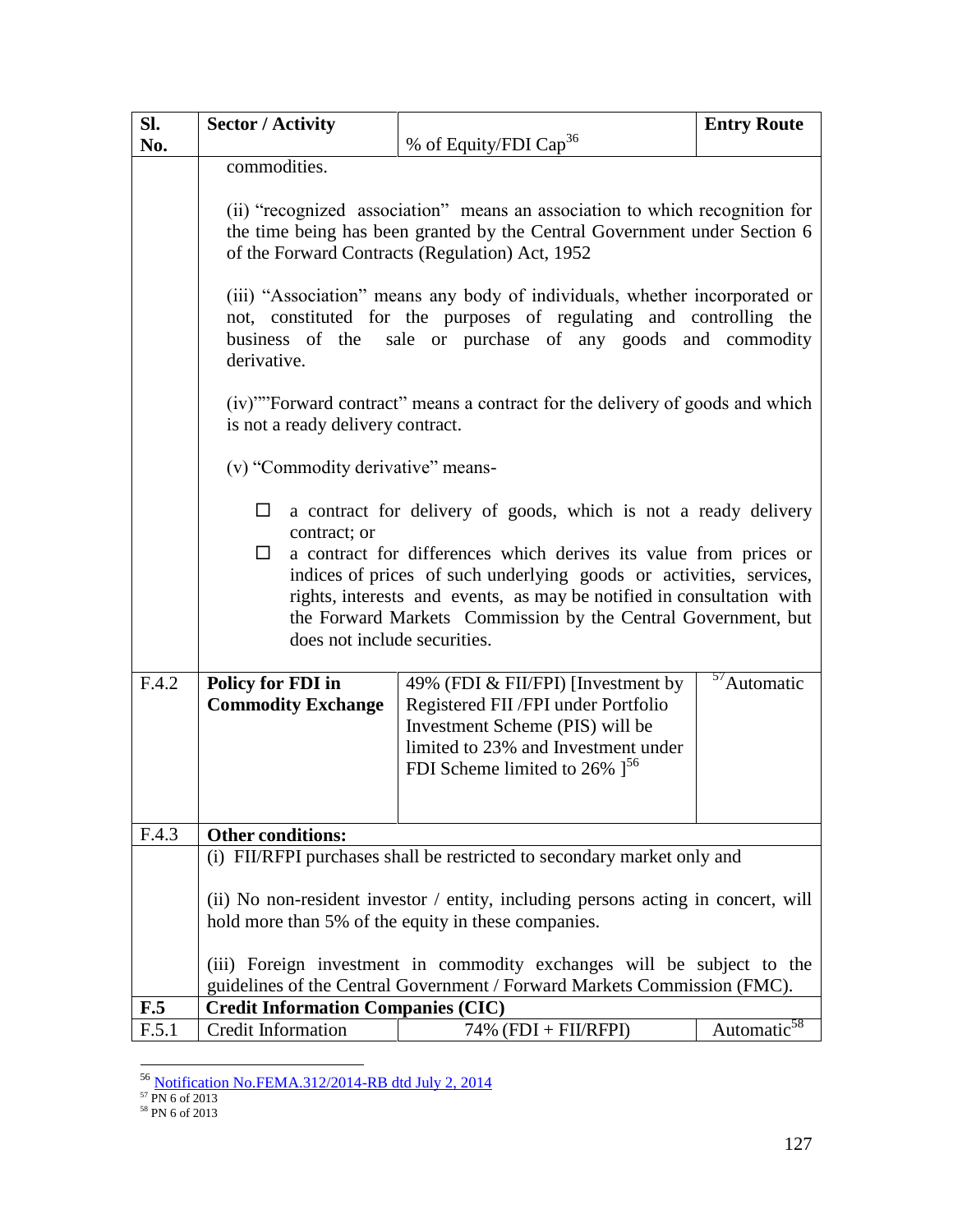| SI.               | <b>Sector / Activity</b>                                                                    |                                                                                                                                                      | <b>Entry Route</b>         |  |
|-------------------|---------------------------------------------------------------------------------------------|------------------------------------------------------------------------------------------------------------------------------------------------------|----------------------------|--|
| No.               |                                                                                             | % of Equity/FDI Cap <sup>36</sup>                                                                                                                    |                            |  |
|                   | Companies                                                                                   |                                                                                                                                                      |                            |  |
| F.5.2             | <b>Other Conditions:</b>                                                                    |                                                                                                                                                      |                            |  |
|                   |                                                                                             | (1) Foreign investment in Credit Information Companies is subject to the Credit                                                                      |                            |  |
|                   | Information Companies (Regulation) Act, 2005.                                               |                                                                                                                                                      |                            |  |
|                   |                                                                                             |                                                                                                                                                      |                            |  |
|                   | (2) Foreign investment is permitted subject to regulatory clearance from RBI. <sup>59</sup> |                                                                                                                                                      |                            |  |
|                   | (3) Investment by a registered FII/RFPI under the Portfolio Investment Scheme               |                                                                                                                                                      |                            |  |
|                   | would be permitted up to 24% only in the CICs listed at the Stock Exchanges,                |                                                                                                                                                      |                            |  |
|                   | within the overall limit of 74% for foreign investment.                                     |                                                                                                                                                      |                            |  |
|                   |                                                                                             |                                                                                                                                                      |                            |  |
|                   |                                                                                             | (4) Such FII/FPI investment would be permitted subject to the conditions that:                                                                       |                            |  |
|                   |                                                                                             | (a) A single entity should directly or indirectly hold below 10% equity.<br>(b) Any acquisition in excess of 1% will have to be reported to RBI as a |                            |  |
|                   | mandatory requirement; and                                                                  |                                                                                                                                                      |                            |  |
|                   |                                                                                             |                                                                                                                                                      |                            |  |
|                   |                                                                                             | (c) FIIs/RPFIs investing in CICs shall not seek a representation on the Board                                                                        |                            |  |
|                   | of Directors based upon their shareholding.                                                 |                                                                                                                                                      |                            |  |
|                   |                                                                                             |                                                                                                                                                      |                            |  |
| <b>F.6</b>        |                                                                                             | <b>Infrastructure Company in the Securities Market</b>                                                                                               |                            |  |
| F.6.1             | Infrastructure                                                                              | 49% (FDI + FII/RFPI) [FDI limit                                                                                                                      | $60$ Automatic             |  |
|                   | companies in Securities                                                                     | of 26 per cent and an FII/RPFI                                                                                                                       |                            |  |
|                   | Markets, namely,                                                                            | limit of 23 per cent of the paid-up                                                                                                                  |                            |  |
|                   | stock exchanges,                                                                            | capital]                                                                                                                                             |                            |  |
|                   | depositories and                                                                            |                                                                                                                                                      |                            |  |
|                   | clearing corporations,                                                                      |                                                                                                                                                      |                            |  |
|                   | in compliance with                                                                          |                                                                                                                                                      |                            |  |
|                   | <b>SEBI</b> Regulations                                                                     |                                                                                                                                                      |                            |  |
| F.6.2             | <b>Other Conditions:</b>                                                                    |                                                                                                                                                      |                            |  |
| F.6.2.            |                                                                                             | FII/RFPI can invest only through purchases in the secondary market.                                                                                  |                            |  |
| 1<br>${}^{61}F.7$ | <b>Insurance</b>                                                                            |                                                                                                                                                      |                            |  |
| F.7.1             | (i) Insurance Company                                                                       | 49%                                                                                                                                                  | Automatic                  |  |
|                   |                                                                                             | {(FDI+FPI(FII,QFI)+NRI+FVCI+D                                                                                                                        |                            |  |
|                   | (ii) Insurance Brokers                                                                      | R                                                                                                                                                    | upto 26%                   |  |
|                   | (iii) Third party                                                                           |                                                                                                                                                      |                            |  |
|                   | Administrators                                                                              |                                                                                                                                                      | Government                 |  |
|                   |                                                                                             |                                                                                                                                                      | route beyond<br>26% and up |  |
|                   | (iv) Surveyors and Loss                                                                     |                                                                                                                                                      | to 49%                     |  |
|                   | Assessors                                                                                   |                                                                                                                                                      |                            |  |
|                   |                                                                                             |                                                                                                                                                      |                            |  |
|                   | (v) Other Insurance                                                                         |                                                                                                                                                      |                            |  |

<sup>59</sup> [Notification No.FEMA.312/2014-RB dtd July 2, 2014](http://rbi.org.in/Scripts/NotificationUser.aspx?Id=9378&Mode=0)

<sup>60</sup> PN 6 of 2013

<sup>&</sup>lt;sup>61</sup> Substituted w.e.f. February 4, 2014 vid[e FEMA Notification 301 dated April 4, 2014](http://rbi.org.in/scripts/NotificationUser.aspx?Id=8923&Mode=0)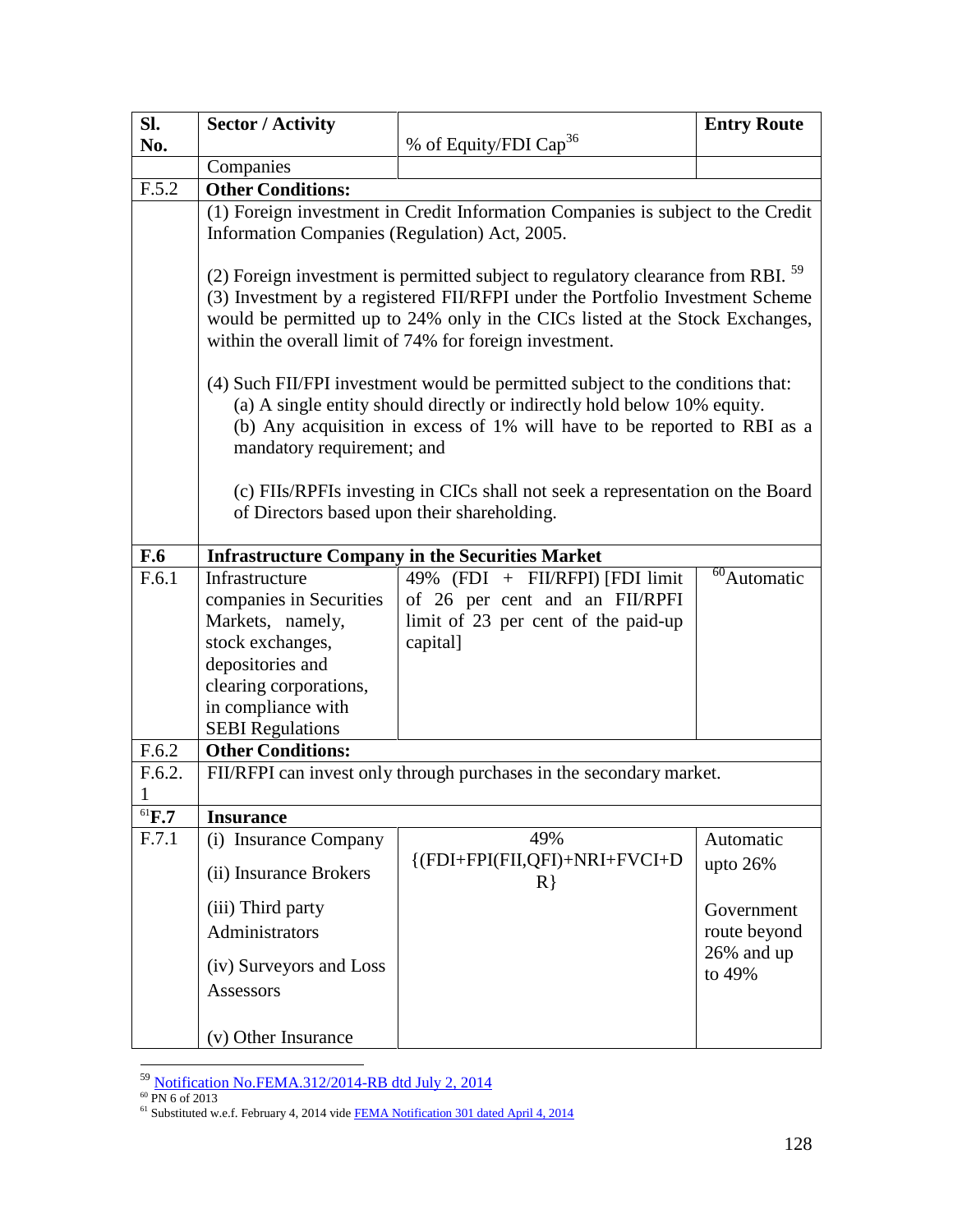| SI.   |    | <b>Sector / Activity</b>                                                                                                                                                                                                                                                                                   |                                                                                                                                                                                                                                                                                                                                                                                  | <b>Entry Route</b> |
|-------|----|------------------------------------------------------------------------------------------------------------------------------------------------------------------------------------------------------------------------------------------------------------------------------------------------------------|----------------------------------------------------------------------------------------------------------------------------------------------------------------------------------------------------------------------------------------------------------------------------------------------------------------------------------------------------------------------------------|--------------------|
| No.   |    |                                                                                                                                                                                                                                                                                                            | % of Equity/FDI Cap <sup>36</sup>                                                                                                                                                                                                                                                                                                                                                |                    |
|       |    | Intermediaries<br>appointed under the<br>provisions of Insurance<br>Regulatory and<br><b>Development Authority</b><br>Act, 1999 (41 of 1999)                                                                                                                                                               |                                                                                                                                                                                                                                                                                                                                                                                  |                    |
|       |    |                                                                                                                                                                                                                                                                                                            |                                                                                                                                                                                                                                                                                                                                                                                  |                    |
| F.7.2 |    | <b>Other Conditions:</b>                                                                                                                                                                                                                                                                                   |                                                                                                                                                                                                                                                                                                                                                                                  |                    |
|       | a) |                                                                                                                                                                                                                                                                                                            | No Indian insurance company shall allow the aggregate holdings by way<br>of total foreign investment in its equity shares by foreign investors,<br>including portfolio investors, to exceed forty-nine percent of the paid up<br>equity capital of such Indian insurance company.                                                                                                |                    |
|       |    | b) Foreign direct investment proposals which take the total foreign<br>investment in the Indian insurance company above 26 percent and upto<br>the cap of 49 percent shall be under Government route.                                                                                                      |                                                                                                                                                                                                                                                                                                                                                                                  |                    |
|       |    | c) Foreign investment in the sector is subject to compliance of the<br>provisions of the Insurance Act, 1938 and the condition that Companies<br>bringing in FDI shall obtain necessary license from the Insurance<br>Regulatory & Development Authority of India for undertaking insurance<br>activities. |                                                                                                                                                                                                                                                                                                                                                                                  |                    |
|       |    |                                                                                                                                                                                                                                                                                                            | d) An Indian insurance company shall ensure that its ownership and control<br>remains at all times in the hands of resident Indian entities referred to in<br>Notification No. G.S.R 115 (E), dated 19th February, 2015.                                                                                                                                                         |                    |
|       |    | Portfolio Investors) Regulations.                                                                                                                                                                                                                                                                          | e) Foreign portfolio investment in an Indian insurance company shall be<br>governed by the provisions contained in sub-regulations $(2)$ , $(2A)$ , $(3)$<br>and (8) of regulation 5 of Foreign Exchange Management (Transfer or<br>issue of security by a person resident outside India) Regulations, 2000<br>and provisions of the Securities Exchange Board of India (Foreign |                    |
|       | f) | of India under the FEMA.                                                                                                                                                                                                                                                                                   | Any increase of foreign investment of an Indian insurance company shall<br>be in accordance with the pricing guidelines specified by Reserve Bank                                                                                                                                                                                                                                |                    |
|       |    |                                                                                                                                                                                                                                                                                                            | g) The foreign equity investment cap of 49 percent shall apply on the same                                                                                                                                                                                                                                                                                                       |                    |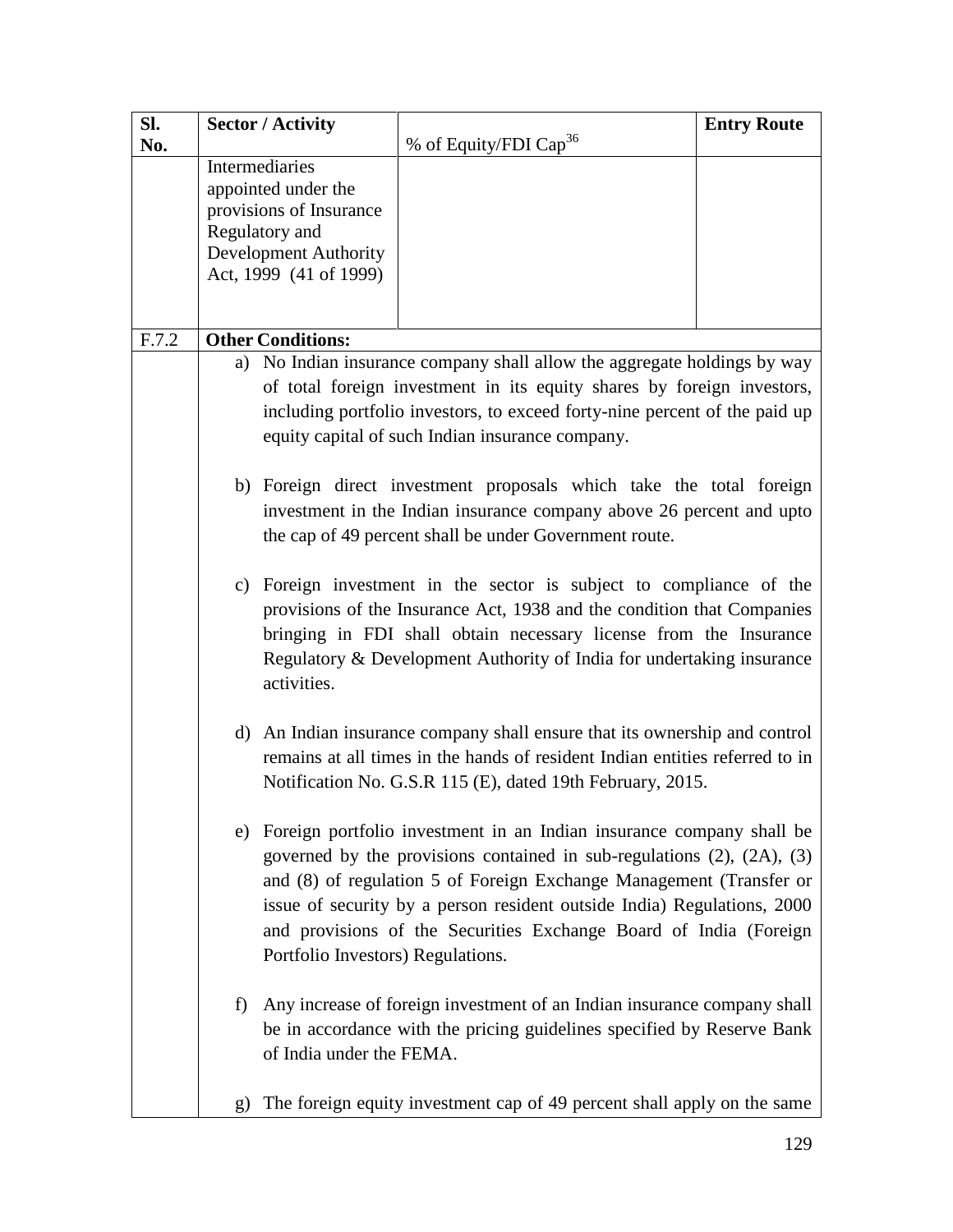| SI.   |                                                                             | <b>Sector / Activity</b>                                                 |                                                                            | <b>Entry Route</b> |  |
|-------|-----------------------------------------------------------------------------|--------------------------------------------------------------------------|----------------------------------------------------------------------------|--------------------|--|
| No.   |                                                                             |                                                                          | % of Equity/FDI Cap <sup>36</sup>                                          |                    |  |
|       |                                                                             |                                                                          | terms as above to Insurance Brokers, Third Party Administrators,           |                    |  |
|       |                                                                             | Surveyors and Loss Assessors and Other Insurance Intermediaries          |                                                                            |                    |  |
|       |                                                                             | appointed under the provisions of the Insurance Regulatory and           |                                                                            |                    |  |
|       |                                                                             | Development Authority Act, 1999 (41 of 1999):                            |                                                                            |                    |  |
|       |                                                                             |                                                                          |                                                                            |                    |  |
|       |                                                                             | h) Provided that where an entity like a bank, whose primary business is  |                                                                            |                    |  |
|       |                                                                             | outside the insurance area, is allowed by the Insurance Regulatory and   |                                                                            |                    |  |
|       |                                                                             | Development Authority of India to function as an insurance               |                                                                            |                    |  |
|       |                                                                             |                                                                          | intermediary, the foreign equity investment caps applicable in that sector |                    |  |
|       | shall continue to apply, subject to the condition that the revenues of such |                                                                          |                                                                            |                    |  |
|       | entities from their primary (i.e. non- insurance related) business must     |                                                                          |                                                                            |                    |  |
|       |                                                                             |                                                                          | remain above 50 percent of their total revenues in any financial year.     |                    |  |
|       |                                                                             |                                                                          |                                                                            |                    |  |
|       | i)                                                                          | The provisions of paragraphs F.2, F.2.1 and F.2.2 relating to 'Banking-  |                                                                            |                    |  |
|       | Private Sector', shall be applicable in respect of bank promoted insurance  |                                                                          |                                                                            |                    |  |
|       |                                                                             | companies.                                                               |                                                                            |                    |  |
|       |                                                                             |                                                                          |                                                                            |                    |  |
|       | $\ddot{1}$                                                                  | Terms 'Control', 'Equity Share Capital', 'Foreign Direct Investment'     |                                                                            |                    |  |
|       |                                                                             | (FDI),                                                                   |                                                                            |                    |  |
|       |                                                                             | 'Foreign Investors', 'Foreign Portfolio Investment', 'Indian Insurance   |                                                                            |                    |  |
|       |                                                                             | Company', 'Indian Company', 'Indian Control of an Indian Insurance       |                                                                            |                    |  |
|       |                                                                             | Company', 'Indian Ownership', 'Non-resident Entity', 'Public Financial   |                                                                            |                    |  |
|       |                                                                             | Institution', 'Resident Indian Citizen', 'Total Foreign Investment' will |                                                                            |                    |  |
|       |                                                                             | have the same meaning as provided in Notification No. G.S.R 115 (E),     |                                                                            |                    |  |
|       |                                                                             | dated 19th February, 2015.                                               |                                                                            |                    |  |
|       |                                                                             |                                                                          |                                                                            |                    |  |
| F.8   |                                                                             |                                                                          | <b>Non-Banking Finance Companies (NBFC)</b>                                |                    |  |
| F.8.1 |                                                                             | Foreign investment in                                                    | 100%                                                                       | Automatic          |  |
|       |                                                                             | NBFC is allowed under                                                    |                                                                            |                    |  |
|       |                                                                             | the automatic route in                                                   |                                                                            |                    |  |
|       |                                                                             | only the following                                                       |                                                                            |                    |  |
|       | activities:                                                                 |                                                                          |                                                                            |                    |  |
|       |                                                                             | (i) Merchant Banking                                                     |                                                                            |                    |  |
|       |                                                                             | (ii) Under Writing                                                       |                                                                            |                    |  |
|       | (iii) Portfolio                                                             |                                                                          |                                                                            |                    |  |
|       |                                                                             | <b>Management Services</b>                                               |                                                                            |                    |  |
|       |                                                                             | (iv) Investment                                                          |                                                                            |                    |  |
|       |                                                                             | <b>Advisory Services</b>                                                 |                                                                            |                    |  |
|       | (v) Financial                                                               |                                                                          |                                                                            |                    |  |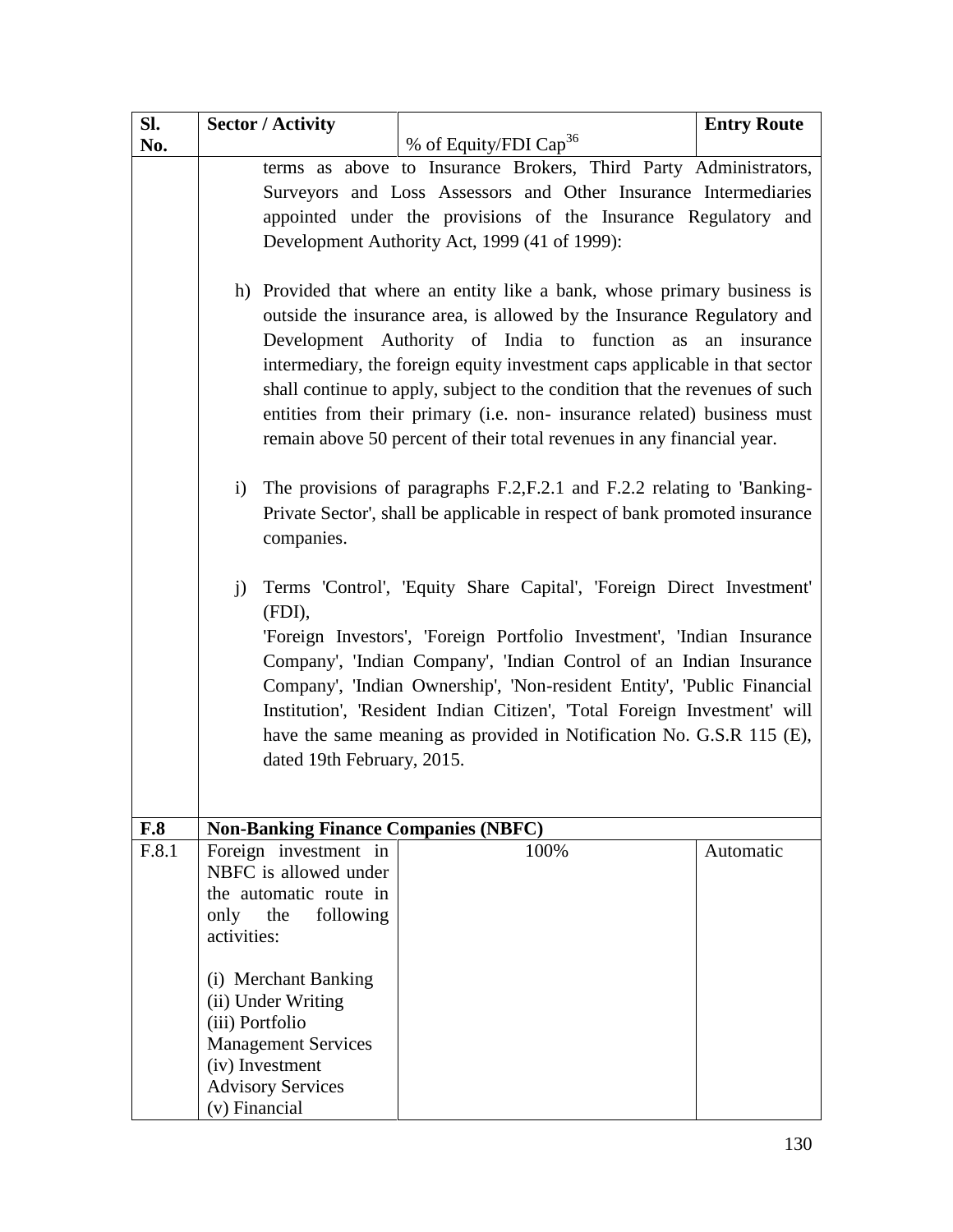| Sl.   | <b>Sector / Activity</b>                                                                                                                                                                                                                                                                                                                                                                                                                                                                                                              |                                                                                                                                                                                                                                                                                                 | <b>Entry Route</b> |
|-------|---------------------------------------------------------------------------------------------------------------------------------------------------------------------------------------------------------------------------------------------------------------------------------------------------------------------------------------------------------------------------------------------------------------------------------------------------------------------------------------------------------------------------------------|-------------------------------------------------------------------------------------------------------------------------------------------------------------------------------------------------------------------------------------------------------------------------------------------------|--------------------|
| No.   |                                                                                                                                                                                                                                                                                                                                                                                                                                                                                                                                       | % of Equity/FDI Cap <sup>36</sup>                                                                                                                                                                                                                                                               |                    |
|       | Consultancy                                                                                                                                                                                                                                                                                                                                                                                                                                                                                                                           |                                                                                                                                                                                                                                                                                                 |                    |
|       | (vi)Stock Broking                                                                                                                                                                                                                                                                                                                                                                                                                                                                                                                     |                                                                                                                                                                                                                                                                                                 |                    |
|       | (vii) Asset Management                                                                                                                                                                                                                                                                                                                                                                                                                                                                                                                |                                                                                                                                                                                                                                                                                                 |                    |
|       | (viii) Venture Capital                                                                                                                                                                                                                                                                                                                                                                                                                                                                                                                |                                                                                                                                                                                                                                                                                                 |                    |
|       | (ix) Custodian Services                                                                                                                                                                                                                                                                                                                                                                                                                                                                                                               |                                                                                                                                                                                                                                                                                                 |                    |
|       | $(x)$ Factoring                                                                                                                                                                                                                                                                                                                                                                                                                                                                                                                       |                                                                                                                                                                                                                                                                                                 |                    |
|       | (xi) Credit Rating                                                                                                                                                                                                                                                                                                                                                                                                                                                                                                                    |                                                                                                                                                                                                                                                                                                 |                    |
|       | Agencies                                                                                                                                                                                                                                                                                                                                                                                                                                                                                                                              |                                                                                                                                                                                                                                                                                                 |                    |
|       | $(xii)$ Leasing &                                                                                                                                                                                                                                                                                                                                                                                                                                                                                                                     |                                                                                                                                                                                                                                                                                                 |                    |
|       | Finance                                                                                                                                                                                                                                                                                                                                                                                                                                                                                                                               |                                                                                                                                                                                                                                                                                                 |                    |
|       | (xiii) Housing Finance                                                                                                                                                                                                                                                                                                                                                                                                                                                                                                                |                                                                                                                                                                                                                                                                                                 |                    |
|       | (xiv) Forex Broking                                                                                                                                                                                                                                                                                                                                                                                                                                                                                                                   |                                                                                                                                                                                                                                                                                                 |                    |
|       | (xv) Credit Card                                                                                                                                                                                                                                                                                                                                                                                                                                                                                                                      |                                                                                                                                                                                                                                                                                                 |                    |
|       | <b>Business</b>                                                                                                                                                                                                                                                                                                                                                                                                                                                                                                                       |                                                                                                                                                                                                                                                                                                 |                    |
|       | (xvi) Money Changing                                                                                                                                                                                                                                                                                                                                                                                                                                                                                                                  |                                                                                                                                                                                                                                                                                                 |                    |
|       | <b>Business</b>                                                                                                                                                                                                                                                                                                                                                                                                                                                                                                                       |                                                                                                                                                                                                                                                                                                 |                    |
|       | (xvii) Micro Credit                                                                                                                                                                                                                                                                                                                                                                                                                                                                                                                   |                                                                                                                                                                                                                                                                                                 |                    |
|       | (xviii) Rural Credit                                                                                                                                                                                                                                                                                                                                                                                                                                                                                                                  |                                                                                                                                                                                                                                                                                                 |                    |
|       |                                                                                                                                                                                                                                                                                                                                                                                                                                                                                                                                       |                                                                                                                                                                                                                                                                                                 |                    |
| F.8.2 | <b>Other Conditions:</b>                                                                                                                                                                                                                                                                                                                                                                                                                                                                                                              |                                                                                                                                                                                                                                                                                                 |                    |
|       |                                                                                                                                                                                                                                                                                                                                                                                                                                                                                                                                       | (1) Investment would be subject to the following minimum capitalisation                                                                                                                                                                                                                         |                    |
|       | norms:                                                                                                                                                                                                                                                                                                                                                                                                                                                                                                                                |                                                                                                                                                                                                                                                                                                 |                    |
|       | (i) US \$0.5 million for foreign capital up to 51% to be brought upfront                                                                                                                                                                                                                                                                                                                                                                                                                                                              |                                                                                                                                                                                                                                                                                                 |                    |
|       | (ii) US $$5$ million for foreign capital more than $51\%$ and up to 75% to be<br>brought upfront                                                                                                                                                                                                                                                                                                                                                                                                                                      |                                                                                                                                                                                                                                                                                                 |                    |
|       | (iii) US $$50$ million for foreign capital more than 75% out of which US\$ 7.5<br>million to be brought upfront and the balance in 24 months.                                                                                                                                                                                                                                                                                                                                                                                         |                                                                                                                                                                                                                                                                                                 |                    |
|       | (iv) NBFCs (i) having foreign investment more than 75% and up to 100%,<br>and (ii) with a minimum capitalisation of US\$ 50 million, can set up step<br>down subsidiaries for specific NBFC activities, without any restriction on the<br>number of operating subsidiaries and without bringing in additional capital.<br>The minimum capitalization condition as mandated by para 3.10.4.1 of DIPP<br>Circular 1 of 2012 dated April 10, 2012, on Consolidated FDI Policy,<br>therefore, shall not apply to downstream subsidiaries. |                                                                                                                                                                                                                                                                                                 |                    |
|       | activities,<br>below.                                                                                                                                                                                                                                                                                                                                                                                                                                                                                                                 | (v) Joint Venture operating NBFCs that have 75% or less than 75%<br>foreign investment can also set up subsidiaries for undertaking other NBFC<br>subject to the subsidiaries also complying with the applicable<br>minimum capitalisation norm mentioned in (i), (ii) and (iii) above and (vi) |                    |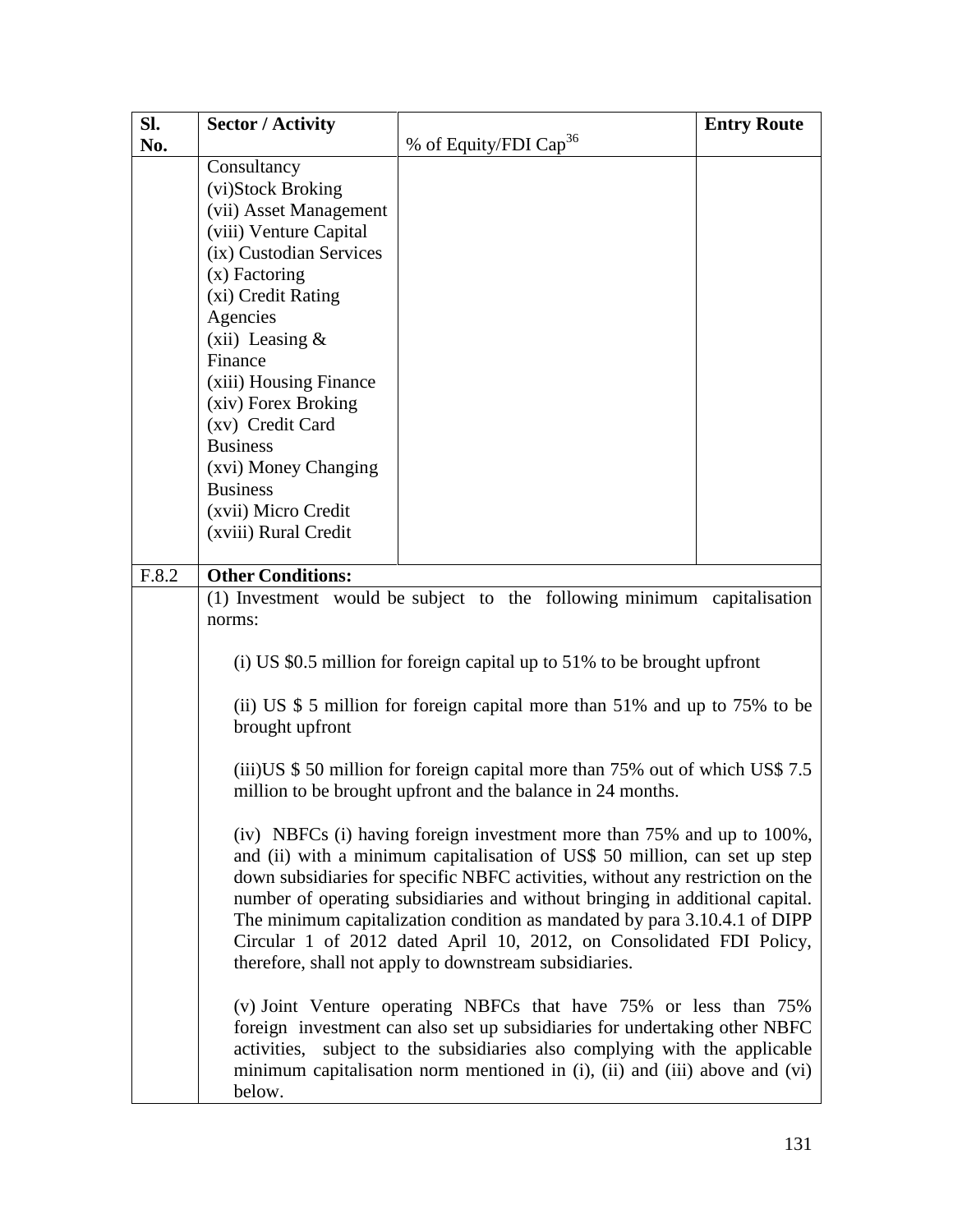| Sl.   | <b>Sector / Activity</b>                                                        |                                                                              | <b>Entry Route</b>      |  |  |
|-------|---------------------------------------------------------------------------------|------------------------------------------------------------------------------|-------------------------|--|--|
| No.   |                                                                                 | % of Equity/FDI Cap <sup>36</sup>                                            |                         |  |  |
|       |                                                                                 |                                                                              |                         |  |  |
|       |                                                                                 | (vi) Non- Fund based activities : US\$ 0.5 million to be brought upfront for |                         |  |  |
|       |                                                                                 | all permitted non-fund based NBFCs irrespective of the level of foreign      |                         |  |  |
|       |                                                                                 | investment subject to the following condition:                               |                         |  |  |
|       |                                                                                 |                                                                              |                         |  |  |
|       |                                                                                 | It would not be permissible for such a company to set up any subsidiary for  |                         |  |  |
|       | any other activity, nor it can participate in any equity of an NBFC             |                                                                              |                         |  |  |
|       | holding/operating company.                                                      |                                                                              |                         |  |  |
|       |                                                                                 |                                                                              |                         |  |  |
|       | Note: The following activities would be classified as Non-Fund Based            |                                                                              |                         |  |  |
|       | activities:                                                                     |                                                                              |                         |  |  |
|       | (a) Investment Advisory Services                                                |                                                                              |                         |  |  |
|       | (b) Financial Consultancy                                                       |                                                                              |                         |  |  |
|       | (c) Forex Broking                                                               |                                                                              |                         |  |  |
|       | (d) Money Changing Business                                                     |                                                                              |                         |  |  |
|       | (e) Credit Rating Agencies                                                      |                                                                              |                         |  |  |
|       |                                                                                 |                                                                              |                         |  |  |
|       | (vii) This will be subject to compliance with the guidelines of RBI.            |                                                                              |                         |  |  |
|       | Note: (i) Credit Card business includes issuance, sales, marketing & design     |                                                                              |                         |  |  |
|       | of various payment products such as credit cards, charge cards, debit           |                                                                              |                         |  |  |
|       | cards, stored value cards, smart card, value added cards etc.                   |                                                                              |                         |  |  |
|       |                                                                                 |                                                                              |                         |  |  |
|       | (ii) Leasing & Finance covers only financial leases and not operating leases.   |                                                                              |                         |  |  |
|       |                                                                                 |                                                                              |                         |  |  |
|       | (2) The NBFC will have to comply with the guidelines of the relevant            |                                                                              |                         |  |  |
|       | regulator/s, as applicable                                                      |                                                                              |                         |  |  |
|       |                                                                                 |                                                                              |                         |  |  |
|       |                                                                                 |                                                                              |                         |  |  |
|       |                                                                                 |                                                                              |                         |  |  |
|       |                                                                                 |                                                                              |                         |  |  |
|       |                                                                                 |                                                                              |                         |  |  |
| F.9   | <b>Power Exchanges</b>                                                          |                                                                              |                         |  |  |
| F.9.1 | Power<br>Exchanges                                                              | $49\%$ (FDI + FII/RFPI)                                                      | Automatic <sup>62</sup> |  |  |
|       | under<br>the<br>Central                                                         |                                                                              |                         |  |  |
|       | Electricity Regulatory                                                          |                                                                              |                         |  |  |
|       | Commission<br>(Power                                                            |                                                                              |                         |  |  |
|       | Regulations,<br>Market)                                                         |                                                                              |                         |  |  |
|       | 2010<br><b>Other conditions:</b>                                                |                                                                              |                         |  |  |
| F.9.2 |                                                                                 |                                                                              |                         |  |  |
|       | (i) Such foreign investment would be subject to an FDI limit of 26 per cent and |                                                                              |                         |  |  |
|       | an FII/RFPI limit of 23 per cent of the paid-up capital;                        |                                                                              |                         |  |  |

 $\overline{a}$ <sup>62</sup> PN 6 of 2013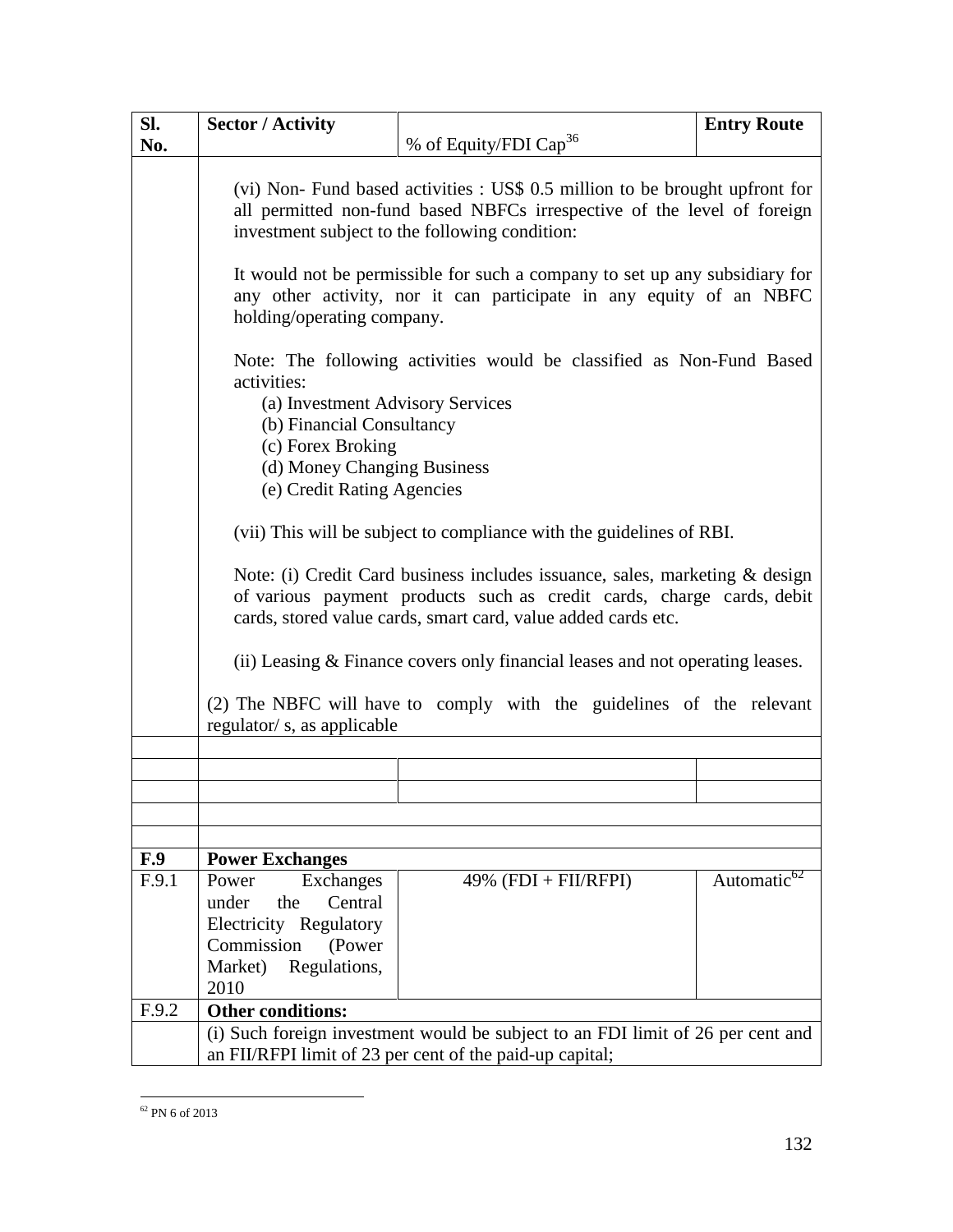| SI.       | <b>Sector / Activity</b>                                                                                                                                                                                                                                                                                                                                                                                                                                                                                                                                                                                                                                  |                                                                                                                                      | <b>Entry Route</b> |  |
|-----------|-----------------------------------------------------------------------------------------------------------------------------------------------------------------------------------------------------------------------------------------------------------------------------------------------------------------------------------------------------------------------------------------------------------------------------------------------------------------------------------------------------------------------------------------------------------------------------------------------------------------------------------------------------------|--------------------------------------------------------------------------------------------------------------------------------------|--------------------|--|
| No.       |                                                                                                                                                                                                                                                                                                                                                                                                                                                                                                                                                                                                                                                           | % of Equity/FDI Cap <sup>36</sup>                                                                                                    |                    |  |
|           | (ii) FII/RFPI purchases shall be restricted to secondary market only;<br>(iii) No non-resident investor/ entity, including persons acting in concert, will                                                                                                                                                                                                                                                                                                                                                                                                                                                                                                |                                                                                                                                      |                    |  |
|           | hold more than 5% of the equity in these companies; and                                                                                                                                                                                                                                                                                                                                                                                                                                                                                                                                                                                                   |                                                                                                                                      |                    |  |
|           | (iv) The foreign investment would be in compliance with SEBI Regulations;<br>other applicable laws/regulations; security and other conditionalities.                                                                                                                                                                                                                                                                                                                                                                                                                                                                                                      |                                                                                                                                      |                    |  |
| $^{67}17$ | Pharmaceuticals                                                                                                                                                                                                                                                                                                                                                                                                                                                                                                                                                                                                                                           |                                                                                                                                      |                    |  |
| 17.1      | Greenfield                                                                                                                                                                                                                                                                                                                                                                                                                                                                                                                                                                                                                                                | 100%                                                                                                                                 | Automatic          |  |
| 17.2      | Brownfield                                                                                                                                                                                                                                                                                                                                                                                                                                                                                                                                                                                                                                                | 100%                                                                                                                                 | Government         |  |
| 17.3      | Other Conditions <sup>63</sup>                                                                                                                                                                                                                                                                                                                                                                                                                                                                                                                                                                                                                            |                                                                                                                                      |                    |  |
| 17.3.1    | $\mathbf{I}$ .                                                                                                                                                                                                                                                                                                                                                                                                                                                                                                                                                                                                                                            | 'Non-compete' clause would not be allowed except in special                                                                          |                    |  |
|           | Board.                                                                                                                                                                                                                                                                                                                                                                                                                                                                                                                                                                                                                                                    | circumstances with the approval of the Foreign Investment Promotion                                                                  |                    |  |
|           | The prospective investor and the prospective investee are required to<br>П.                                                                                                                                                                                                                                                                                                                                                                                                                                                                                                                                                                               |                                                                                                                                      |                    |  |
|           | provide a certificate along with the FIPB application.                                                                                                                                                                                                                                                                                                                                                                                                                                                                                                                                                                                                    |                                                                                                                                      |                    |  |
|           | Government may incorporate appropriate conditions for FDI in<br>Ш.                                                                                                                                                                                                                                                                                                                                                                                                                                                                                                                                                                                        |                                                                                                                                      |                    |  |
|           |                                                                                                                                                                                                                                                                                                                                                                                                                                                                                                                                                                                                                                                           | brownfield cases, at the time of granting approval.                                                                                  |                    |  |
|           | Note:                                                                                                                                                                                                                                                                                                                                                                                                                                                                                                                                                                                                                                                     |                                                                                                                                      |                    |  |
|           | i. FDI upto 100% under the automatic route is permitted for manufacturing<br>of medical devices. The abovementioned conditions, will, therefore, not<br>be applicable to greenfield as well as brownfield projects of this industry.<br>ii. Medical device means :-<br>a) Any instrument, apparatus, appliance, implant, material or other<br>article, whether used alone or in combination, including the software<br>intended by its manufacturer to be used specially for human beings or<br>animals for one or more of the specific purposes of :-<br>(aa) Diagnosis, prevention, monitoring, treatment or alleviation of<br>any disease or disorder; |                                                                                                                                      |                    |  |
|           |                                                                                                                                                                                                                                                                                                                                                                                                                                                                                                                                                                                                                                                           | (ab) diagnosis, monitoring, treatment, alleviation of, or assistance<br>for, any injury or handicap;                                 |                    |  |
|           |                                                                                                                                                                                                                                                                                                                                                                                                                                                                                                                                                                                                                                                           | (ac) investigation, replacement or modification or support of the<br>anatomy or of a physiological process;                          |                    |  |
|           |                                                                                                                                                                                                                                                                                                                                                                                                                                                                                                                                                                                                                                                           | (ad) supporting or sustaining life;                                                                                                  |                    |  |
|           |                                                                                                                                                                                                                                                                                                                                                                                                                                                                                                                                                                                                                                                           | (ae) disinfection of medical devices;                                                                                                |                    |  |
|           | (af) control of conception;                                                                                                                                                                                                                                                                                                                                                                                                                                                                                                                                                                                                                               |                                                                                                                                      |                    |  |
|           |                                                                                                                                                                                                                                                                                                                                                                                                                                                                                                                                                                                                                                                           | and which does not achieve its primary intended action in or on the<br>human body or animals by any pharmacological or immunological |                    |  |

 $\overline{a}$ <sup>63</sup> [Notification No. FEMA. 334/2015-RB dtd Jan 9, 2015](http://rbi.org.in/Scripts/NotificationUser.aspx?Id=9527&Mode=0)